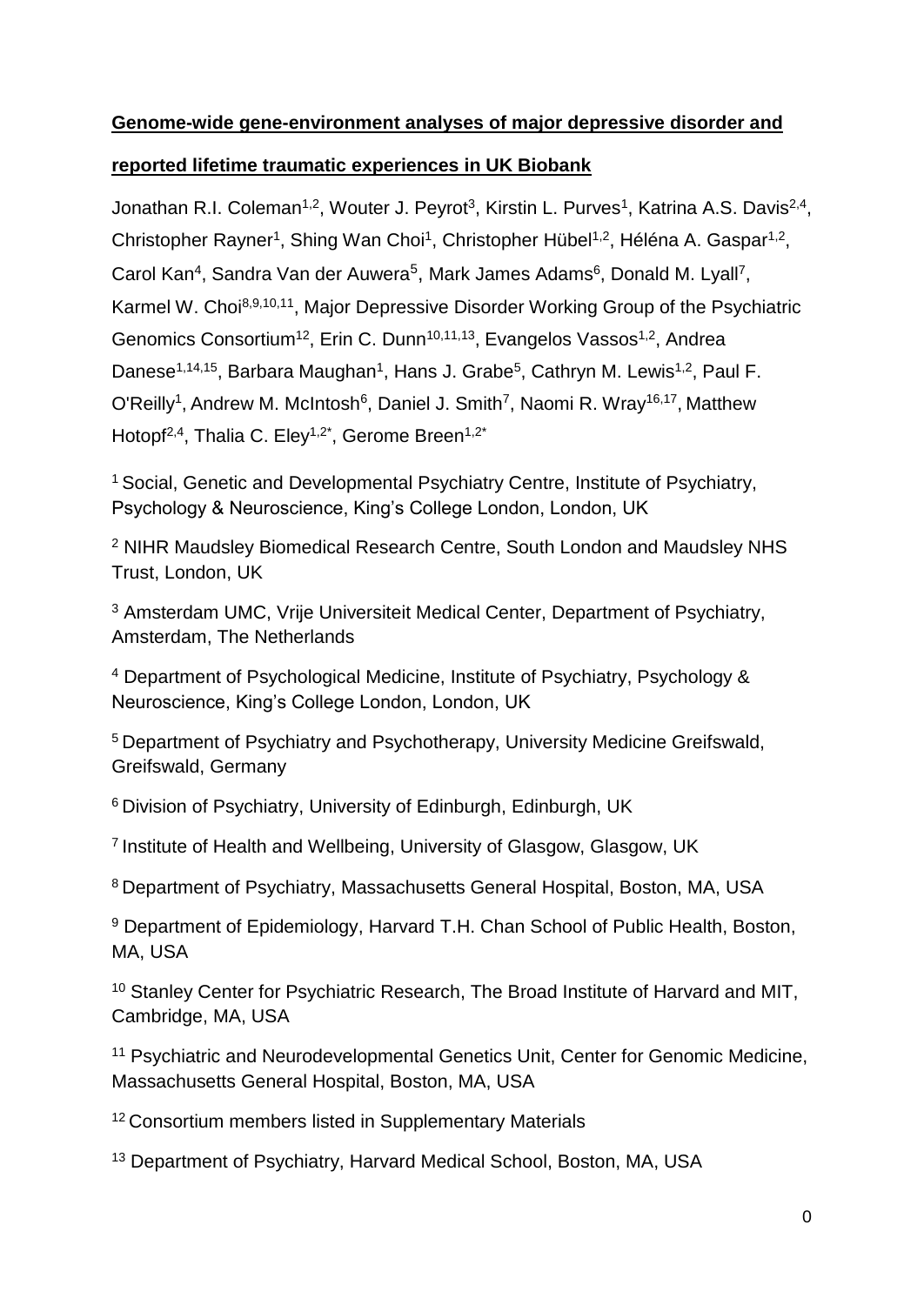<sup>14</sup> Department of Child and Adolescent Psychiatry, Institute of Psychiatry, Psychology & Neuroscience, King's College London, London, UK <sup>15</sup> National and Specialist CAMHS Trauma and Anxiety Clinic, South London and Maudsley NHS Foundation Trust, London, UK <sup>16</sup> Institute for Molecular Bioscience, The University of Queensland, Brisbane, QLD, Australia <sup>17</sup> Queensland Brain Institute, The University of Queensland, Brisbane, QLD,

## Australia

\* Address correspondence to Dr Gerome Breen [\(gerome.breen@kcl.ac.uk,](mailto:gerome.breen@kcl.ac.uk) +442078480409) or Prof. Thalia Eley [\(thalia.eley@kcl.ac.uk,](mailto:thalia.eley@kcl.ac.uk) +442078480863), Social, Genetic and Developmental Psychiatry Centre, Institute of Psychiatry, Psychology & Neuroscience, King's College London, London, SE5 8AF, UK.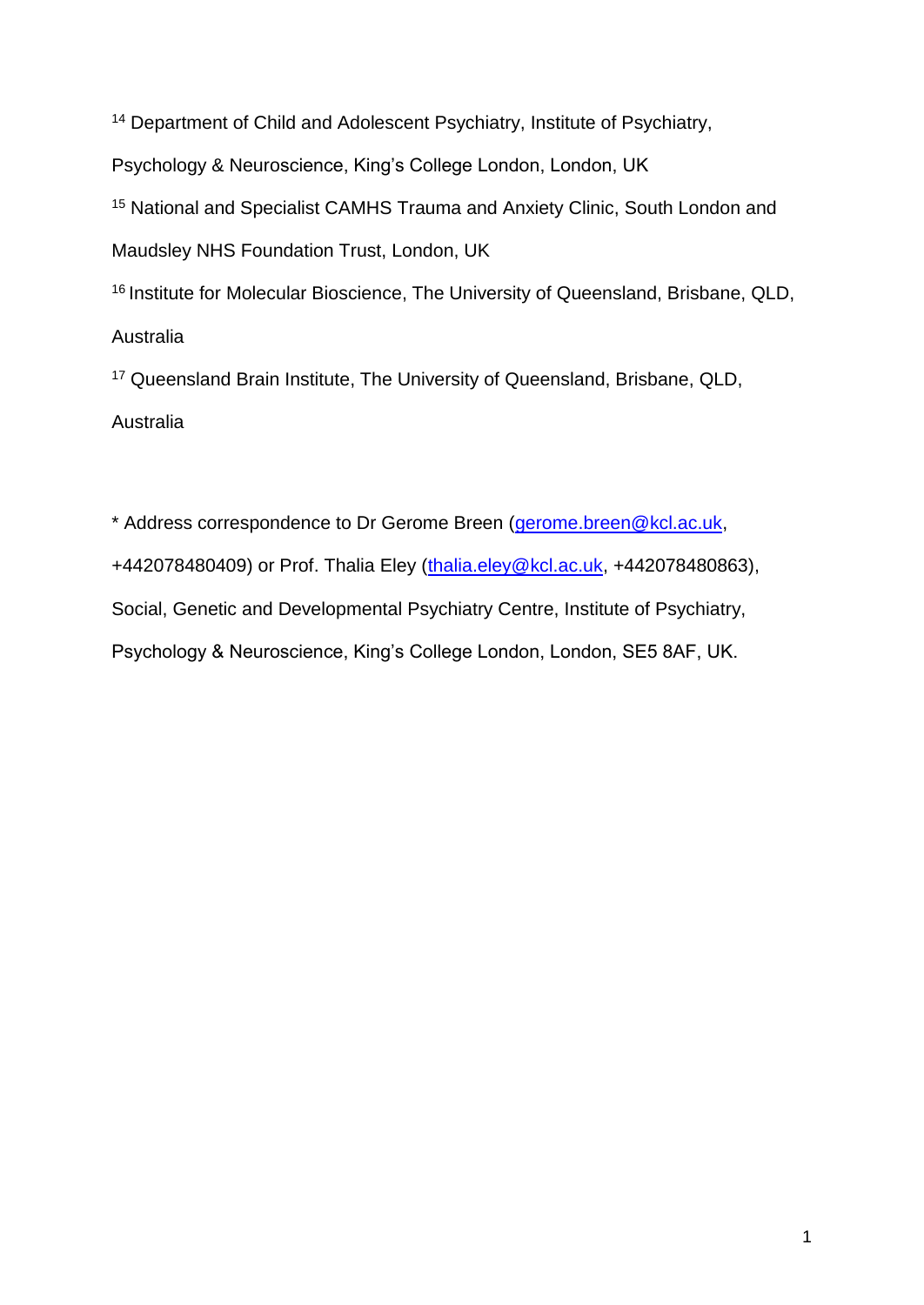**Abstract**

 Depression is more frequent among individuals exposed to traumatic events. Both trauma exposure and depression are heritable. However, the relationship between these traits, including the role of genetic risk factors, is complex and poorly understood. When modelling trauma exposure as an environmental influence on depression, both gene-environment correlations and gene-environment interactions have been observed. The UK Biobank concurrently assessed Major Depressive Disorder (MDD) and self-reported lifetime exposure to traumatic events in 126,522 genotyped individuals of European ancestry. We contrasted genetic influences on MDD stratified by reported trauma exposure (final sample size range: 24,094- 92,957). The SNP-based heritability of MDD with reported trauma exposure (24%) was greater than MDD without reported trauma exposure (12%). Simulations showed that this is not confounded by the strong, positive genetic correlation observed between MDD and reported trauma exposure. We also observed that the genetic correlation between MDD and waist circumference was only significant in 16 individuals reporting trauma exposure ( $r_g = 0.24$ ,  $p = 1.8 \times 10^{-7}$  versus  $r_g = -0.05$ ,  $p =$ 17 0.39 in individuals not reporting trauma exposure, difference  $p = 2.3x10^{-4}$ ). Our results suggest that the genetic contribution to MDD is greater when reported trauma is present, and that a complex relationship exists between reported trauma exposure, body composition, and MDD.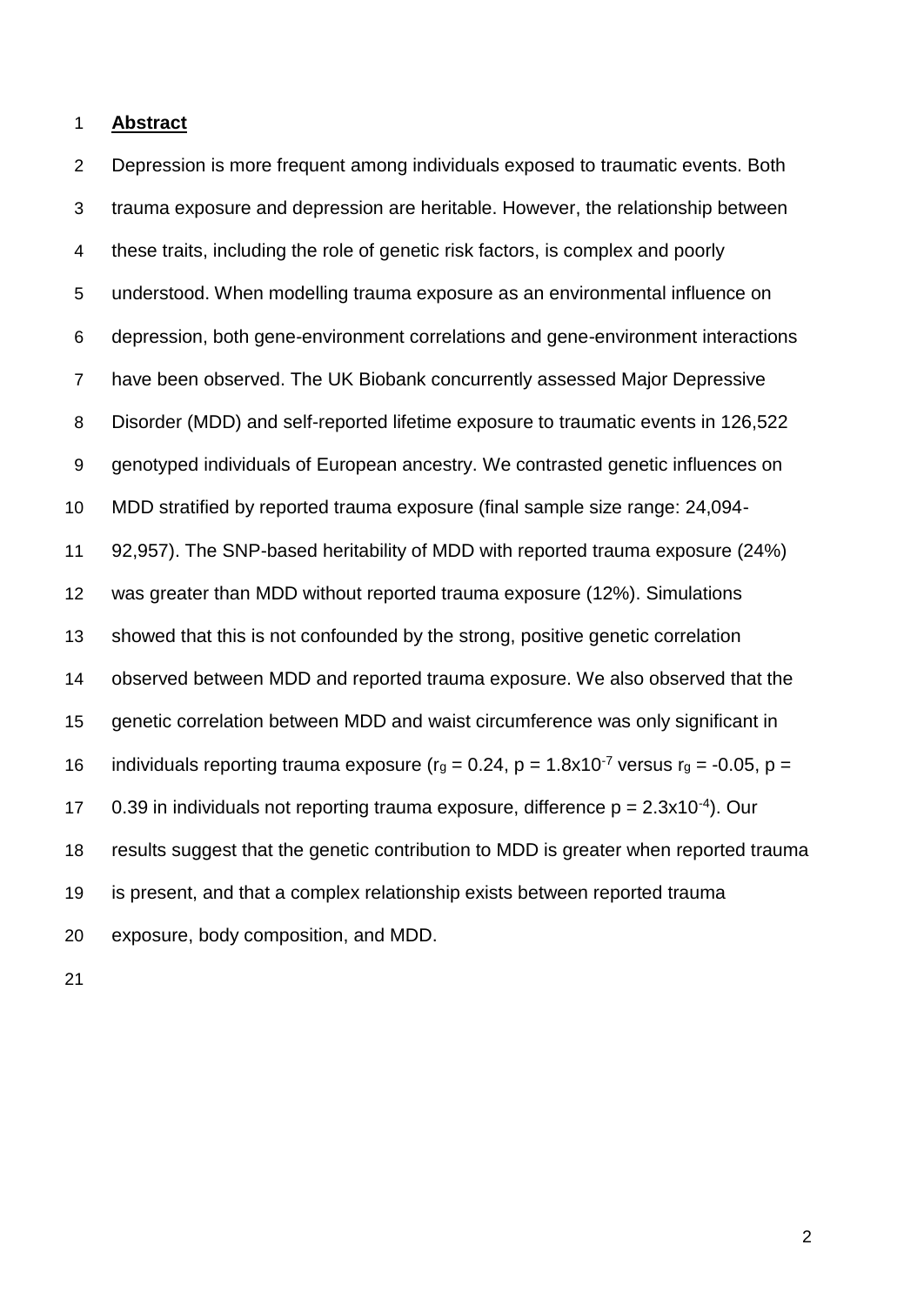#### **Introduction**

 Depression is among the most common mental illnesses worldwide and 3 accounts for 5.5% of all years lost through disability globally . In England 4 approximately [2](https://paperpile.com/c/pZ6sjJ/SmBx)8% of individuals self-report depression during their lifetime . The most common clinically recognised form of depression is called Major Depressive Disorder (MDD). Both environmental and genetic factors influence MDD. In particular, MDD is more commonly observed among individuals reporting exposure 8 to stressful life events and early-life traumas  $3-6$ . In turn, reported trauma exposure 9 has been robustly correlated with a range of adverse life outcomes including MDD  $6-$ 10 <sup>[9](https://paperpile.com/c/pZ6sjJ/OWF1+I3Od+cJje+msKo)</sup>. The relationship between MDD and reported trauma exposure is complex. Reported trauma exposure is associated with both subsequent MDD and prior MDD  $10,11$ . However, the majority of people reporting exposure to traumatic experiences do 13 not report MDD  $6-9$ .

 Twin studies show that MDD is moderately heritable, with 30-40% of the 15 variance in MDD attributable to genetic factors . The proportion of heritability captured by common genetic variants, also known as single nucleotide polymorphism or SNP-based heritability, can be estimated from genome-wide association study (GWAS) data. Such estimates tend to be lower than those obtained from twin approaches, due to the incomplete capture of genetic information 20 in GWAS data among other reasons <sup>[13](https://paperpile.com/c/pZ6sjJ/pZSL1)</sup>. The most recent major depression GWAS from the Psychiatric Genomics Consortium was anchored in 35 cohorts (including 22 the 23andMe discovery cohort ) recruited with a variety of methods  $15$ . This meta- analysis identified 44 loci significantly associated with major depression, and 24 estimated a SNP-based heritability of 9-10% <sup>[15](https://paperpile.com/c/pZ6sjJ/2uLN)</sup>. These results strongly suggest both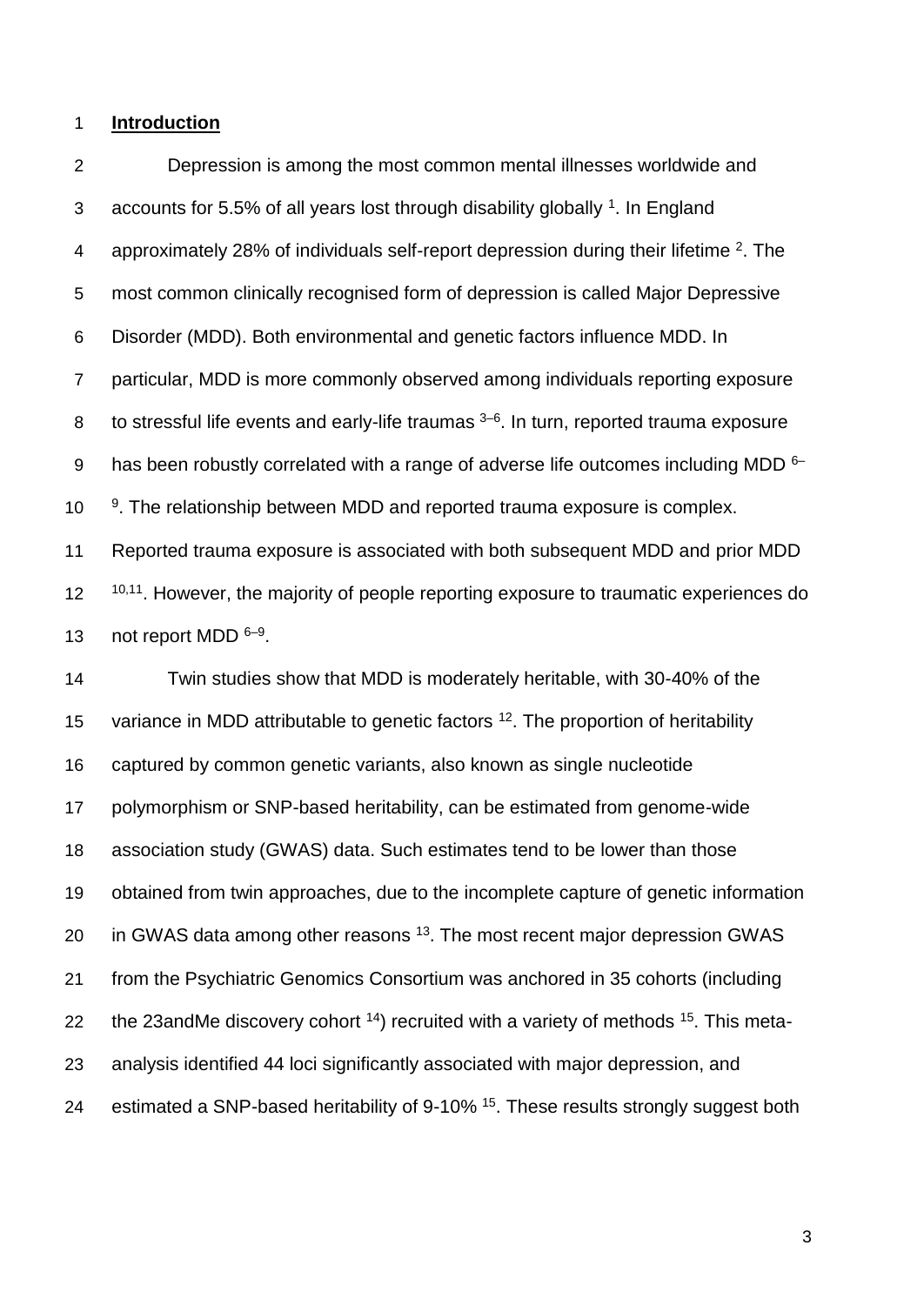the mild and more severe forms of depression are polygenic, with potentially thousands of variants with very small individual effects contributing to risk.

 There are far fewer genetic studies of reported trauma exposure than of MDD. However, the available studies have demonstrated that reported trauma exposure is 5 heritable, with twin heritability estimates of 20-50%  $16-18$  and SNP-based heritability 6 estimates of 30% . Combining measures of trauma exposure and depression at z scale is difficult, given the need for careful phenotyping . Potential confounds include the (often unavoidable) use of retrospective self-reported measures of trauma exposure, which can be weakly correlated with objective measures of 10 traumatic experiences <sup>[9](https://paperpile.com/c/pZ6sjJ/msKo)</sup>. Furthermore, current (i.e. state) low mood can increase self-11 reporting of previous trauma exposure  $9,21$ . Previous individual study cohorts have generally been too small for effective GWAS, while meta-analyses have contained considerable heterogeneity due to the use of different phenotyping instruments in the included studies.

 However, some notable genome-wide analyses of MDD and trauma exposure have been performed. A genome-wide by environment interaction study of depressive symptoms and stressful life events in 7,179 African American women identified a genome-wide association near the *CEP350* gene (although this did not 19 replicate in a smaller cohort) . An investigation in 9,599 Han Chinese women with severe MDD identified three variants associated with MDD in individuals who did not 21 report trauma exposure prior to MDD onset .

 Several attempts have been made to estimate the interaction of overall genetic risk and trauma by using polygenic risk scores for MDD to perform polygenic risk score-by-trauma interaction analyses. Such studies test whether there are departures from additivity (where the combined effect of risk score and trauma differs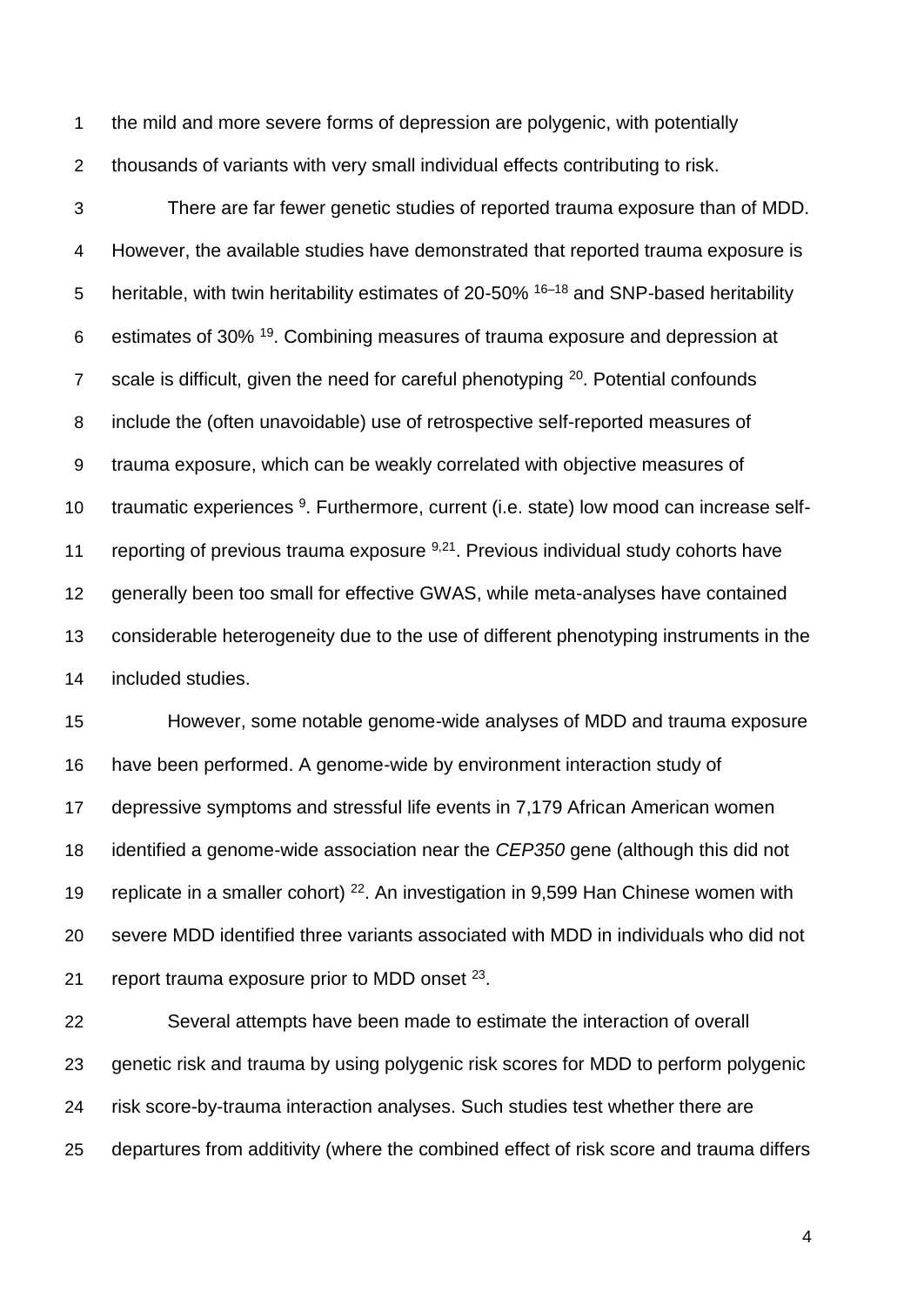from the sum of the individual effects) or from multiplicativity (where the combined effect differs from the product of the individual effects). Reported results have been highly variable, with findings of both significant additive and multiplicative interactions  $2^{4}$ ; significant multiplicative interactions only <sup>[25](https://paperpile.com/c/pZ6sjJ/4mFS)</sup>; and, in the largest previous study 5 published (a meta-analysis of  $5,765$  individuals), no interactions  $26$ .

 Studies of gene-environment interaction usually assume the genetic and 7 environmental influences are independent and uncorrelated . However, genetic correlations between reported trauma exposure and MDD have been reported, both 9 from twin studies  $28-30$  and from the genomic literature  $22,26$ . Reports of the magnitude of this genetic correlation have varied widely, which reflects differences in defining trauma exposure, and in the populations studied. While some studies have identified 12 a very high genetic correlation (95%)  $^{22}$  $^{22}$  $^{22}$ , others have found no such correlation  $^{23}$  $^{23}$  $^{23}$ . The genetic relationship between reported trauma exposure and MDD is therefore unresolved.

 The release of mental health questionnaire data from the UK Biobank resource provides an opportunity to assess the relationship between genetic variation, risk for MDD, and reported trauma exposure in a single large cohort. We 18 performed GWAS of MDD (as defined from the mental health questionnaire ) with and without reported lifetime trauma exposure in UK Biobank European ancestry individuals. These results enabled us to estimate the genetic contribution (via SNP- based heritability estimation) to MDD in individuals with and without reported lifetime trauma exposure. To examine differences in the genetic contribution, we calculated the genetic correlation between MDD in individuals reporting and not reporting trauma exposure. To assess whether the genetic relationship of MDD to other traits varies in the context of reported trauma exposure, we assessed genetic correlations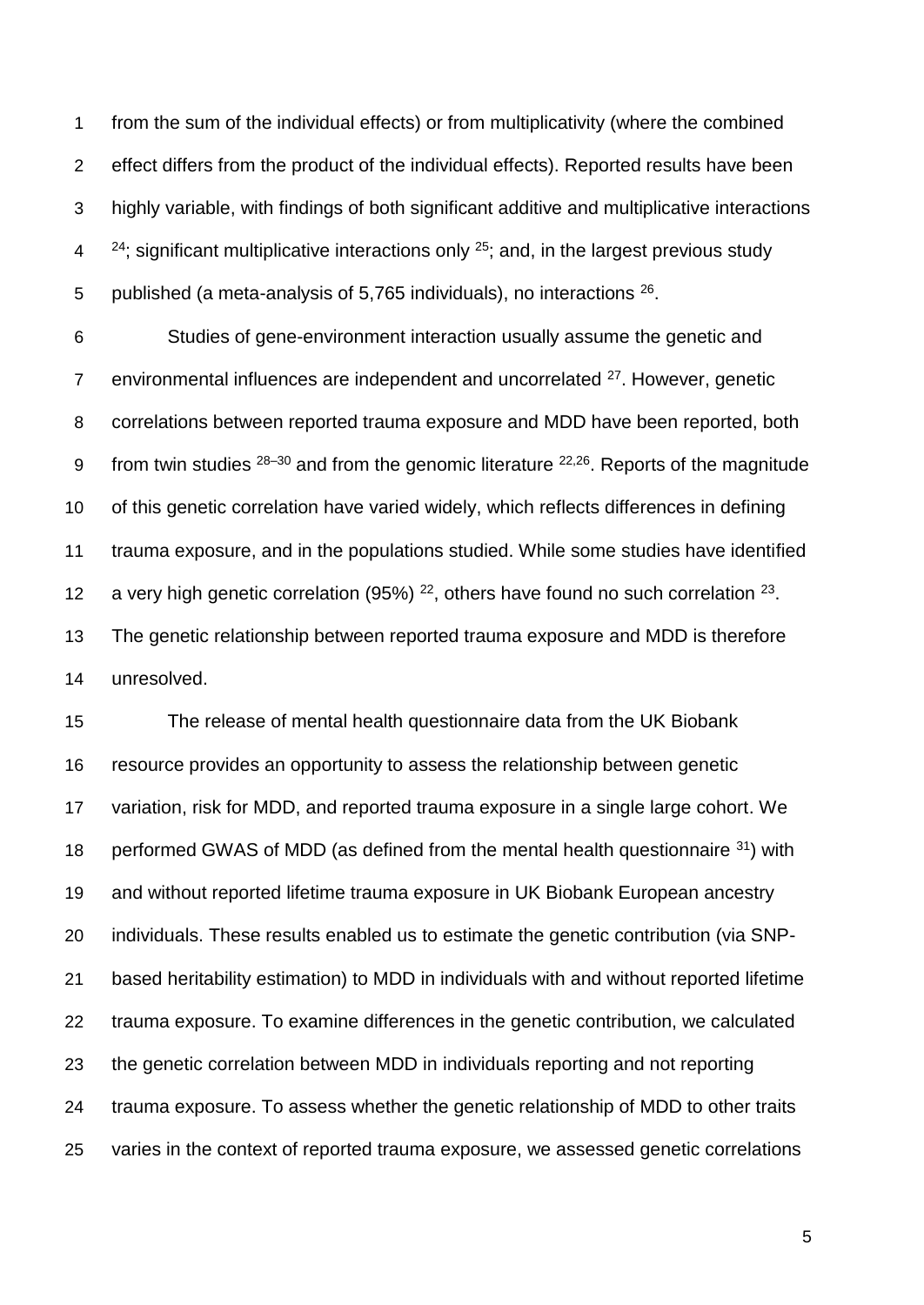with a wide range of physical and psychiatric traits. Finally, we performed polygenic

risk scoring, using external traits commonly comorbid with MDD, and sought to

extend previous analyses of PRS-by-trauma interactions in MDD.

## **Methods**

## *Phenotype definitions*

 The UK Biobank assessed a range of health-related phenotypes and biological measures including genome-wide genotype data in approximately 500,000 9 British individuals aged between 40 and  $70^{32}$  $70^{32}$  $70^{32}$ . This includes 157,366 participants who completed an online follow-up questionnaire assessing common mental health disorders, including MDD symptoms, and 16 items assessing traumatic events 12 (Resource 22 on [http://biobank.ctsu.ox.ac.uk\)](http://biobank.ctsu.ox.ac.uk/) . Phenotypes were derived from this questionnaire, using definitions from a recent publication describing its phenotypic 14 structure .

 Individuals with probable MDD met lifetime criteria based on their responses to questions derived from the Composite International Diagnostic Interview (CIDI; Supplementary Table 1). We excluded cases if they self-reported diagnoses of schizophrenia, other psychoses, or bipolar disorder. Controls were excluded if they self-reported any mental illness, taking any drug with an antidepressant indication, or had been hospitalised with a mood disorder or met previously-defined criteria for a 21 mood disorder (Supplementary Table 1) .

 Participants were asked questions relating to traumatic experiences in childhood using the Childhood Trauma Screener (a shortened version of the 24 Childhood Trauma Questionnaire  $34-36$  and an equivalent screener for adulthood developed by the UK Biobank Mental Health steering group to mirror the childhood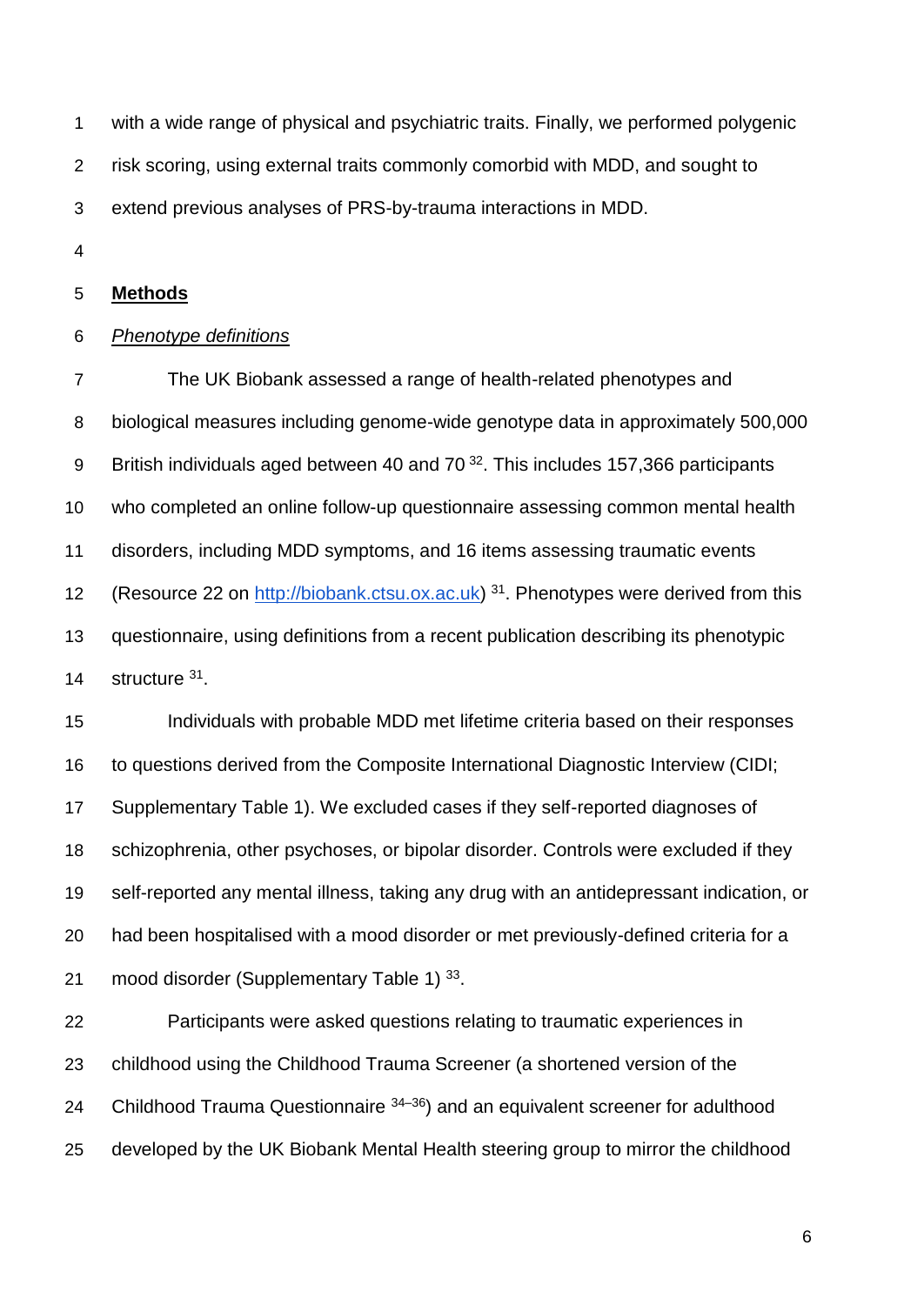1 items . In addition, participants were asked questions related to events that commonly trigger post-traumatic stress-disorder (PTSD). Responses to individual questions (items) in these three categories (child trauma, adult trauma, PTSD- relevant trauma) were dichotomised and compared between MDD cases and controls (Supplementary Table 2a).

 We selected reported items with an odds ratio > 2.5 with MDD, to obtain a single binary variable for stratification that captured exposure to the traumatic events most associated with MDD. Items from all three trauma categories were reported more in MDD cases compared to controls. Of the selected items, three referred to events in childhood (did not feel loved, felt hated by a family member, sexually abused). Another three items referred to events in adulthood (physical violence, belittlement, sexual interference), and one item assessed a PTSD-relevant event (ever a victim of sexual assault). In order to capture increased severity of exposure, only individuals reporting two or more of these items were included as reporting trauma exposure. Individuals reporting none of the items were included as not reporting trauma exposure. Individuals reporting a single trauma item, or who did not provide an answer were excluded from the analyses (Supplementary Table 1). A breakdown of reported traumatic experiences by sex and MDD status is provided in Supplementary Table 2b. Further discussion of the definition of trauma exposure is included in the Supplementary Note.

## *Phenotype preparation for analyses*

 Three sets of analyses comparing MDD cases and controls were performed (i) overall, (ii) limited to individuals reporting trauma exposure, and (iii) limited to individuals not reporting trauma exposure (Table 1). In addition, sensitivity analyses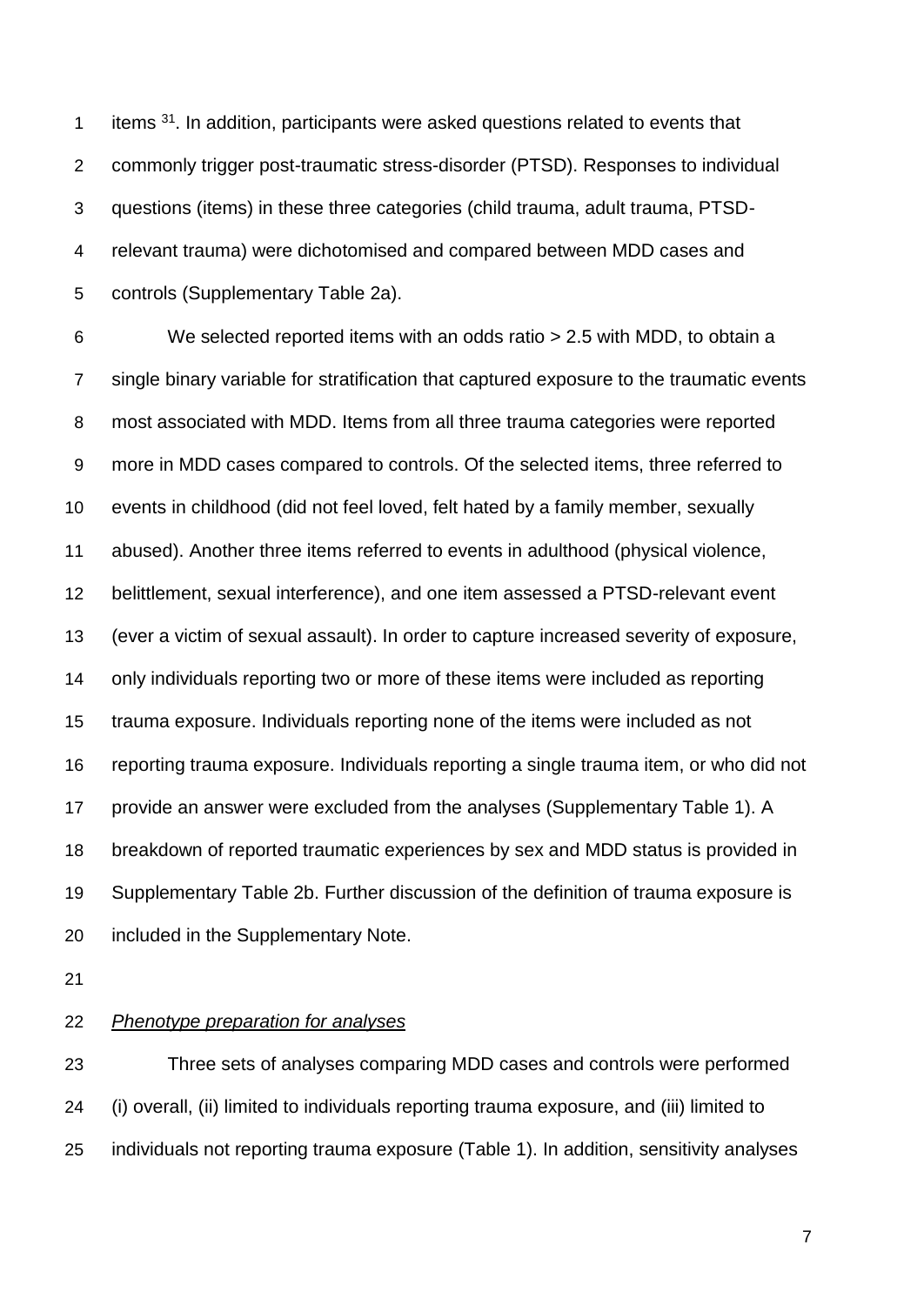were performed on reported trauma exposure (overall and stratified by MDD diagnosis; see Supplementary Methods and Results, and Supplementary Table 3). For each analysis, phenotypes were first residualised on 6 ancestry principal components from the genetic data of the European samples as well as factors capturing initial assessment centre and genotyping batch. More details on phenotype preparation can be found in the Supplementary Methods.

## *Phenotype distribution*

 Previous analyses have shown that, compared to the participants in the UK Biobank as a whole, those who completed the mental health questionnaire were more likely to have a university degree, came from a higher socioeconomic 12 background, and reported fewer long-standing illnesses or disabilities . Accordingly, participants were compared across a number of standard demographic variables and common correlates of MDD: sex, age (at questionnaire), education (university degree vs. not), neighbourhood socioeconomic status (SES, as 16 Townsend deprivation index ) and BMI (recorded from measurements taken at the initial recruitment of the participants into the biobank). For further details on these analyses, see Supplementary Methods.

#### *Genetic data*

 Genetic data for GWAS analyses came from the full release of the UK 22 Biobank data (N=487,410; ). Autosomal genotype data from two highly-overlapping custom genotyping arrays (covering ~800,000 markers) underwent centralised quality control before being imputed in a two-stage imputation to the Haplotype Reference Consortium (HRC) and UK10K (for rarer variants not present in the HRC)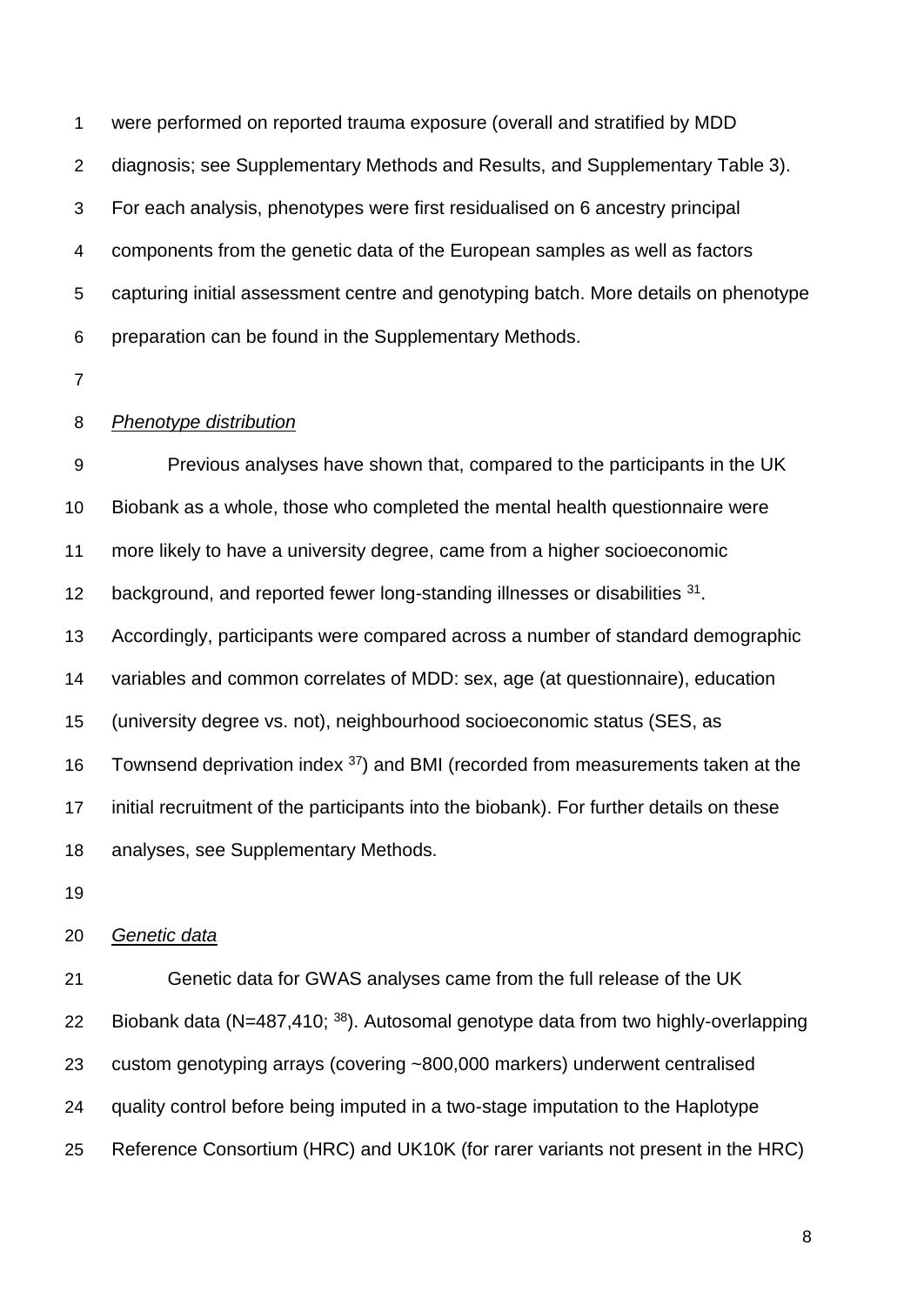1 reference panels  $38-40$ . In addition to this central quality control, variants for analysis were limited to common variants (minor allele frequency > 0.01) that were either directly genotyped or imputed from the HRC with high confidence (IMPUTE INFO 4 metric  $> 0.4$ ) <sup>[39](https://paperpile.com/c/pZ6sjJ/YTEDv)</sup>.

 Individuals were excluded where recommended by the UK Biobank core analysis team for unusual levels of missingness or heterozygosity, or if they had withdrawn consent for analysis. Using the genotyped SNPs, individuals with call rate < 98%, who were related to another individual in the dataset (KING r < 0.044, 9 equivalent to removing up third-degree relatives and closer ) or whose phenotypic 10 and genotypic gender information was discordant (X-chromosome homozygosity  $(F_X)$ )  $\leq$  0.9 for phenotypic males,  $Fx > 0.5$  for phenotypic females) were also excluded. Removal of relatives was performed using a "greedy" algorithm, which minimises exclusions (for example, by excluding the child in a mother-father-child trio). All analyses were limited to individuals of European ancestry, as defined by 4-means clustering on the first two genetic principal components provided by the UK Biobank 16 <sup>[42](https://paperpile.com/c/pZ6sjJ/KlmMV)</sup>. This ancestry group included 95% of the respondents to the mental health questionnaire - as such, the non-European ancestry groups were considered too small to analyse informatively. Principal components analysis was also performed on the European-only subset of the data using the software flashpca  $2^{43}$  $2^{43}$  $2^{43}$ . After quality control, individuals with high-quality genotype data and who had completed the online mental health questionnaire were retained for analysis (N=126,522). GWAS analyses used the imputed data as described above. Genetic correlation analyses used the results of the GWAS analyses. Polygenic risk score

25 variants <sup>[38](https://paperpile.com/c/pZ6sjJ/GmA6)</sup>. These latter analyses were limited to common variants (minor allele

analyses and SNP-based heritability analyses in BOLT-LMM used the genotyped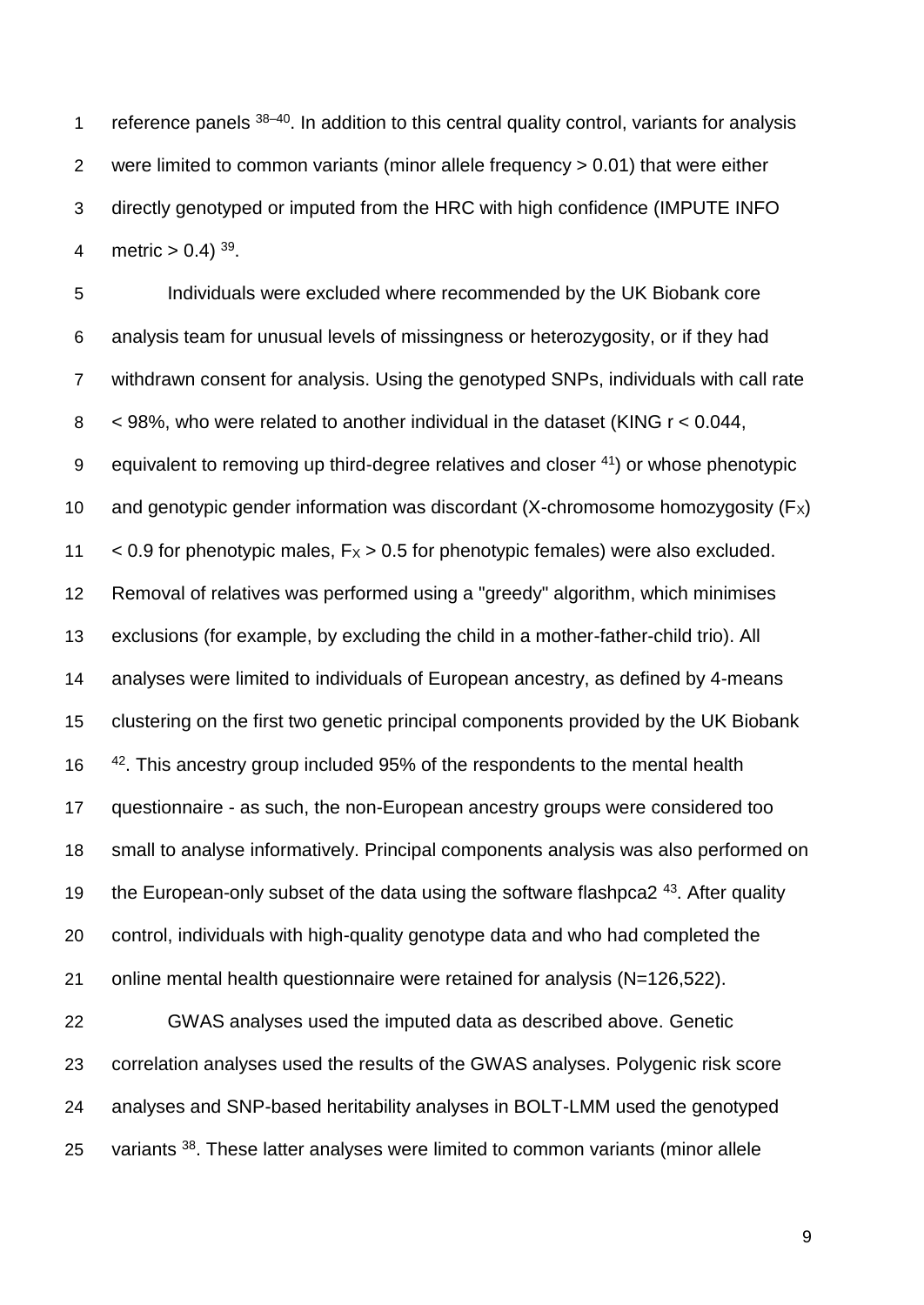frequency > 0.01) with call rate >98% that were in approximate Hardy-Weinberg 2 equilibrium (HWE test  $p > 10^{-8}$ ). The same individuals were used for analyses using the imputed and the genotyped data.

*Analyses*

## **Genome Wide Association Studies (GWAS)**

 GWAS were performed to assess the association of individual genetic variants with MDD. These analyses were first undertaken for the entire sample regardless of reported trauma exposure, then stratified by reported trauma exposure. GWAS were performed using linear regressions on imputed genotype dosages in 11 BGenie v1.2 , with residualised phenotypes as described above. Phenotypes and genotypes were mean-centred and standardised. Genome-wide significance was 13 defined at the conventional level  $p < 5 \times 10^{-8}$  <sup>[44](https://paperpile.com/c/pZ6sjJ/Jr7zz)</sup>. Results from each GWAS were 14 clumped to define genetic loci in PLINK2<sup>[45](https://paperpile.com/c/pZ6sjJ/if5BG)</sup>. Loci were defined following established protocols (Supplementary Methods) <sup>15</sup>. Betas from the GWAS were converted to odds ratios (OR) using LMOR [\(http://cnsgenomics.com/shiny/LMOR/\)](http://cnsgenomics.com/shiny/LMOR/) and observed sample prevalences <sup>[46](https://paperpile.com/c/pZ6sjJ/YCiw)</sup>. 18 Standard errors were calculated from the p-value and estimated OR . Performing GWAS on residuals, rather than including covariates in the analysis, is a restriction imposed by the BGenie software (which was used because it is specifically designed for analysing the UK Biobank genetic data). Sensitivity analyses were performed to test for biases resulting from this method. Specifically, for each GWAS, each variant with nominal significance (p<0.0001) was also tested using logistic regression

24 including covariates in R 3.4.1, in order to confirm the results from BGenie .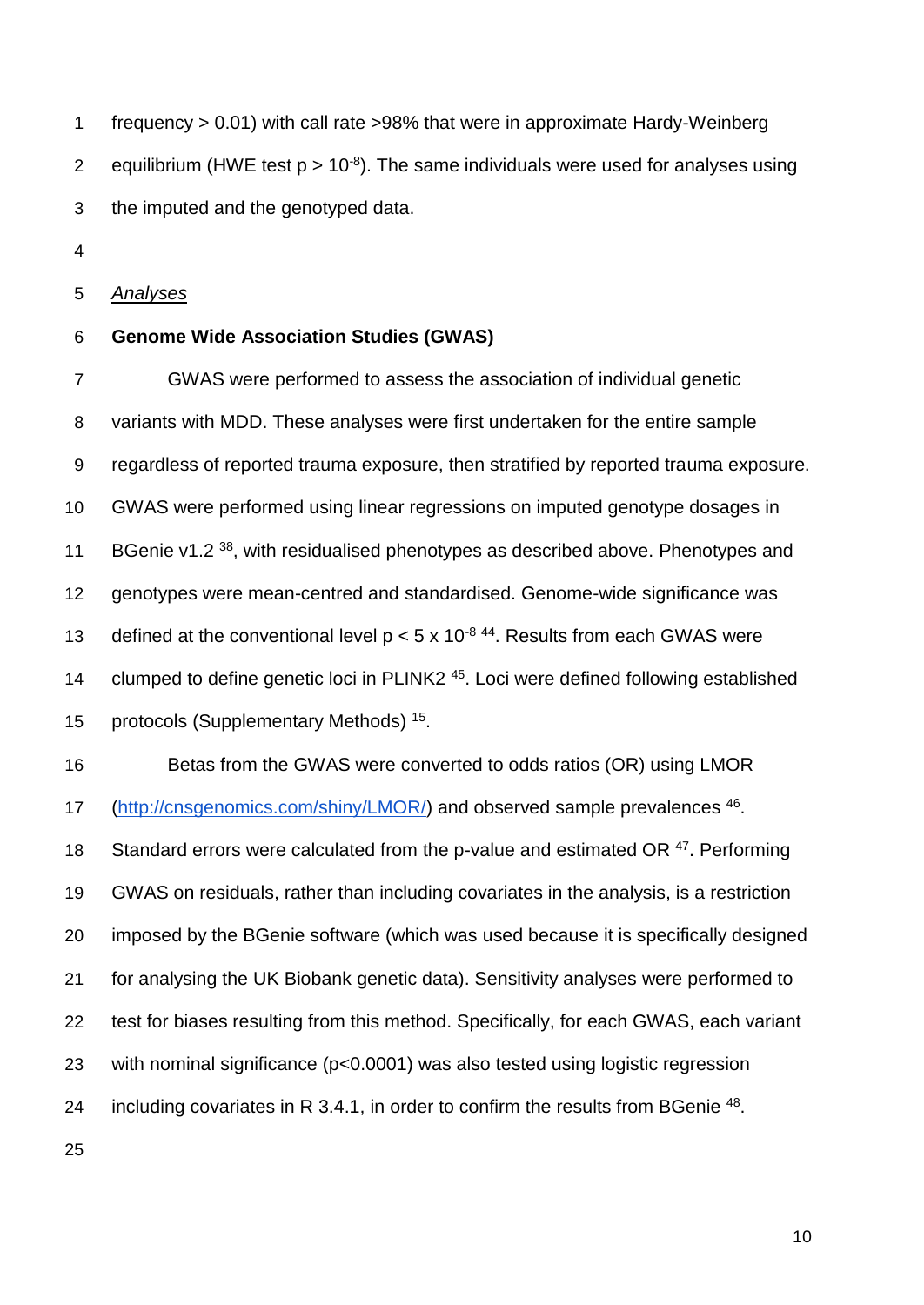#### **SNP-based heritability**

 Results from GWAS were combined to assess the proportion of variance due to the additive effect of common genetic variants (SNP-based heritability). SNP-4 based heritability was calculated on the observed scale using BOLT-LMM v2.3<sup>[49](https://paperpile.com/c/pZ6sjJ/0PwV)</sup>. The estimate for MDD in the cohort was converted to the liability scale in R 3.4.1, 6 assuming a population prevalence of  $28\%$   $2.50$ . Converting estimates of SNP-based heritability for a case-control trait from the observed scale to the liability scale requires accurate estimates of the lifetime prevalence of the trait in the (sub)population. When comparing a trait stratified by a correlated variable (as is the case when we compare the SNP-based heritability of MDD stratified by reported trauma exposure), the population prevalence in each stratum is unknown. To address this, we approximated the expected prevalence of MDD in individuals either reporting or not reporting trauma exposure (Supplementary Methods). This allowed us to convert the observed scale SNP-based heritability of MDD to the liability scale in both strata (i.e. those reporting and those not reporting trauma exposure). A second challenge is that trauma exposure is itself a heritable trait that is genetically correlated with MDD in this study. The potential impact of this on SNP-based heritability estimation is not intuitive. To benchmark our findings, we performed simulations of SNP-level data to explore the expected SNP-based heritability of MDD in individuals reporting and not reporting trauma exposure, assuming differences in SNP-based heritability resulted only from the genetic correlation between MDD and reported trauma exposure. Further details of these analyses are provided in the Supplementary Methods.

- 
-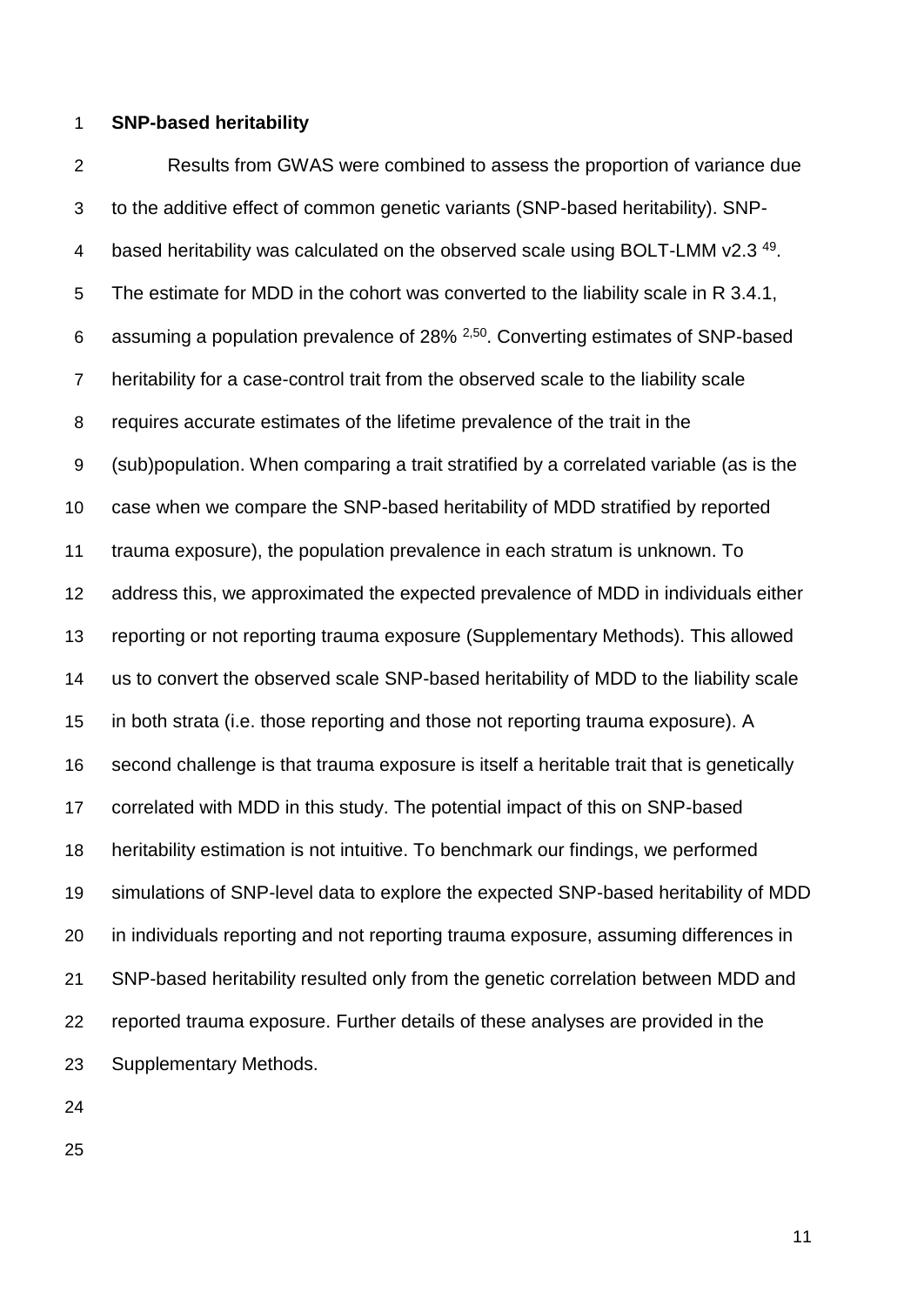#### **Genetic correlations**

2 Genetic correlations  $(r<sub>q</sub>)$  were calculated to assess shared genetic influences between MDD and other phenotypes, using GWAS summary statistics and LD Score regression v1.0.0 [51](https://paperpile.com/c/pZ6sjJ/yQy5M) using the default HapMap LD reference. Two sets of genetic correlations were calculated. First, we calculated genetic correlations between the phenotypes examined within this paper (internal phenotypes). We calculated the genetic correlation between MDD and reported trauma exposure in the full dataset, and then the genetic correlation between MDD in individuals reporting trauma exposure and MDD in individuals not reporting trauma exposure. Secondly, we also calculated genetic correlations between each GWAS from this analysis and a 11 curated list of 308 publicly-available phenotypes (external phenotypes)  $51,52$ . Genetic correlations were tested for difference from 0 (default in LD Score),

13 and for difference from 1 (in Microsoft Excel, converting  $r<sub>g</sub>$  to a chi-square as  $[(r<sub>g</sub>-$ 14 1/ $\sqrt{5^{1.52}}$ . Genetic correlations were considered significant if they passed the Bonferroni-adjusted threshold for the effective number of traits studied in each 16 analysis (internal:  $p < 0.01$ ; external:  $p < 2.5x10^{-4}$ ). The effective number of traits was calculated as the number of principal components explaining 99.5% of the variance in the pairwise genetic correlation matrix (internal: 5; external: 202). External 19 phenotype GWAS all had heritability estimates such that  $h^2$ /SE > 2, and produced 20 valid (i.e. non-NA)  $r_g$  with all other phenotypes tested.

 The genetic correlation of MDD with each external phenotype was compared between individuals reporting trauma exposure and individuals not reporting trauma exposure using a two-stage method. First, differences were assessed using two 24 sample z-tests . Nominally-significant differences ( $p < 0.05$ ) by this method were 25 then compared using the block-jackknife (Supplementary Methods)  $52,54,55$ . Results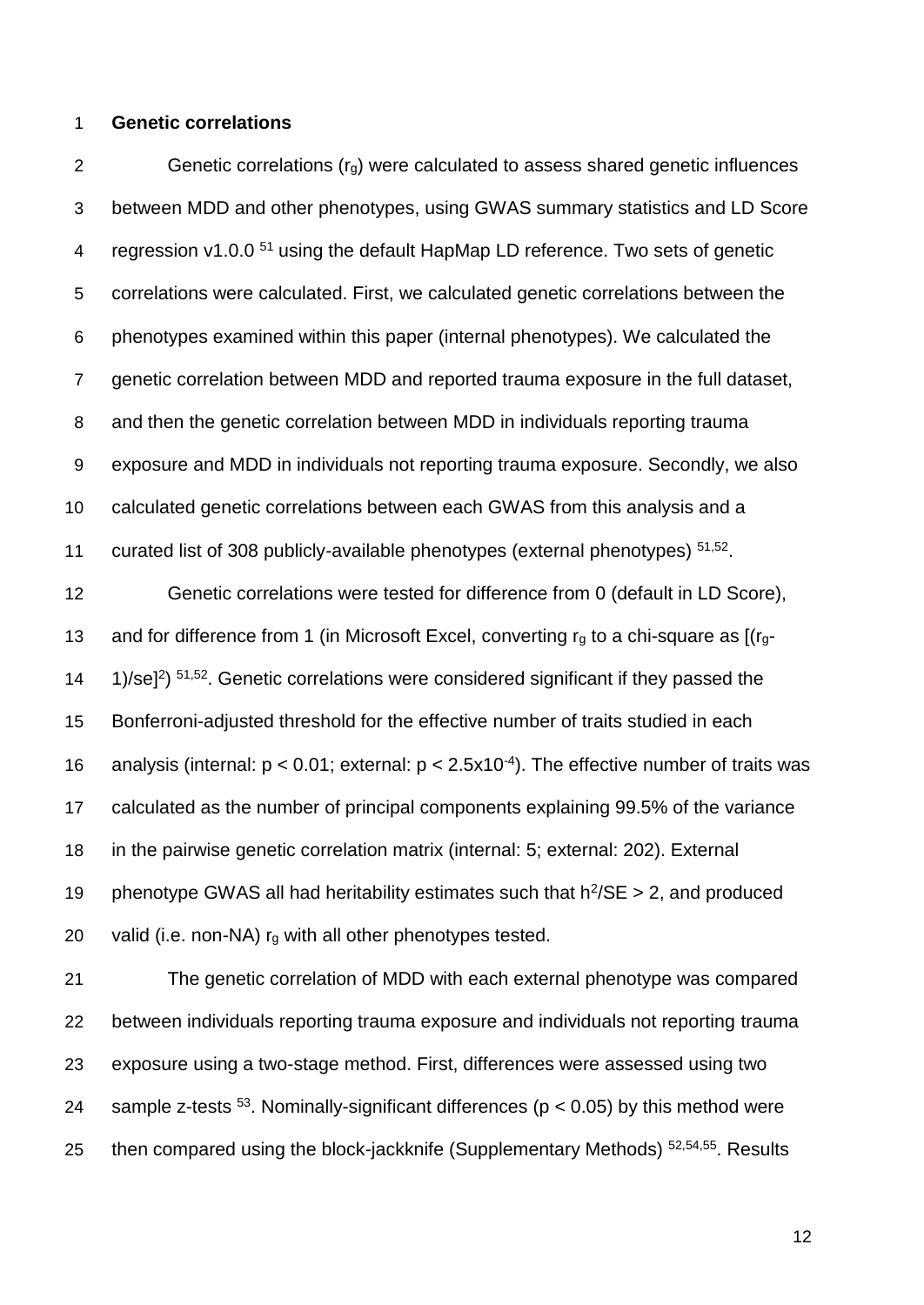using the jackknife were considered significant if they passed the Bonferroni-2 adjusted threshold  $(p < 2.5x10^{-4})$ .

## **Polygenic Risk Scoring**

 Polygenic risk scores were calculated to further assess shared genetic influences between MDD and traits known to be correlated to MDD. Specifically, risk scores 7 from analyses of major depression (MDD) , schizophrenia (SCZ)  $56$ , bipolar 8 disorder (BIP) <sup>[57](https://paperpile.com/c/pZ6sjJ/7SvPj)</sup>, body mass index (BMI) <sup>[58](https://paperpile.com/c/pZ6sjJ/vEhUT)</sup> and glycated haemoglobin (HbA1c; used  $\,$  as a negative control)  $^{59}$  $^{59}$  $^{59}$  were calculated and compared in all participants and stratifying by reported trauma exposure. The PGC major depression GWAS contained participants from UK Biobank, so to derive the MDD risk score we used a restricted set of summary statistics without these individuals (but including 13 individuals from 23andMe, whose diagnoses were self-reported ). For further 14 discussion of this overlap, see Supplementary Note <sup>[15](https://paperpile.com/c/pZ6sjJ/2uLN)</sup>. Risk scores were calculated using PRSice v2 at seven thresholds (external GWAS p < 0.001, 0.05, 0.1, 0.2, 0.3, 0.4 and 0.5) to allow assessment of the spread of association between risk score 17 and MDD <sup>[45,60,61](https://paperpile.com/c/pZ6sjJ/eO9zr+if5BG+PK4c)</sup>. Analyses used logistic regression, including all covariates used in creating the residuals for GWAS. In total, five external phenotypes were used to produce risk scores for the three target phenotypes (MDD overall, and stratified by reported trauma exposure/non-exposure), resulting in 15 analyses. A conservative Bonferroni adjustment for multiple testing was used, correcting for 105 tests (given seven thresholds and 15 analyses), giving a final threshold for significance of p < 0.0004.

 We also performed formal risk score-by-environment analyses to estimate the effect on MDD of the interaction between genetic variants across the whole genome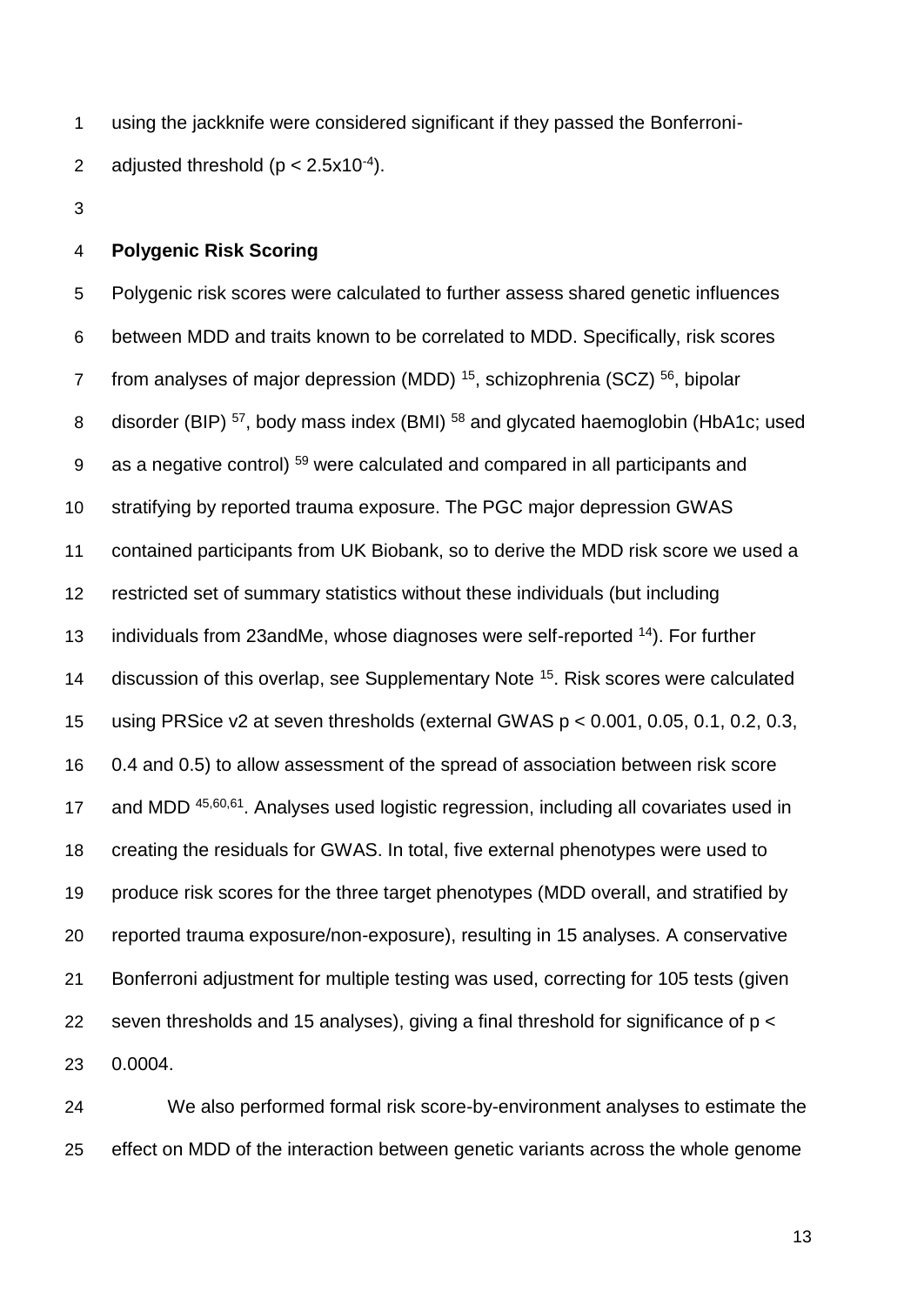(modelled as a polygenic risk score) and reported trauma exposure. These analyses included the same covariates used in the GWAS, and all risk score-by-covariate and 3 reported trauma exposure-by-covariate interactions <sup>[62,63](https://paperpile.com/c/pZ6sjJ/TA4B+MbkQ)</sup>. Both multiplicative and additive interactions were tested. A significant multiplicative interaction means that the combined effect of the risk score and reported trauma exposure differs from the product of their individual effects. Multiplicative interactions were tested using logistic 7 regression  $25,26$ . A significant additive interaction means that the combined effect of the risk score and reported trauma exposure differs from the sum of their individual effects. Additive interactions were tested using linear regression (Supplementary Methods).

#### *Sensitivity analyses*

 Differences in phenotypic variables were observed between cases and controls. To assess the impact of including these variables as covariates, all analyses were rerun retaining all previous covariates and including as further covariates: age (at questionnaire), neighbourhood socioeconomic status (SES, as 17 Townsend deprivation index ), BMI (at baseline assessment), and a binary variable of education (university degree vs. not). The same covariates were also included in polygenic risk score and SNP-based heritability analyses. Sensitivity analyses focussing on reported trauma exposure as an outcome were similarly rerun (Supplementary Methods).

 The majority of the sample with data on both MDD symptoms and reported trauma status were controls who did not report trauma (Table 1). To assess whether this disbalance in sample status affected our results, genetic correlation analyses with external phenotypes were rerun on ten downsampled cohorts, each with 9,487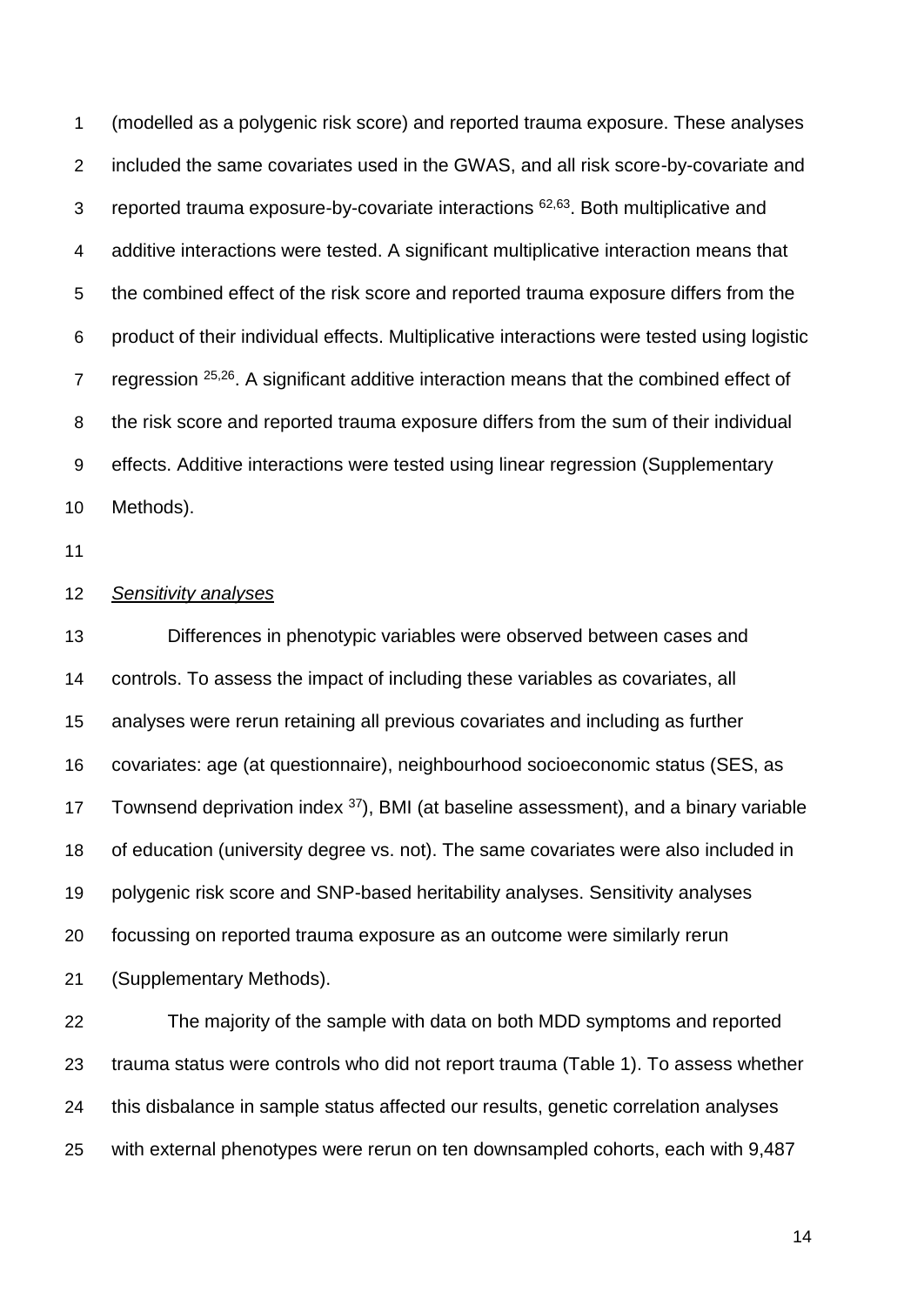participants (the number of cases not reporting trauma exposure; see

Supplementary Methods).

 In order to test whether our definition of trauma exposure affected the main finding of our paper, we performed three further sensitivity analyses, redefining reported trauma exposure. First, we assessed if our main finding was robust to changing the threshold for including MDD-relevant trauma, by redefining reported trauma exposure as a report of i) one or more and ii) three or more of the seven MDD-relevant trauma items. Second, we assessed whether the timing of trauma exposure affected this finding by redefining reported trauma exposure as a report of iii) one or more of the five childhood trauma items. We then re-analysed the heritability of MDD in individuals reporting and not reporting trauma exposure using these three alternative definitions.

#### *Code availability*

 Analytical code underlying this project will be made available a[t](https://github.com/tnggroup) [https://github.com/tnggroup.](https://github.com/tnggroup)

## **Results**

*Phenotype distribution*

Phenotypic and genetic data were available on 24,094 to 92,957 individuals

(Table 1). Overall, 36% of individuals met our definition of MDD-relevant trauma

22 exposure, and were more frequently cases (45%) than controls (17%; OR =  $5.23$ ; p <

 $10^{-50}$ , chi-square test). We assessed a number of phenotypic correlates of

depression to confirm that these correlates differed between MDD cases and

controls, and to assess whether these differences were affected by trauma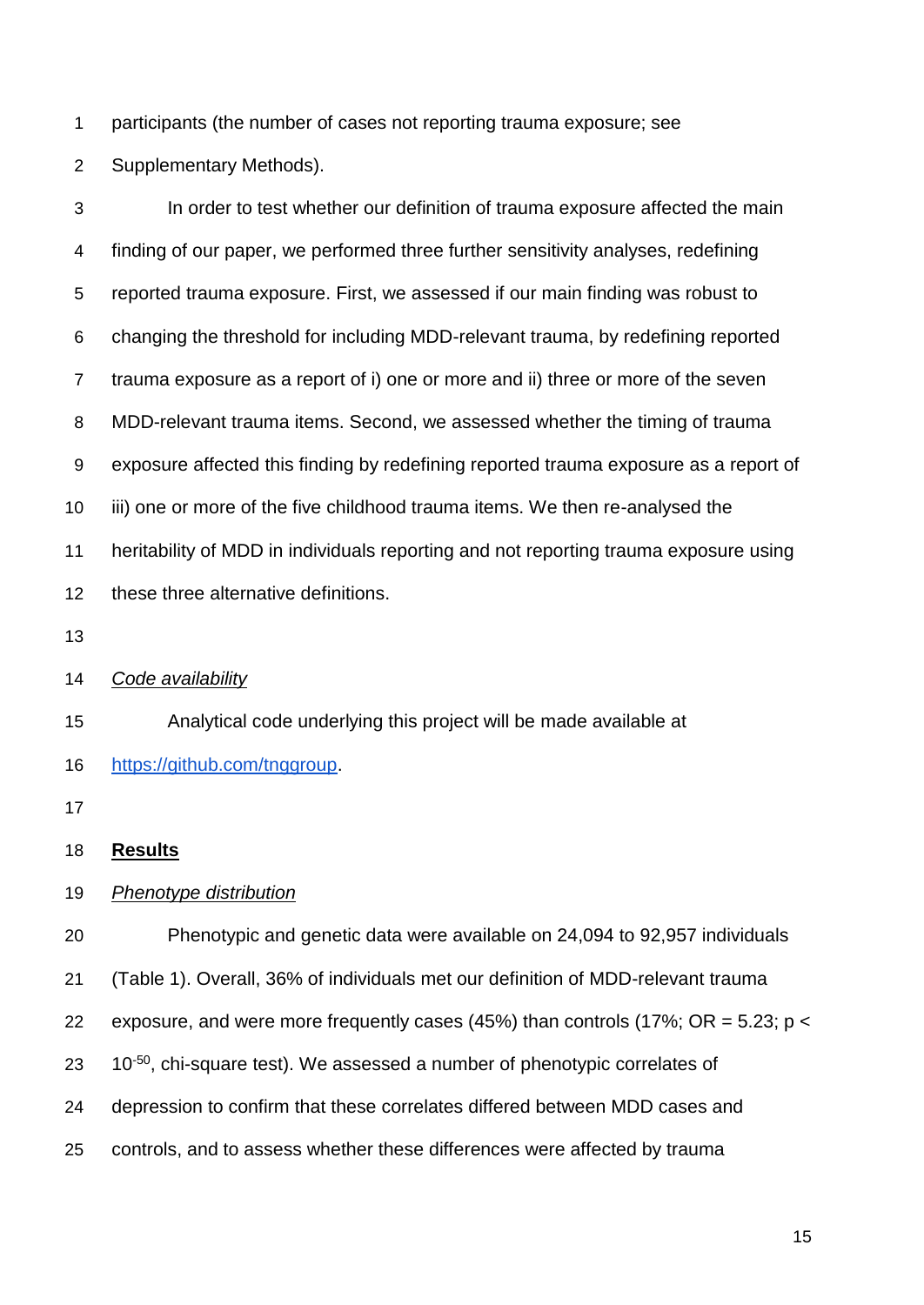exposure. Cases differed significantly from controls overall. Individuals with MDD were mostly females, significantly younger, less likely to have a university degree, came from more deprived neighbourhoods, and had higher BMI at recruitment. These differences persisted when the cohort was limited just to individuals reporting trauma exposure, and when the cohort was limited just to individuals not reporting trauma exposure. Furthermore, cases reporting trauma exposure differed from cases not reporting trauma exposure, in that they were mostly females, younger, more likely to have a degree (note difference from case-control comparisons), came from more deprived neighbourhoods, and had higher BMI at recruitment. The same differences (in the same direction) were observed between controls reporting and not reporting trauma exposure (all p < 0.05; Supplementary Table 4).

|            |          | Participants with genomic data |                                             |          |                     |  |  |  |
|------------|----------|--------------------------------|---------------------------------------------|----------|---------------------|--|--|--|
|            |          | Reported<br>trauma<br>exposure | <b>No</b><br>reported<br>trauma<br>exposure | Excluded | Total               |  |  |  |
| <b>MDD</b> | Cases    | 13,393 $b$                     | 9,487c                                      | 6,595    | 29,475 <sup>a</sup> |  |  |  |
|            | Controls | 10,701 $b$                     | 39,677 <sup>c</sup>                         | 13,104   | $63,482^a$          |  |  |  |

**Table 1:** Participants available for analysis.

Groups of individuals used in each of the three analyses are in bold. The superscripts denote the groups used in each of the three main analyses: a) MDD in all participants  $(29,475 \text{ cases}, 63,482 \text{ controls}, N = 92,957);$ b) MDD in participants reporting trauma exposure (13,393 cases, 10,701 controls, N  $= 24,094$ ;

c) MDD in participants not reporting trauma exposure (9,487 cases, 39,677 controls,  $N = 49,164$ .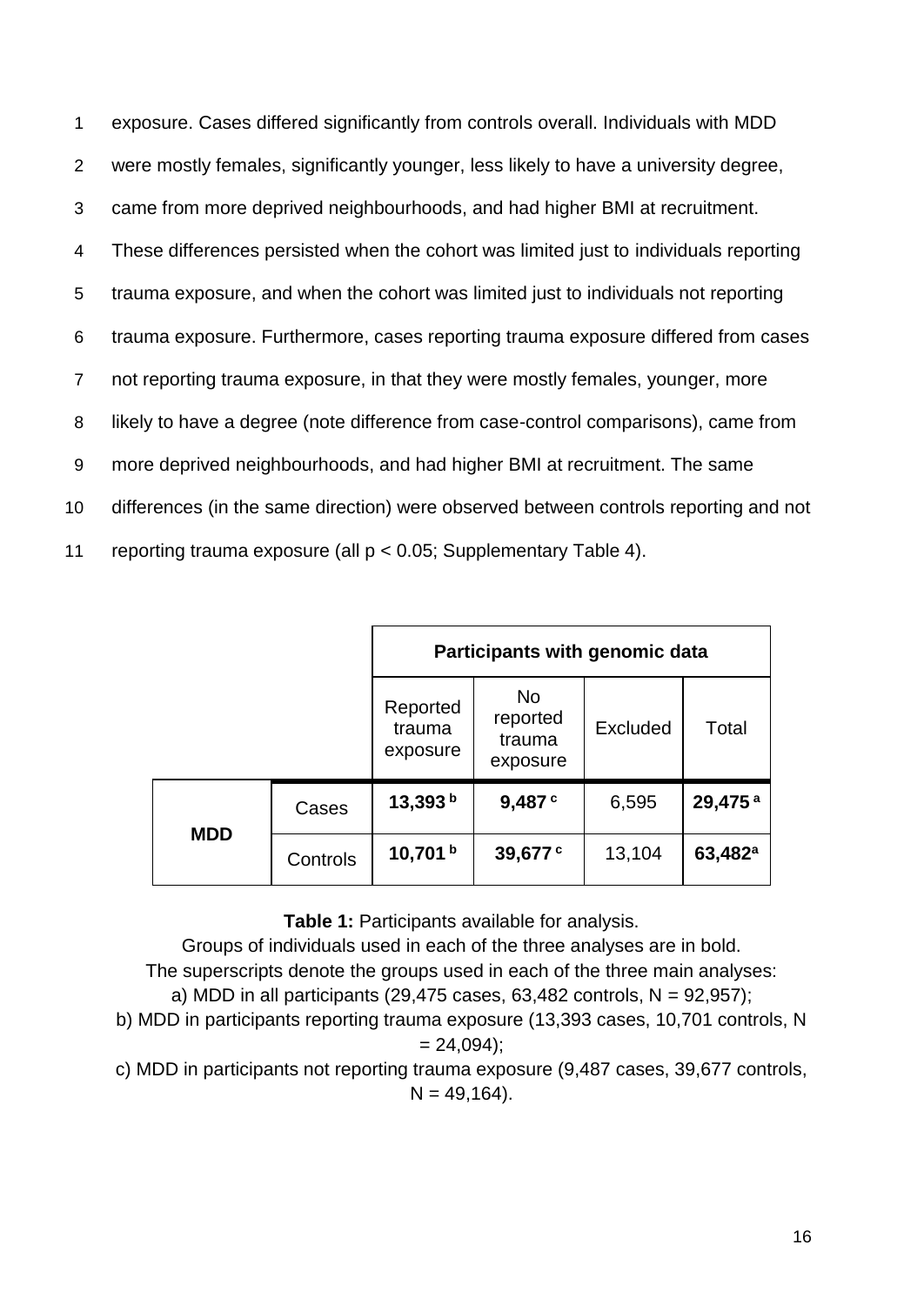#### *Genome-wide association studies*

 We performed GWAS for MDD overall and stratified by reported trauma exposure to obtain results for heritability and genetic correlation analyses (Supplementary Table 5; Supplementary Figures 1-3). No analysis showed evidence of genome-wide inflation attributable to confounding (the 95% confidence intervals of all regression intercepts from LD Score included 1; Supplementary Table 6). One qenome-wide significant locus (rs11515172, Chr 9:11Mb,  $p = 3.82 \times 10^{-8}$ ) was identified in the analysis of MDD overall, and remained significant when using logistic 9 regression ( $p = 4.69 \times 10^{-8}$ ,  $OR = 0.96$ ,  $SE = 0.007$ ; Supplementary Table 5). This  $\,$  locus has been repeatedly associated with depression  $15,64,65$ , and with neuroticism  $66-69$ . However, it should be noted that all of these studies included UK Biobank. The locus is intergenic, and is not annotated to any currently known biological feature of interest (Supplementary Table 7).

## *SNP-based heritability*

 First we estimated the observed scale SNP-based heritability of MDD overall and stratified by reported trauma exposure. Second, in order to assess whether the relative influence of genetic variants on MDD differed by reported trauma status, we converted SNP-heritabilities to the liability scale. We assumed a prevalence of 28% 0 for self-reported MDD in the full population . Based on this, and on the ratio of MDD cases:controls in the sample, we estimated the prevalence of MDD in the trauma- exposed population as 52%, and in the unexposed population as 17%. Using these estimates of population prevalence, the liability scale estimate of MDD SNP-based heritability was 20% (95% confidence interval: [18-22%]) overall. In those reporting trauma exposure, the liability scale SNP-based heritability of MDD was 24% [18-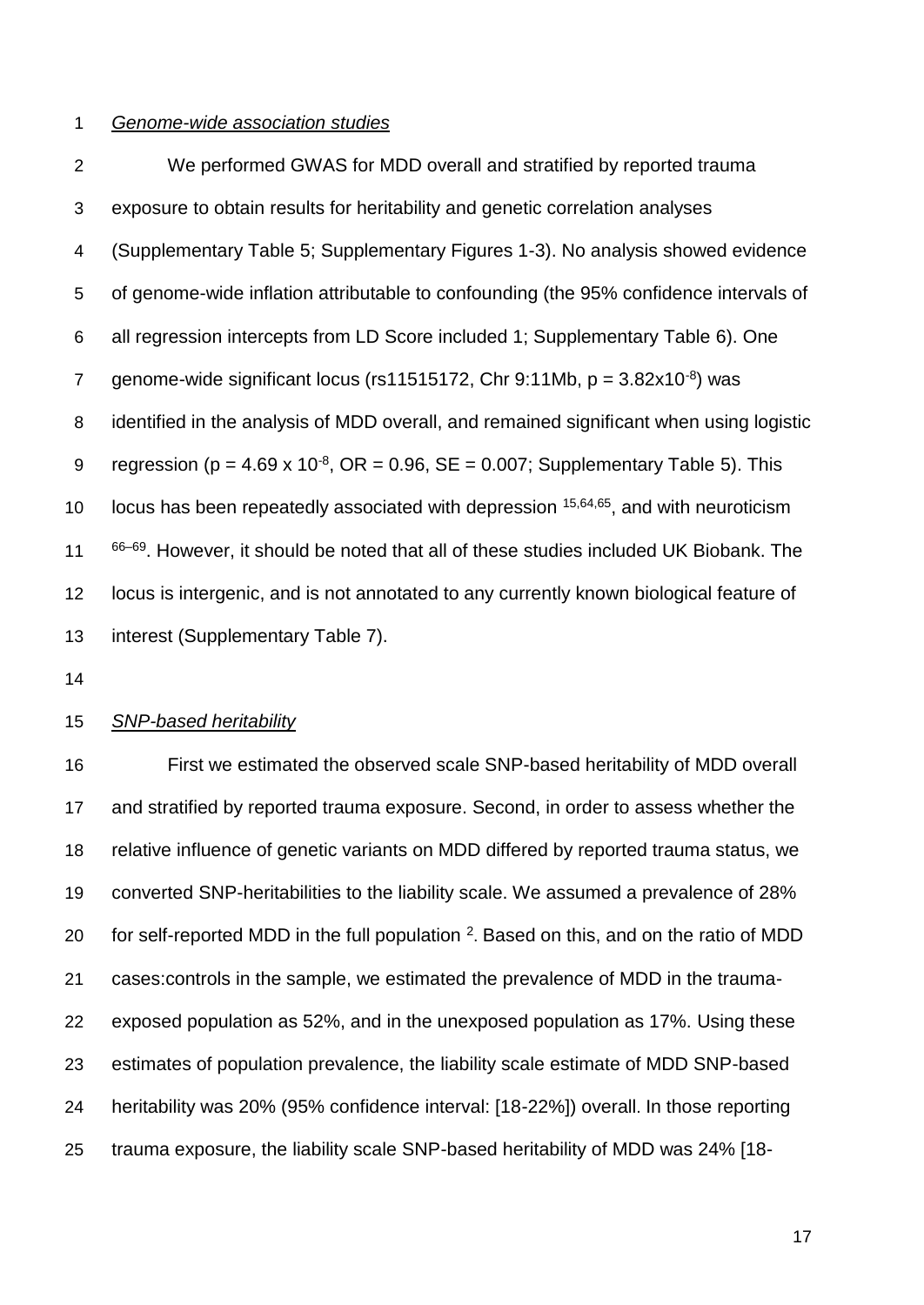31%], and in those not reporting trauma exposure it was 12% [7-16%]. The SNP- based heritability of MDD was significantly greater in individuals who reported 3 trauma exposure compared to those who did not  $(p = 0.0021, Z-test)$ .

 These estimated SNP-heritabilities could be confounded by genetic correlation between MDD and reported trauma exposure. We designed and conducted simulations of SNP-level data to quantify the expected difference in SNP- based heritability from genetic correlation alone (Supplementary Methods). Our simulations yielded expected estimates for the liability scale SNP-based heritability of MDD of 14-15% in those reporting trauma exposure, and 15-16% in those not reporting trauma exposure (Supplementary Methods). This small difference in expected SNP-based heritability for those reporting and not reporting trauma is in the opposite direction to our findings. This suggests that our findings cannot be explained by genetic correlation between MDD and reported trauma exposure, nor by the transformation from the observed scale to the liability scale.

#### *Genetic correlations*

 Genetic correlations were calculated between MDD and reported trauma to explore the genetic relationship between these traits. Further genetic correlations were calculated between MDD in the two strata to assess whether genetics influences on MDD differ in the context of reported trauma exposure (Supplementary Table 8).

22 We observed a significant  $r_g$  between MDD and reported trauma exposure in 23 the full cohort (0.62 [95% CI: 0.76-0.94],  $p < 10^{-50}$ ). Given that trauma items were selected for association with MDD, we also calculated the genetic correlation between MDD in the full cohort and reported trauma exposure in just the controls,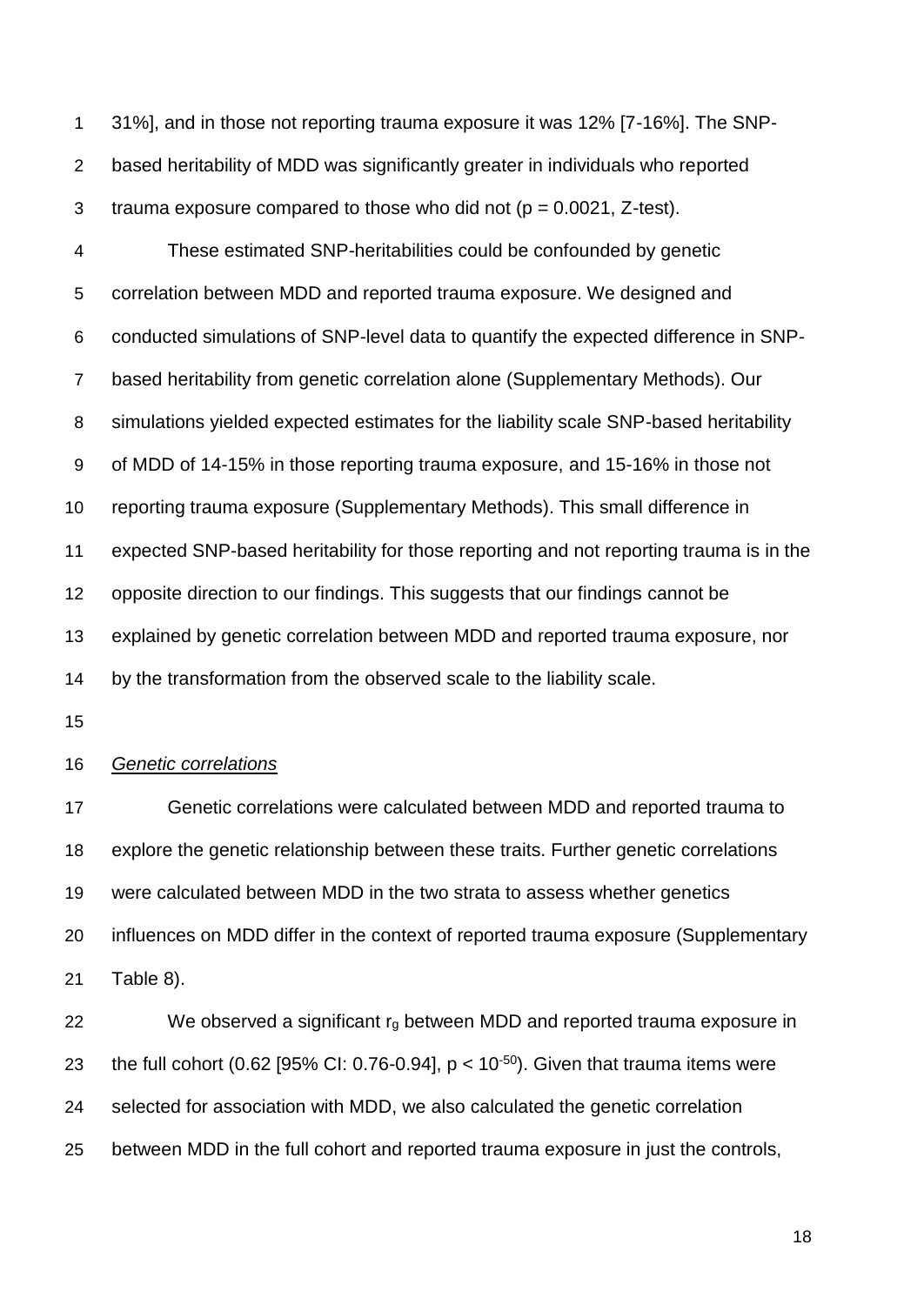1 which was also significant  $(0.31 \, [0.18-0.45]$ ,  $p = 4 \times 10^{-6}$ ; Supplementary Table 8). This correlation persisted when using independent major depression GWAS summary statistics, as reported trauma exposure was significantly correlated with the 4 MDD polygenic risk score (Spearman's rho =  $0.0675$ , p <  $10^{-50}$ ) <sup>[15](https://paperpile.com/c/pZ6sjJ/2uLN)</sup>. The genetic correlation between MDD in individuals reporting trauma exposure and MDD in individuals not reporting trauma exposure was high and did not differ significantly 7 from 1 ( $r_g = 0.77$  [0.48-1.05]; difference from 0:  $p = 1.8 \times 10^{-7}$ ; difference from 1:  $p =$ 0.11).

 Genetic correlations were calculated between MDD and all available external traits to systematically assess whether genetic relationships with MDD differed in the context of reported trauma exposure. All psychiatric traits included were significantly 12 associated ( $p < 2.5x10^{-4}$ ) with MDD, but this association did not differ substantially in magnitude between the groups reporting and not reporting trauma exposure (z-test 14 for comparisons of  $r_g - \Delta r_g$  - ranged from  $p = 0.10 - 0.99$ ; Figure 1). In contrast, waist circumference was significantly associated with MDD only in individuals reporting 16 trauma exposure ( $r<sub>q</sub> = 0.24$ ), and the correlation was significantly larger than that in 17 individuals not reporting trauma exposure ( $r_g = -0.05$ , jackknife  $p_{\Delta rg} = 2.3 \times 10^{-4}$ ). Other correlations between MDD and body composition, reproductive, and socioeconomic phenotypes were larger in the group reporting trauma exposure compared to individuals not reporting trauma exposure, but these differences did not remain 21 significant following multiple testing correction (all jackknife  $p > 2.5x10^{-4}$ ; Figure 1, Supplementary Table 9).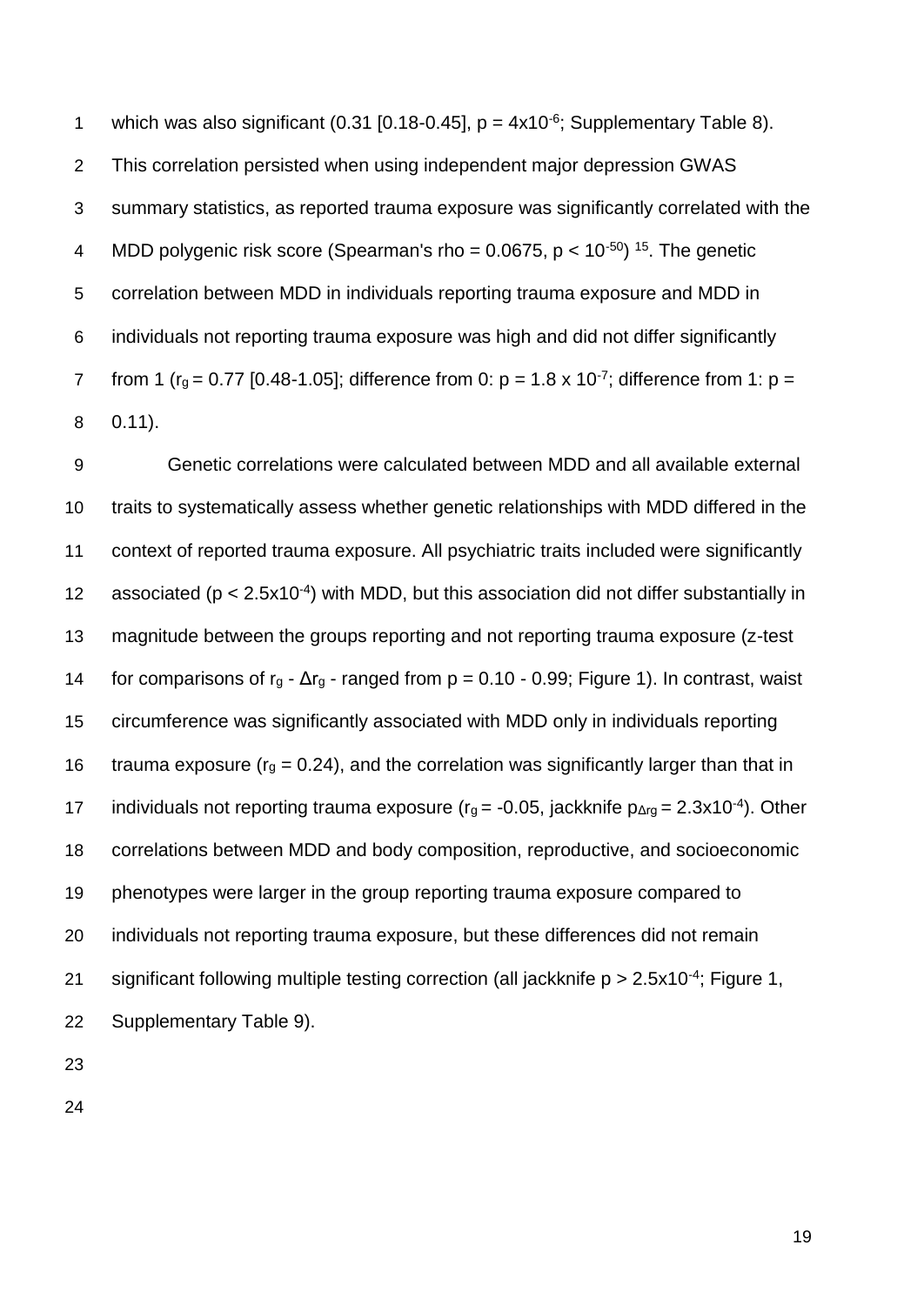

**Figure 1:** Genetic correlations between MDD (overall and stratified by reported trauma exposure) and selected traits and disorders. Full genetic correlation results are available in Supplementary Table 9. Numbers = genetic correlations. Colour = direction of effect (blue = positive,  $red = negative$ ). Colour intensity = size of correlation. Upper and lower bars are 95% confidence interval of genetic correlation.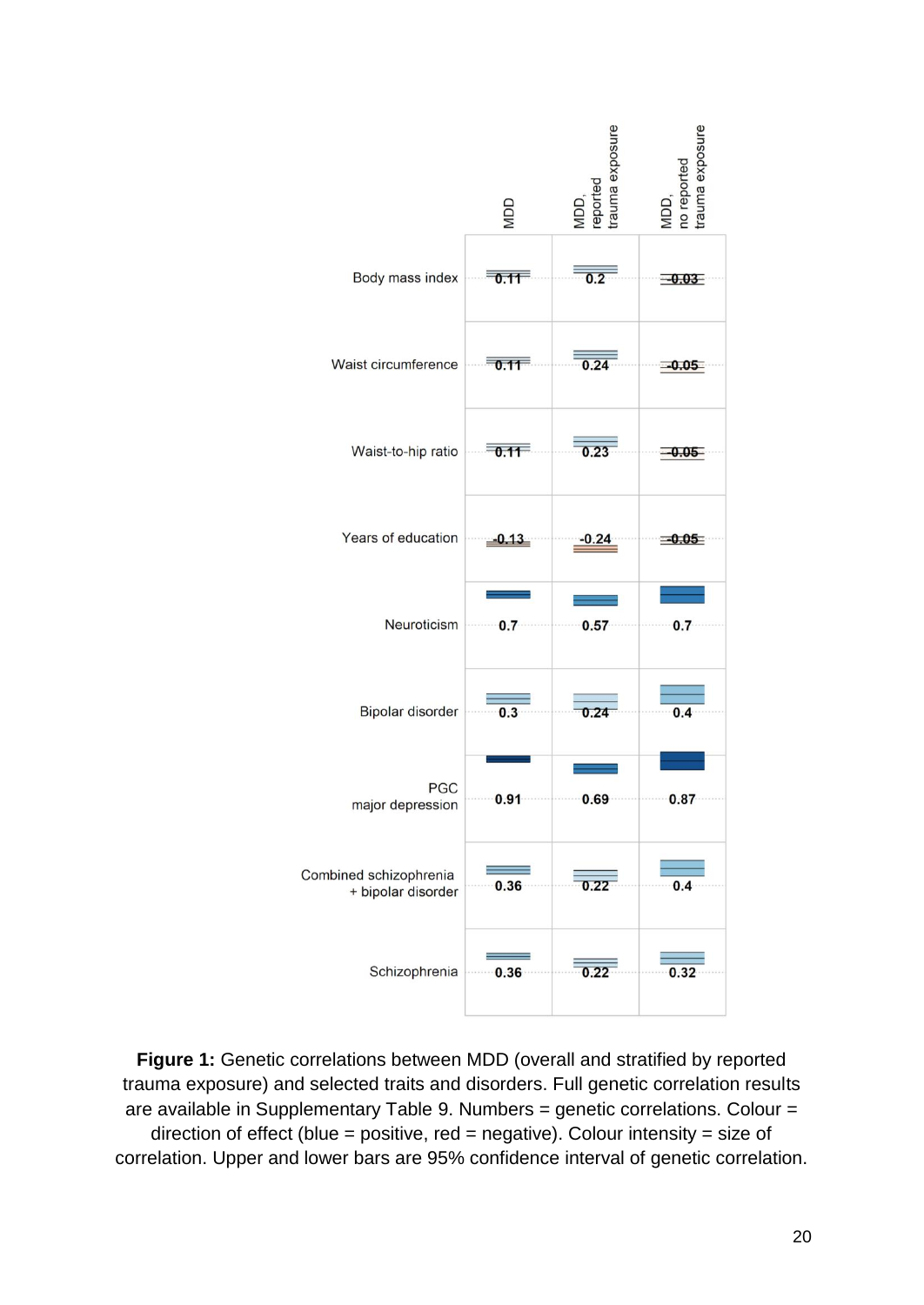#### *Polygenic risk scores across strata*

 We performed polygenic risk score analyses to further explore how stratification by trauma status affects the genetic relationship between MDD and specific correlates of MDD, and to mirror previous analyses in the literature (Figure 2, Table 2; see Supplementary Table 10 for full details of all risk score analyses, 7 including the number of SNPs in each score) . Individuals with high genetic risk scores for MDD were more likely to be cases than controls, and a significant additive interaction term was observed from linear regression. Specifically, the combined effect of the MDD risk score and reported trauma exposure on MDD was greater than the sum of the individual effects (beta > 0, Table 2 central panel). However, the 12 multiplicative interaction term was not significant ( $p > 0.01$ ). The presence of an interaction on the additive scale reflects the greater SNP-based heritability of MDD in 14 individuals reporting trauma exposure (SNP- $h^2 = 24\%$ ) compared to those not 15 reporting trauma exposure (SNP- $h^2 = 12\%$ ), as described above.

 In contrast, although those with higher BMI risk scores were more likely to be cases than controls, this only passed correction for multiple testing in individuals reporting trauma exposure. Both the additive (beta > 0) and the multiplicative (OR > 1) interaction terms were significant, suggesting the combined effect on MDD from BMI risk score and reported trauma exposure together was greater than expected 21 from both the sum of the individual risks and from their product, respectively (OR > 1).

 Individuals with high genetic risk scores for SCZ were more likely to be cases than controls, but this did not differ between strata (both interaction terms p >0.01). Individuals with higher BIP risk scores were also more likely to be cases than controls - although this association was not significant in the subset of individuals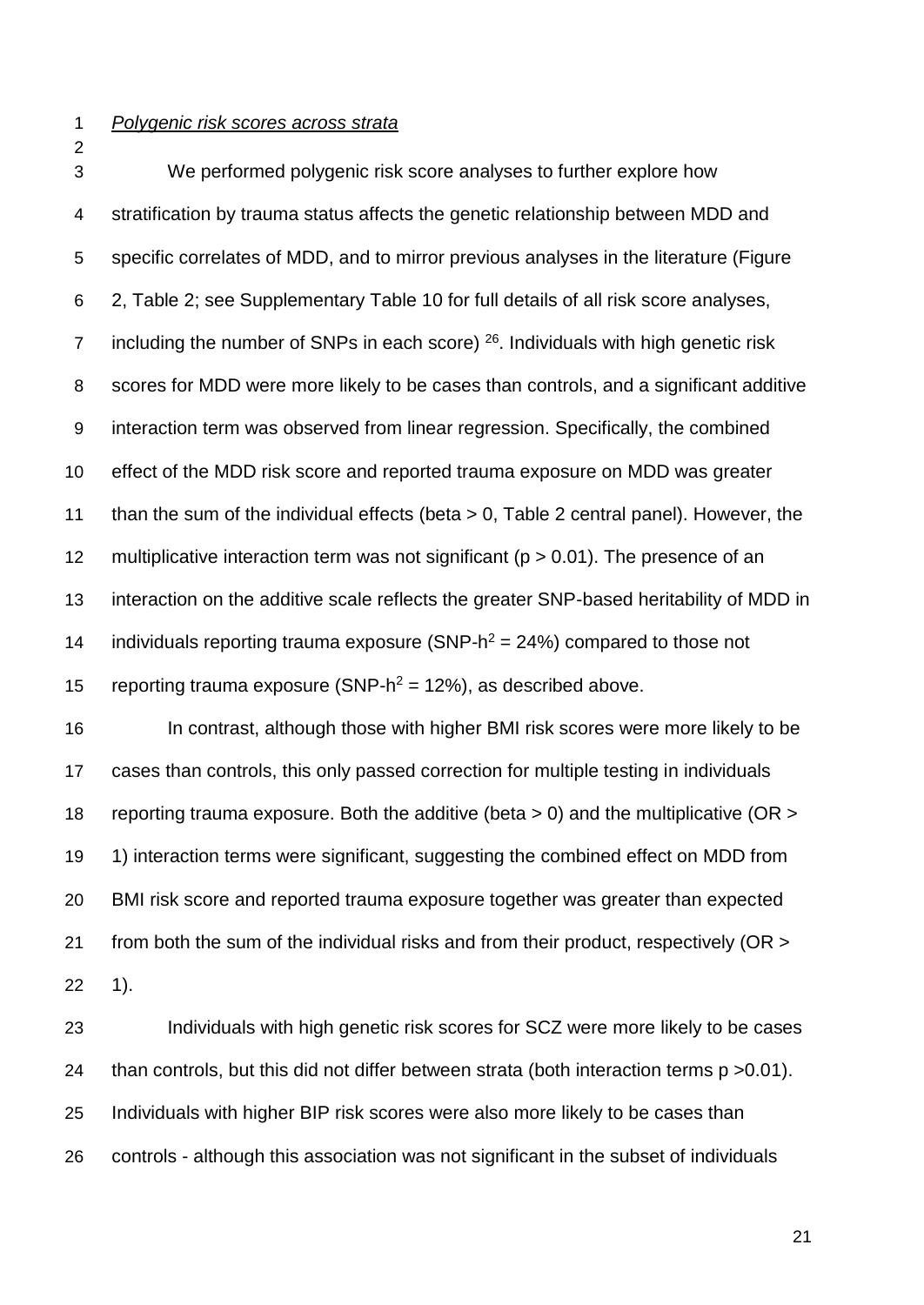- 1 reporting trauma exposure, no significant interaction term was observed, suggesting
- 2 the observed difference in results within-strata may be due to differences in power.
- 3 No significant differences were observed in the negative control analysis with HbA1c.



**Figure 2:** Association between MDD polygenic risk score (PRS) and MDD. Individuals reporting trauma exposure are shown as orange triangles, and those not reporting trauma exposure as green dots. Panel a shows the relationship on the linear additive scale, and panel b shows the relationship on the multiplicative scale. A significant interaction is observed on the additive scale only, as shown by differing slopes of the two regression lines in panel a.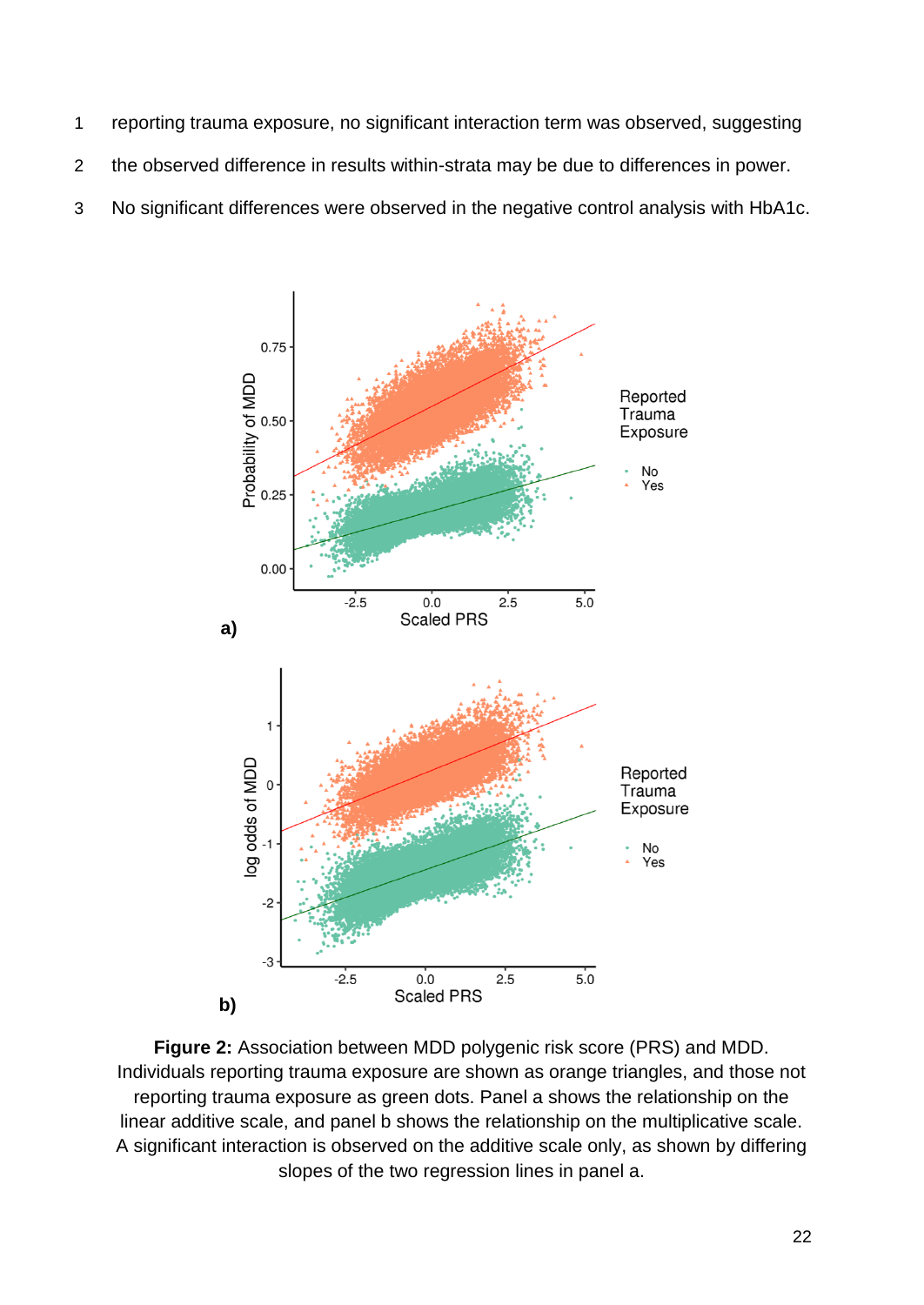| <b>Base</b> |                    | <b>Best</b><br><b>Threshold</b> | <b>Analysis</b>                     | <b>PRS</b> |               | <b>PRS x Reported Trauma</b>    |                 |                  |                 |                       |               |              |
|-------------|--------------------|---------------------------------|-------------------------------------|------------|---------------|---------------------------------|-----------------|------------------|-----------------|-----------------------|---------------|--------------|
|             | <b>Base N</b>      |                                 |                                     |            |               |                                 | <b>Additive</b> |                  |                 | <b>Multiplicative</b> |               |              |
|             |                    |                                 |                                     | <b>OR</b>  | 95% CI        | p                               | <b>Beta</b>     | 95% CI           | p               | <b>OR</b>             | 95% CI        | $\mathbf{p}$ |
| <b>MDD</b>  | 116,404 // 314,990 | 0.5                             | <b>MDD</b>                          | 1.26       | $1.24 - 1.28$ | $< 10^{-50}$                    | 0.011           | 0.008-0.014      | $2.69x10^{-11}$ | 1.01                  | $1.00 - 1.03$ | 0.132        |
| <b>SCZ</b>  | 36,989 // 113,075  | 0.3                             |                                     | 1.11       | 1.09-1.12     | 1.11 $\times$ 10 <sup>-41</sup> | 0.008           | $-0.003 - 0.004$ | 0.659           | 0.99                  | $0.97 - 1.00$ | 0.158        |
| <b>BIP</b>  | 7,481 // 9,250     | 0.2                             |                                     | 1.07       | 1.05-1.08     | $4.57 \times 10^{-19}$          | $-0.000$        | $-0.003 - 0.003$ | 0.961           | 0.99                  | $0.97 - 1.00$ | 0.165        |
| <b>BMI</b>  | 339,224            | 0.3                             |                                     | 1.04       | 1.03-1.06     | $2.60 \times 10^{-8}$           | 0.006           | 0.003-0.009      | $1.13x10^{-4}$  | 1.02                  | $1.01 - 1.04$ | 0.0074       |
| HB1Ac       | 46,368             | 0.001                           |                                     | 1.01       | 1.00-1.02     | 0.163                           | 0.002           | $-0.001 - 0.005$ | 0.186           | 1.01                  | $0.99 - 1.02$ | 0.391        |
| <b>MDD</b>  | 116,404 // 314,990 | 0.4                             | MDD, reported<br>trauma exposure    | 1.24       | $1.21 - 1.27$ | $~10^{-50}$                     |                 |                  |                 |                       |               |              |
| <b>SCZ</b>  | 36,989 // 113,075  | 0.5                             |                                     | 1.06       | 1.03-1.09     | $2.96 \times 10^{-5}$           |                 |                  |                 |                       |               |              |
| <b>BIP</b>  | 7,481 // 9,250     | 0.5                             |                                     | 1.04       | $1.01 - 1.07$ | 0.00329                         |                 |                  |                 |                       |               |              |
| <b>BMI</b>  | 339,224            | 0.5                             |                                     | 1.07       | $1.04 - 1.10$ | $1.85 \times 10^{-7}$           |                 |                  |                 |                       |               |              |
| HB1Ac       | 46,368             | 0.001                           |                                     | 1.02       | 1.00-1.05     | 0.0863                          |                 |                  |                 |                       |               |              |
| <b>MDD</b>  | 116,404 // 314,990 | 0.4                             | MDD, no reported<br>trauma exposure | 1.21       | $1.18 - 1.23$ | $< 10^{-50}$                    |                 |                  |                 |                       |               |              |
| SCZ         | 36,989 // 113,075  | 0.5                             |                                     | 1.09       | $1.06 - 1.11$ | 4.34 x $10^{-12}$               |                 |                  |                 |                       |               |              |
| <b>BIP</b>  | 7,481 // 9,250     | 0.2                             |                                     | 1.07       | 1.04-1.09     | $4.05 \times 10^{-8}$           |                 |                  |                 |                       |               |              |
| <b>BMI</b>  | 339,224            | 0.3                             |                                     | 1.02       | 1.00-1.04     | 0.0980                          |                 |                  |                 |                       |               |              |
| HB1Ac       | 46,368             | 0.001                           |                                     | 1.01       | $0.99 - 1.03$ | 0.492                           |                 |                  |                 |                       |               |              |

**Table 2:** Main effect and interaction effects for polygenic risk scores (PRS) associated with MDD overall and in stratified analyses. Interaction effects are on the additive scale (Beta) and the multiplicative scale (OR). Bold = significant associations (main analyses:  $p < 0.000143$ ; interactions:  $p < 0.01$ ). Base N = Cases // Controls. OR/Beta = Increase with 1 SD increase in risk score or trauma exposure. Results are reported at the "best" threshold (that with the lowest p-value in main effect analyses) - results across all thresholds are reported in Supplementary Table 10.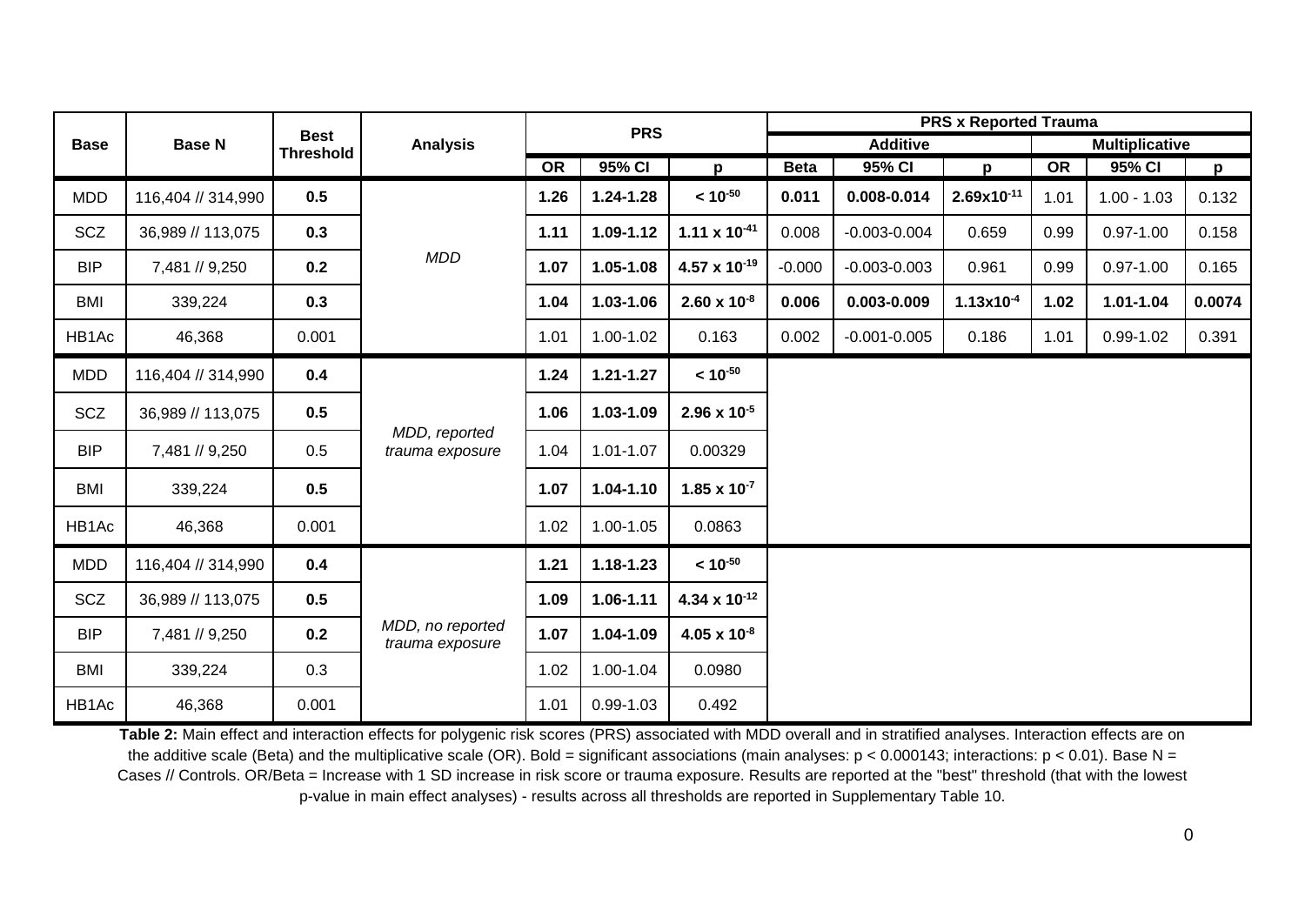#### *Sensitivity analyses*

 Four sets of sensitivity analyses were performed. In the first set, all analyses were repeated using reported trauma exposure as the phenotype, assessed overall and stratified by MDD (as opposed to the primary analysis, where MDD was the phenotype and analyses were stratified by reported trauma exposure). Results from these analyses were broadly similar to the results from the primary analysis (Supplementary Tables 3-11, Supplementary Figures 4-7).

 The second set of sensitivity analyses repeated the primary analyses with additional covariates to assess the impact of controlling for age, neighbourhood socioeconomic status, BMI, and education. This did not alter the conclusions drawn from the GWAS and SNP-based heritability analyses, nor from the genetic correlations observed between the internal phenotypes (those assessed in this study; Supplementary Tables 12-17). Genetic correlations between MDD and external phenotypes did not differ significantly from the main analysis (all z-test p < 0.05), but were sufficiently attenuated that the genetic correlations of MDD with waist circumference was no longer significantly different between individuals reporting and not reporting trauma exposure. Differences in the polygenic risk score analyses were limited to analyses involving the BMI risk score. In analyses adjusted for phenotypic BMI, the BMI polygenic risk score was no longer associated with MDD in any analysis, and no interactions including the BMI risk score remained significant. The third set of sensitivity analyses repeated the genetic correlation analyses, but downsampled the analysed cohort such that each of the four groups (MDD cases/controls reporting/not reporting trauma exposure) had 9,487 participants (the size of the smallest group from the main analysis, cases not reporting trauma exposure). In these analyses, genetic correlations between MDD and external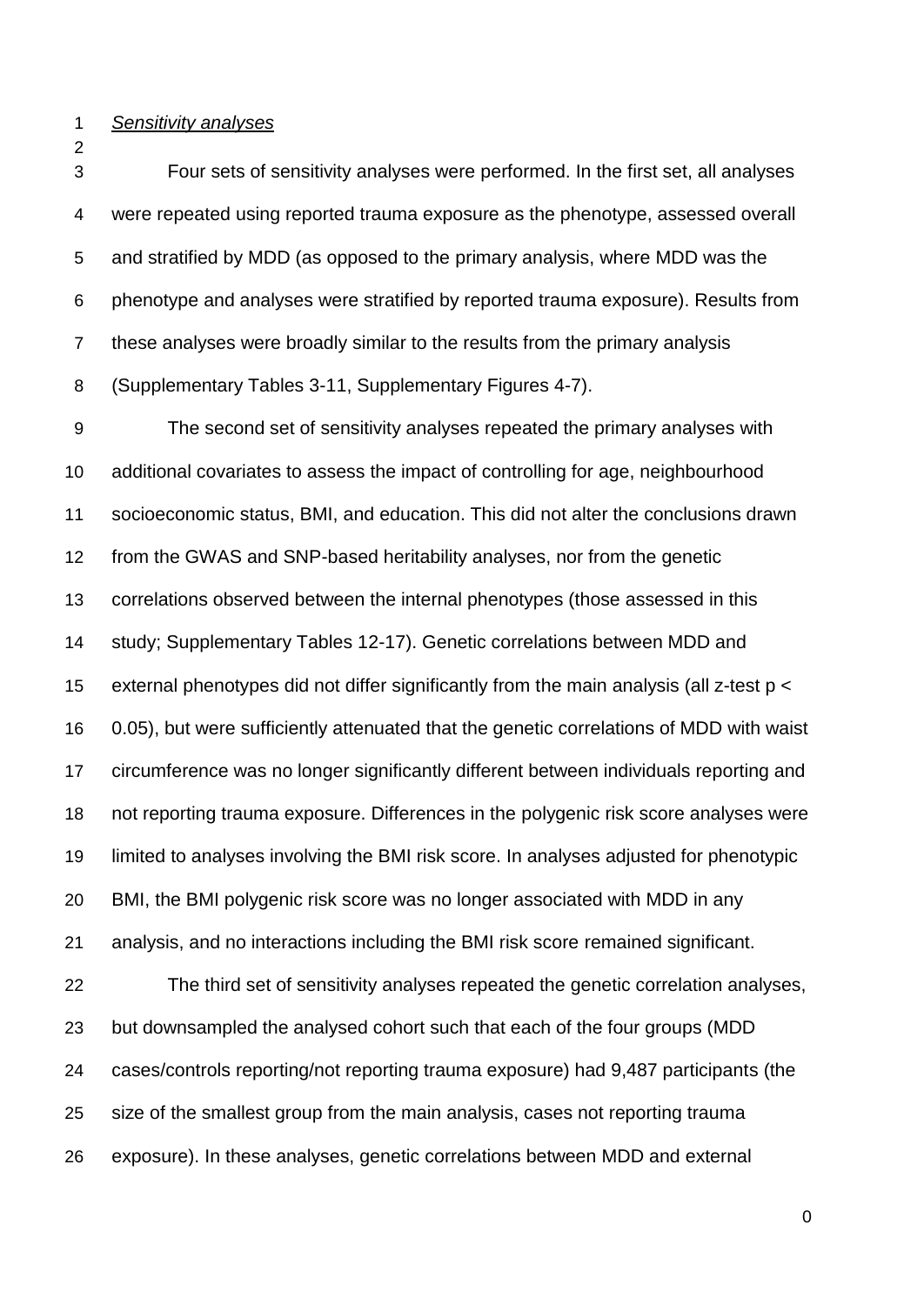phenotypes were attenuated across most phenotypes, but not significantly (two- sample z-tests, all p > 0.05; Supplementary Table 18). As such, the general pattern of genetic correlations observed in the main analysis was retained, although the genetic correlations of MDD with waist circumference was no longer significantly different between individuals reporting and not reporting trauma exposure.

 The final set of sensitivity analyses repeated the SNP-based heritability analyses of MDD in individuals reporting and not reporting trauma exposure, altering the definition of reported trauma exposure in three ways (increasing and decreasing the number of items required to be defined as reporting trauma exposure, and limiting the items considered to only childhood experiences). The purpose of these analyses was to test the robustness of our key finding (greater MDD SNP-based heritability in trauma-exposed individuals compared to those not reporting trauma exposure). Neither increasing nor decreasing the number of MDD-relevant items selected, nor focussing on childhood items, altered our conclusions (Supplementary Table 19).

 Full results for all four sensitivity analyses, and for variant-level gene-by- environment interaction analyses (Supplementary Table 20), are included in the Supplementary Material.

### **Discussion**

 We investigated the relationship between MDD and self-reported trauma exposure in the largest single cohort available to date (N=73,258 with MDD and reported trauma data). The SNP-based heritability of MDD was higher in individuals reporting trauma exposure than in individuals not reporting trauma exposure. This was not explained by gene-environment correlation, or the transformation of SNP-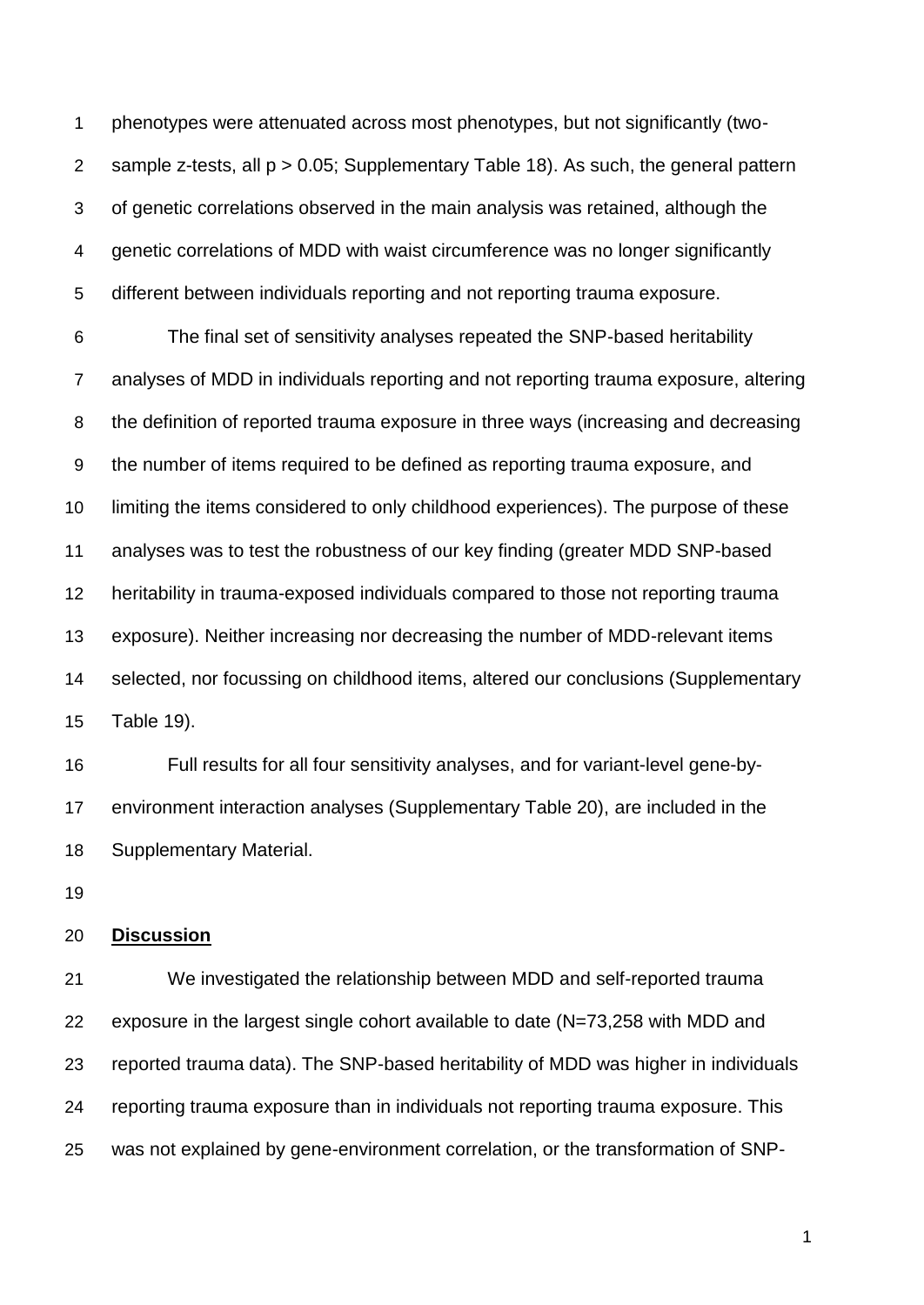based heritability from the observed to the liability scale. Despite the significant difference in SNP-based heritability across the two strata, the genetic correlation between MDD in individuals reporting and not reporting trauma exposure was not statistically different from 1. Polygenic risk score-by-reported trauma exposure interaction analyses identified significant interactions for both MDD and BMI risk scores. However, the interactions involving the BMI risk score appear to be explained by differences in measured BMI between MDD cases and controls. Finally, a significant genetic correlation between MDD and waist circumference was observed only in individuals reporting trauma exposure, and was absent from those not reporting trauma exposure.

 A number of limitations should be considered when assessing our results. Our simulations suggest that our SNP-based heritability differences did not result from gene-environment correlation between MDD and reported trauma exposure, nor the conversion of observed scale SNP-based heritabilities to the liability scale. However, we could not address further sources of potential bias. These could arise from non- additive genetic architectures, ascertainment bias and the effects of covariates not 18 included in the model  $70,71$ , or from potential collider bias resulting from selection bias <sup>[72](https://paperpile.com/c/pZ6sjJ/yiN8)</sup>. We also assumed that the population prevalence of reported trauma exposure can be extrapolated from that observed in this sample (see Supplementary Methods). Although the UK Biobank allows us to integrate genetic and environmental data at scale, and is a reasonably homogeneous cohort, it also has a "healthy volunteer bias", whereby the participants tend to have better overall health and higher socioeconomic status compared to the equivalent overall population of this 25 age  $^{73}$  $^{73}$  $^{73}$ . It is possible that the depressive and traumatic experiences reported by these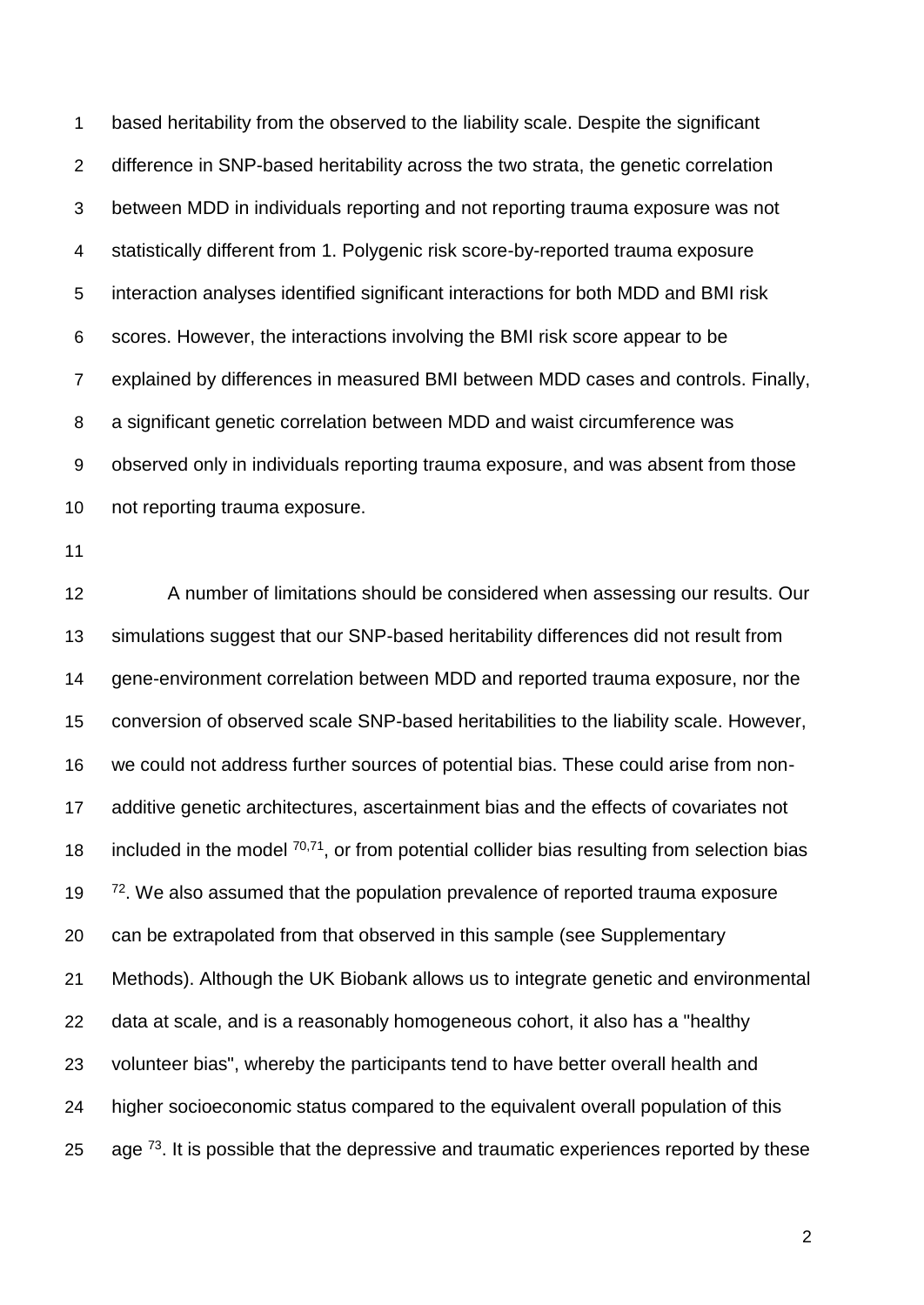participants may not generalise to the whole population, or to clinically-ascertained cases. Furthermore, we focussed on European ancestry; further studies in non-3 European populations are required .

 To obtain further insight into the association of genome-wide genetic variation and reported trauma exposure with MDD (and to enable comparison with previous 6 studies  $24-26$ ), we carried out polygenic risk score-by-environment interaction analyses. There are a number of limitations to consider when interpreting such analyses. Polygenic risk score-by-environment interaction analyses test a specific hypothesis, namely that the overall association of common variants with the outcome (modelled as a risk score) varies dependent on the environmental exposure being tested. We did not test the existence of specific variant-by-environment interactions, including those featuring variants contributing to the risk score. Furthermore, we cannot exclude the possibility that the correlation between the MDD and BMI risk scores with reported trauma exposure may alter the observed interactions. This prevents the drawing of strong conclusions, especially given the limited predictive power of the risk scores used in this study (Supplementary Table 10).

 Throughout this paper, we have referred to our depression phenotype as "MDD" rather than "major depression". We do this because our definition is based on the CIDI-SF, which has previously been shown to have good concordance with direct 20 clinical assessments of MDD  $75,76$ . However, it should be noted that direct assessment was not performed, and our MDD cases may not have met criteria within a clinical setting. Nonetheless, genetic correlations between studies of clinical MDD and our definition are very high, suggesting there is strong genetic continuity 24 across different methods of assessing depression [15,65](https://paperpile.com/c/pZ6sjJ/2uLN+PUr1).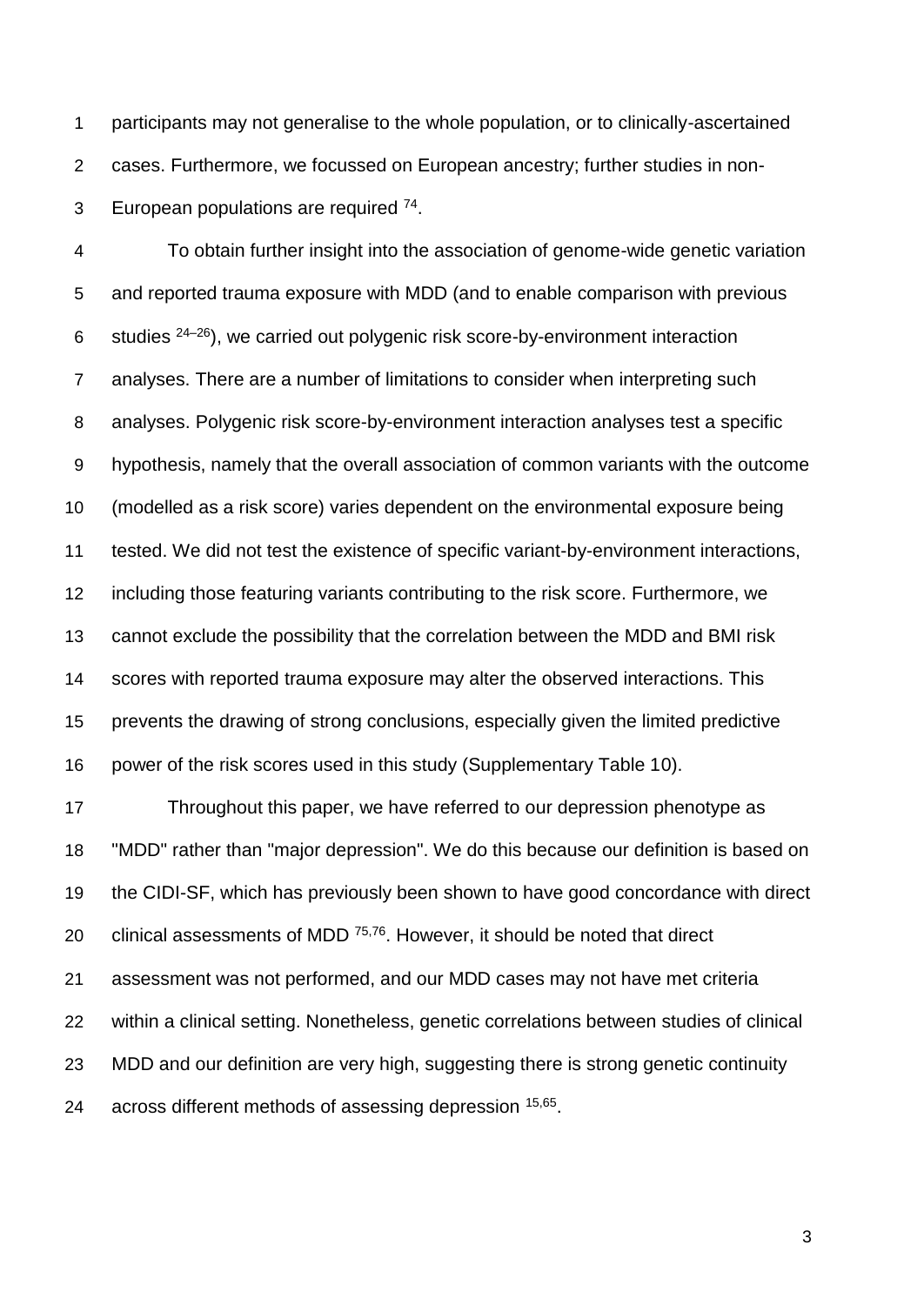Trauma exposure was defined in this study using retrospective self-report. This is not the ideal measure for this phenotype, and precludes robust measurement of the severity and timing of the reported trauma exposure. However, retrospective report is the only feasible option for cohorts large enough to enable detailed genetic analyses of the interaction between trauma and MDD. Retrospectively reported trauma and MDD are also not robust to reverse causation, and our results cannot strongly inform any temporal or causal hypotheses about their relationship. Such hypotheses could be tested using (extensive) longitudinal studies or through more powerful genomic studies of trauma exposure including data from similar or larger cohorts. This could enable the identification of sufficient robustly associated genetic variants to inform approaches such as Mendelian randomisation (which we were underpowered to examine in this study). In addition, future work may benefit from assessing the heritability of broader depression phenotypes that lie beyond our 14 binary criteria, including reward sensitivity and negative valence traits .

 Our findings suggest that the genetic variants associated with MDD are the same in individuals reporting and not reporting trauma exposure, because the genetic correlation between MDD measured in these two groups was not significantly different from 1. However, the SNP-based heritability of MDD was *greater* in individuals reporting compared to not reporting trauma exposure. This suggests that the combined effect of the variants associated with MDD is greater in people reporting trauma exposure than in those who do not. The mechanism underlying this finding is uncertain. One possibility is that exposure to traumatic events might amplify genetic influences on MDD beyond the magnitude of the effects seen in the absence of trauma (consistent with the stress-diathesis hypothesis  $78-80$ ).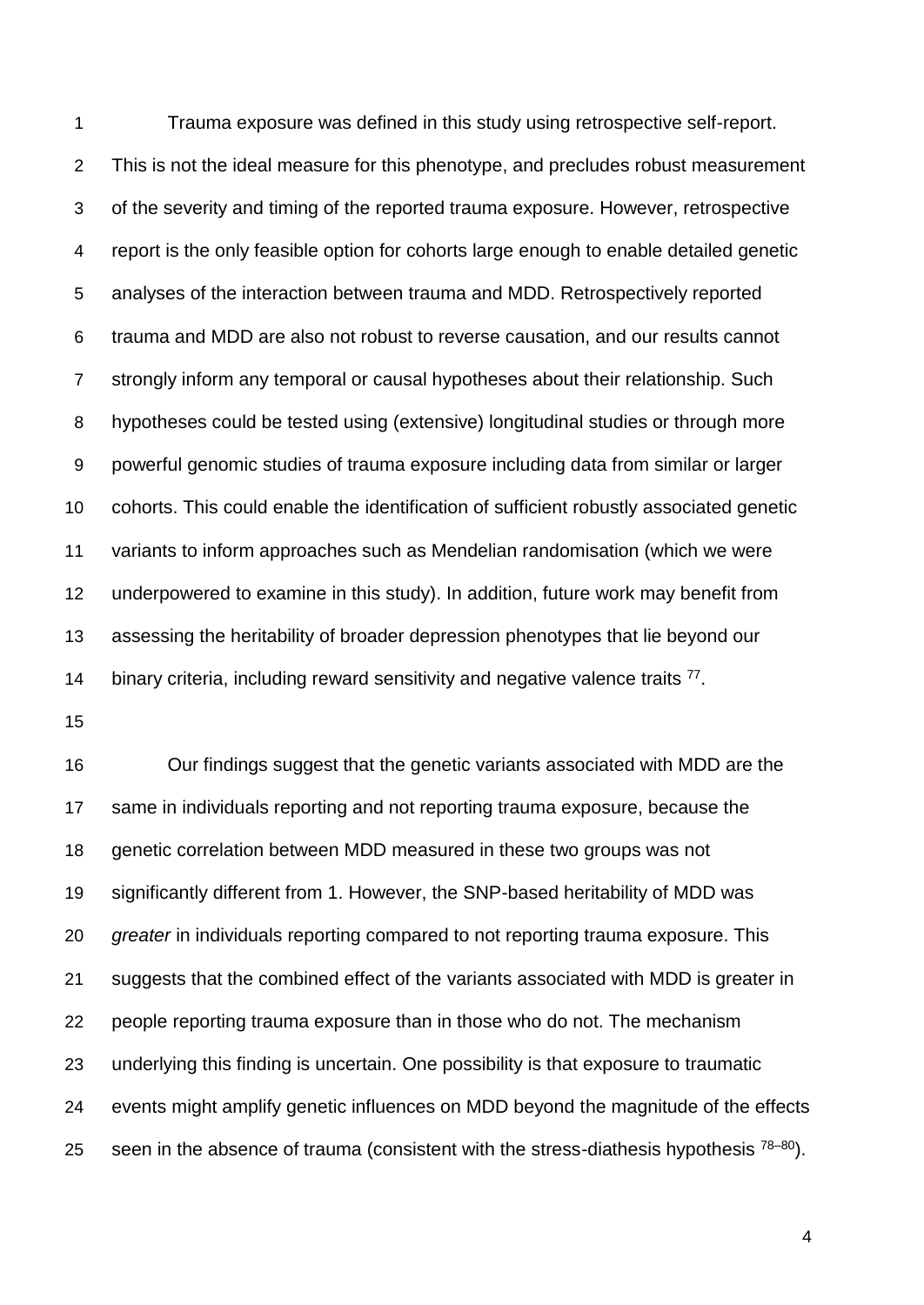The concept that genetic variance varies with exposure to different environments is 2 well-recognised in studies of animal populations in the wild . However, the opposite may also be true; genetic influences on MDD could increase an individual's likelihood of experiencing and/or reporting of trauma, and through doing so increase the apparent heritability of MDD by partly incorporating genetic influences related to 6 trauma reporting itself . A third possibility relates to the components of variance involved in calculating SNP-based heritability. Phenotypic variance can be attributed either to the SNPs measured in the GWAS, or to environmental sources of variance reflecting all phenotypic variance not explained by common variants. It is possible that the genetic variance is constant across the strata, but that the environmental variance is decreased when only considering individuals reporting trauma exposure, due to the shared (and thus more similar/less variable) exposure of these individuals to MDD-relevant traumatic experiences. This would result in greater heritability in individuals reporting trauma exposure. These explanations are potential interpretations of these findings but are not the only possibilities. It is also likely that multiple such mechanisms are involved.

 A final, separate, possibility is that self-report is impaired in the group reporting trauma exposure. Reported trauma exposure is associated with an increased prevalence of multiple psychiatric disorders including personality disorders. The rapidly fluctuating symptoms of personality disorders can reduce the 21 reliability of self-report in affected individuals . If self-report is less reliable in those reporting trauma exposure, this would affect the accuracy of our MDD definition in this group, such that the cases in this group may also include unreported cases of excluded disorders with higher heritability, such as bipolar disorder or schizophrenia. Although the reported prevalence of personality disorder diagnosis in this cohort is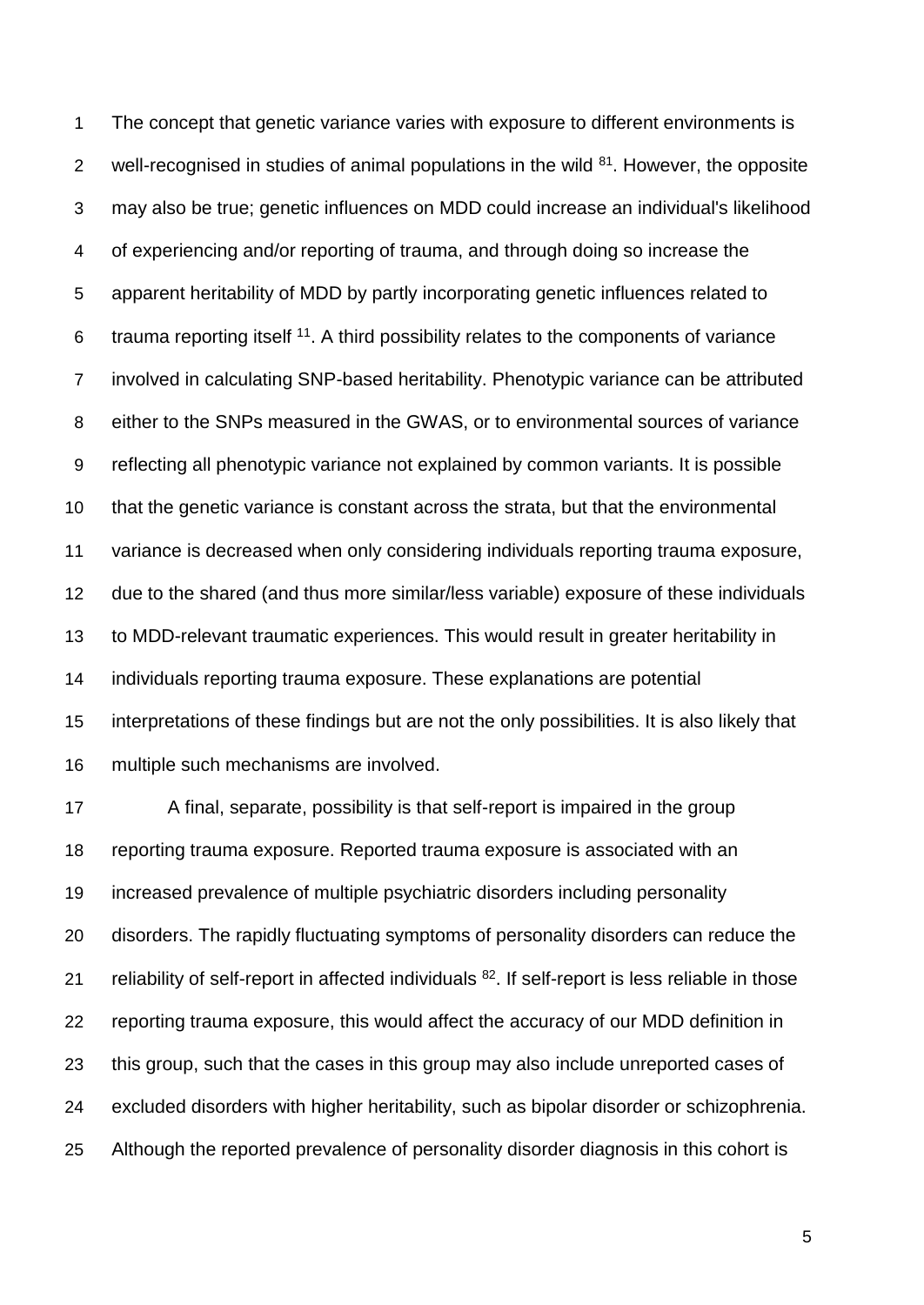too low to explain the observed differences in SNP-based heritability (142/22,880 MDD cases, <1% of MDD cases), the participants in the study have not undergone more extensive assessment, and further diagnoses of personality disorders may have been missed.

 In polygenic risk score-by-reported trauma exposure interaction analyses, we identified a significant interaction on the additive scale for the combined effect of the MDD risk score and reported trauma exposure on risk of MDD. These results are also reflected in the larger SNP-based heritability of MDD in exposed compared to unexposed individuals. The simplest explanation for this result is that the effects of the MDD risk score and reported trauma exposure on MDD combine multiplicatively, such that their combined effects are greater than the sum of their individual effects. For the BMI risk score however, the interaction with reported trauma exposure appears to be more complex, combining neither additively nor multiplicatively. In sensitivity analyses controlling for BMI (obtained at recruitment, approximately five years before the mental health questionnaire), the BMI risk score-by-reported trauma exposure interaction was no longer significant, suggesting that the observed interaction can be explained by differences in measured BMI. Further research, with concurrent measurements of BMI, trauma exposure and MDD in a longitudinally- sampled cohort would offer further insight into the relationship between these three variables.

 The high genetic correlation between MDD in individuals reporting and not reporting trauma exposure was supported by significant genetic correlations between MDD and other psychiatric disorders regardless of reported trauma exposure. In individuals reporting trauma exposure, a further significant genetic correlation was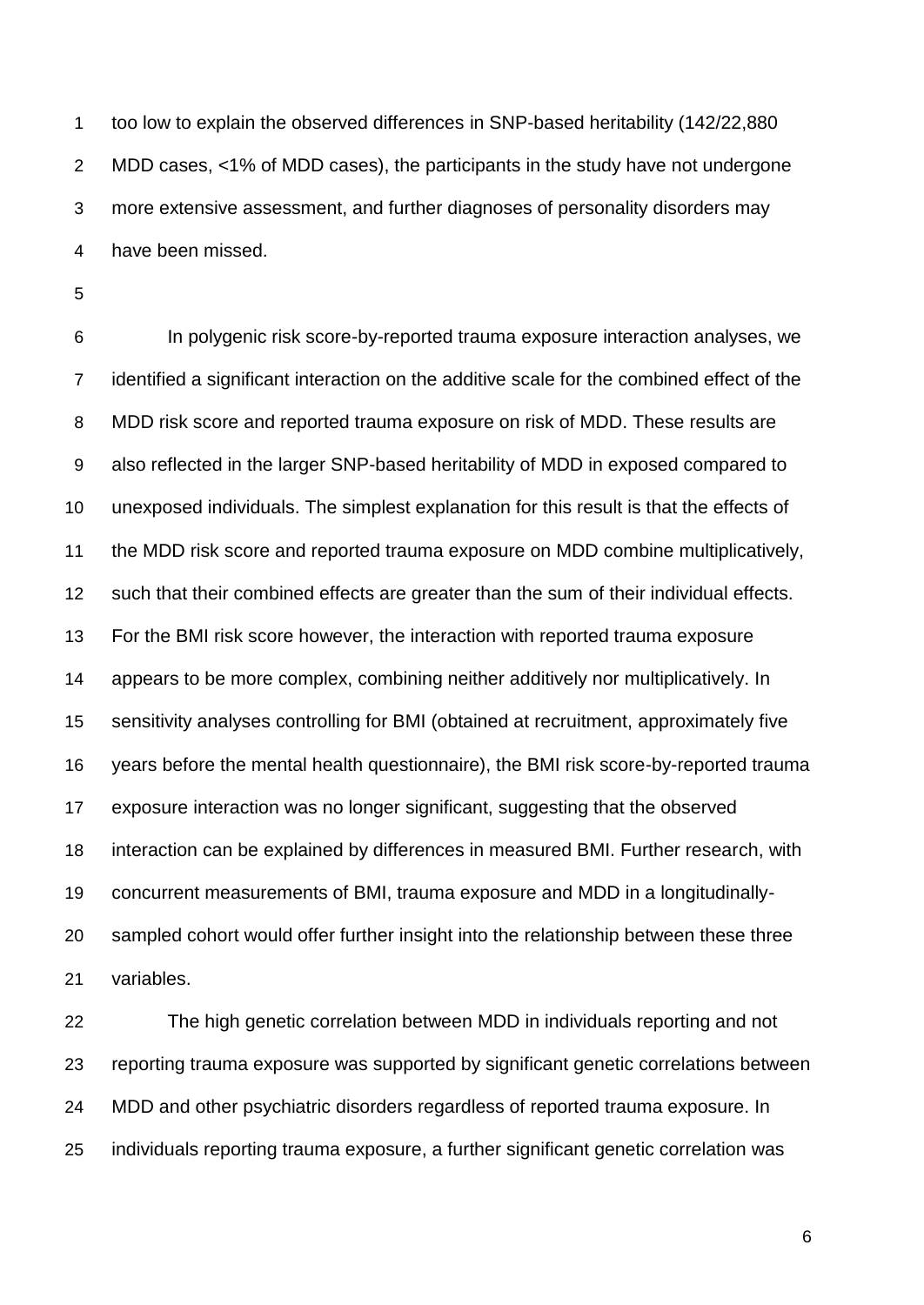observed between MDD and waist circumference, which was significantly greater than the equivalent correlation in those not reporting trauma exposure. Although not significant, there was also a general pattern of higher genetic correlations between MDD and several weight-related measures and educational attainment, in individuals reporting trauma exposure. This is consistent with previous literature on traumatic experiences and related phenomena such as Adverse Childhood Experiences, which has found that they are associated not only with psychiatric risk but also with wide- ranging impairments in social and health outcomes including obesity and (less) 9 education  $83-86$ . However, we stress that causal conclusions cannot be drawn from these (or our) data, or that the reported trauma exposure is responsible for the observed differences.

 Our estimate of the SNP-based heritability of MDD (20%) is higher than that 13 reported in previous studies of major depression  $(-9%)$  <sup>[15](https://paperpile.com/c/pZ6sjJ/2uLN)</sup>. This may be explained by the relative homogeneity of the UK Biobank compared to previous meta-analyses. The UK Biobank is a single-country cohort ascertained using a consistent protocol. The same questionnaire was used to gather symptom data, and the samples were stored, extracted, and genotyped using a single method. In contrast, meta-analyses have needed to combine diverse ascertainment, sampling, and genotyping; SNP- based heritability has been reported to decrease with increasing numbers of meta-20 analysed samples <sup>[87](https://paperpile.com/c/pZ6sjJ/lvwJ)</sup>. Previous analyses have assessed alternative depression 21 phenotypes in the UK Biobank .

 Our MDD phenotype (based on DSM criteria for MDD) is most similar to the probable MDD phenotype from Howard et al, rather than the less strictly-defined "broad depression" phenotype, which includes those who seek treatment for depression, anxiety and related phenotypes. Our summary statistics LDSC-based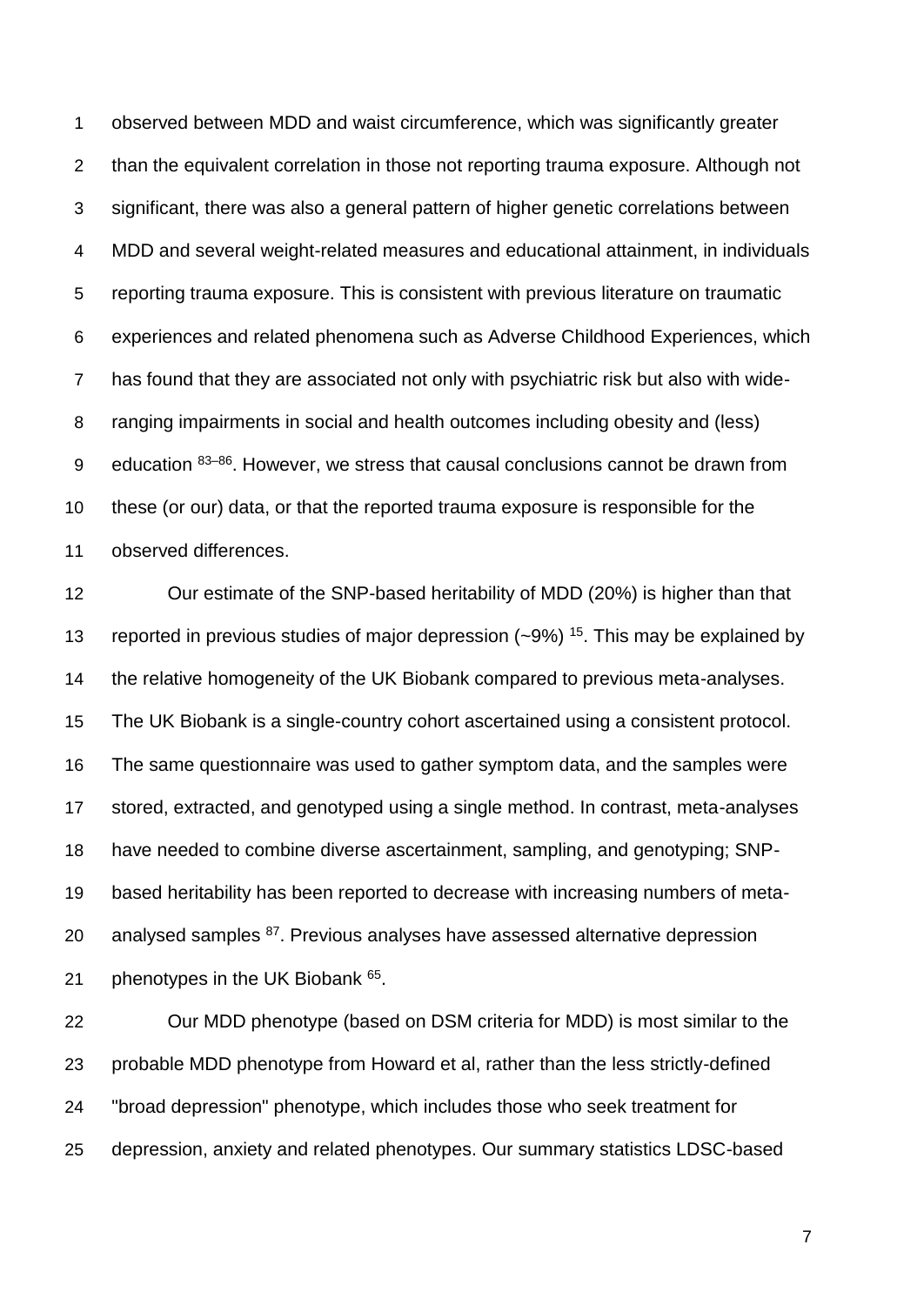estimate is higher than the equivalent from Howard et al (4-5%). However, our estimate using genotype data (20%) is within the bounds of equivalent estimates by geographic region reported for the probable MDD (0% to 27.5%) phenotype. We note that our MDD phenotype definition may have more specificity than the probable MDD phenotype used in Howard et al.

 Our results also differ in several respects from those of a study of MDD and adversity in Han Chinese women  $^{23}$  $^{23}$  $^{23}$ . No difference in the SNP-based heritability of MDD between individuals reporting and not reporting trauma exposure was observed in the previous study, and we did not replicate individual variant results. However, this is unsurprising, as there are a number of differences between the studies of which the primary one is sample size (this study: 73,258; CONVERGE: 9,599). Other differences included culture and ethnicity, and the deeper phenotyping methodology applied in CONVERGE, resulting in a severe inpatient MDD phenotype. Notably, the previous study did not report a genetic correlation between MDD and trauma  $exposure<sup>23</sup>$  $exposure<sup>23</sup>$  $exposure<sup>23</sup>$ .

 Sensitivity analyses focussed on trauma found that self-reported traumatic 17 experience was significantly heritable, as has been previously observed <sup>[19](https://paperpile.com/c/pZ6sjJ/zDpVw)</sup>. We strongly emphasise that this does not necessarily imply that traumatic experiences themselves have a biological component - such experiences may be associated with other significantly heritable traits, and their biology would then be reflected in the observed heritability of trauma exposure. One potential set of heritable traits that may be associated with reporting traumatic experiences are personality traits such as risk-taking, and this might explain the observed genetic correlations with psychiatric traits. A similar phenomenon has been proposed to underlie observed 25 genetic correlations with socioeconomic status <sup>[88](https://paperpile.com/c/pZ6sjJ/Zsx9Z)</sup>. Our trauma exposure measure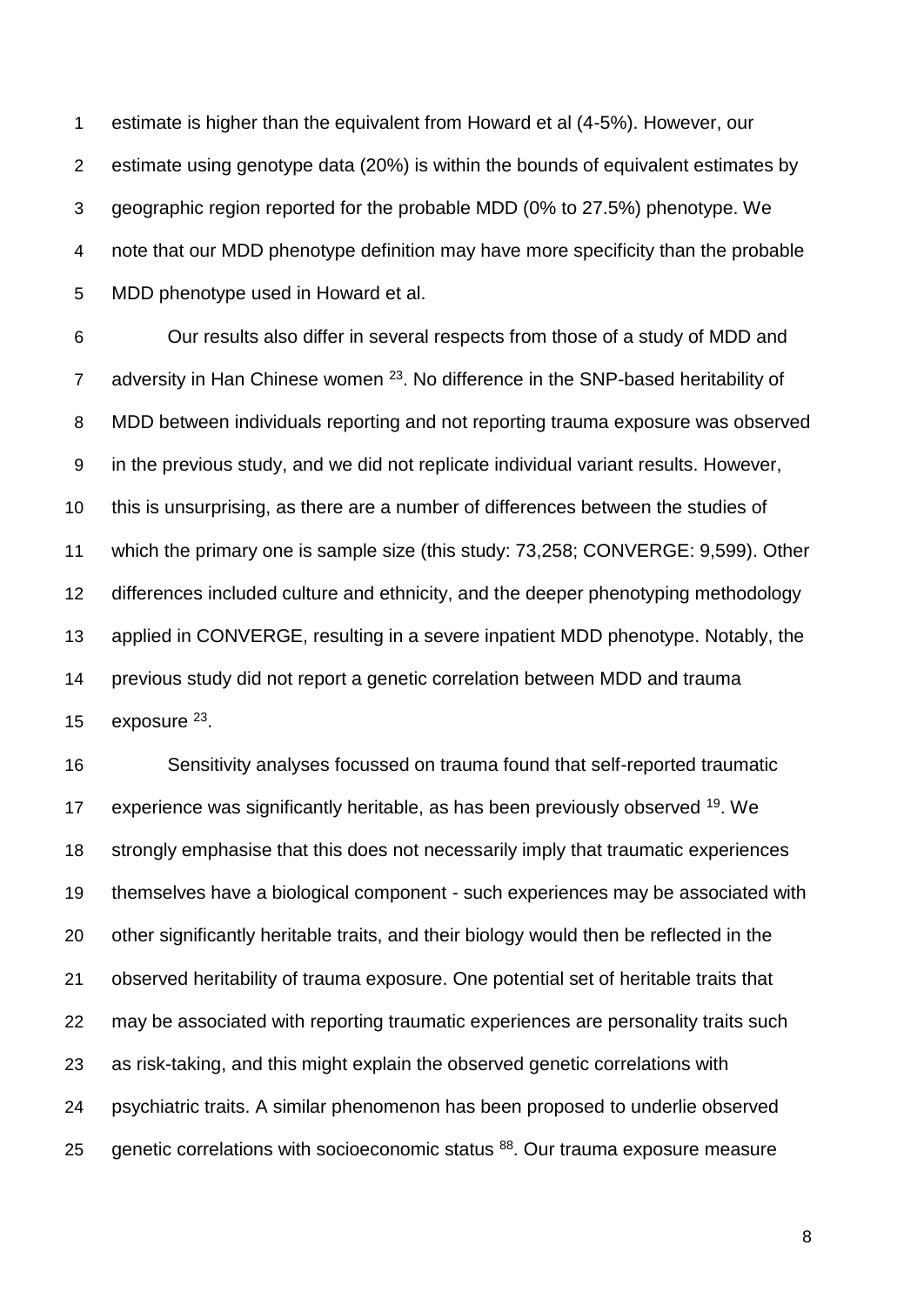relies on retrospective self-report, which is itself correlated with personality traits and 2 mood at time of report . This may also explain the genetic correlations we observe with reported trauma exposure (including in controls, who do not report previous psychiatric illness).

 In summary, we find that genetic associations with MDD in UK Biobank vary by context. Specifically, the SNP-based heritability of MDD is larger in individuals reporting trauma exposure compared to those not doing so. Furthermore, the genetic correlation of MDD with waist circumference was significant only in individuals reporting exposure to trauma. Nonetheless, a strong genetic correlation was observed between MDD measured in the two strata. Together, these findings suggest the relative contribution of genetic variants to variance in MDD is greater when additional risk factors are present.

## **Acknowledgements**

 We thank the members of the UK Biobank Mental Health Genetics Group for their valuable discussion and feedback on this work. We are also deeply indebted to the scientists involved in the construction of the UK Biobank, and to the investigators who comprise the PGC. Finally, we thank the hundreds of thousands of subjects who have shared their life experiences with investigators in the UK Biobank and the PGC. This research has been conducted using the UK Biobank Resource, as an approved extension to application 16577 (Dr Breen). This study represents independent research funded by the National Institute for Health Research (NIHR) Biomedical Research Centre at South London and Maudsley NHS Foundation Trust and King's College London. The views expressed are those of the authors and not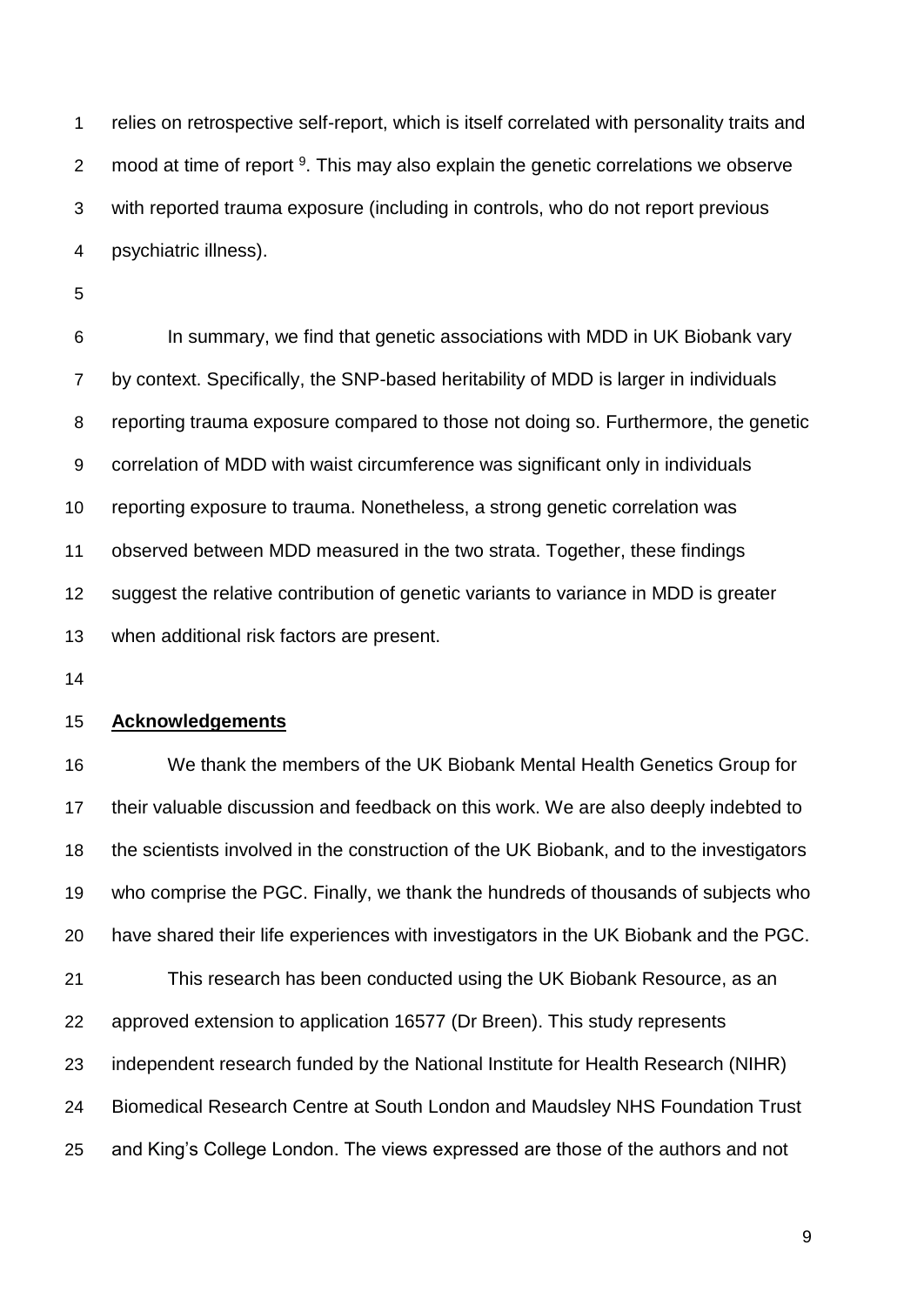necessarily those of the NHS, the NIHR or the Department of Health and Social Care. High performance computing facilities were funded with capital equipment grants from the GSTT Charity (TR130505) and Maudsley Charity (980). WJP was funded by NWO Veni grant 91619152. K.L.P acknowledges funding from the Alexander von Humboldt Foundation. N.R.W acknowledges funding from the Australian National Health and Medical Research Council (1078901 and 1087889). The PGC has received major funding from the US National Institute of Mental Health and the US National Institute of Drug Abuse (U01 MH109528 and U01 MH1095320). **Conflict of Interest**

 No authors report a conflict of interest associated with the research presented in this paper.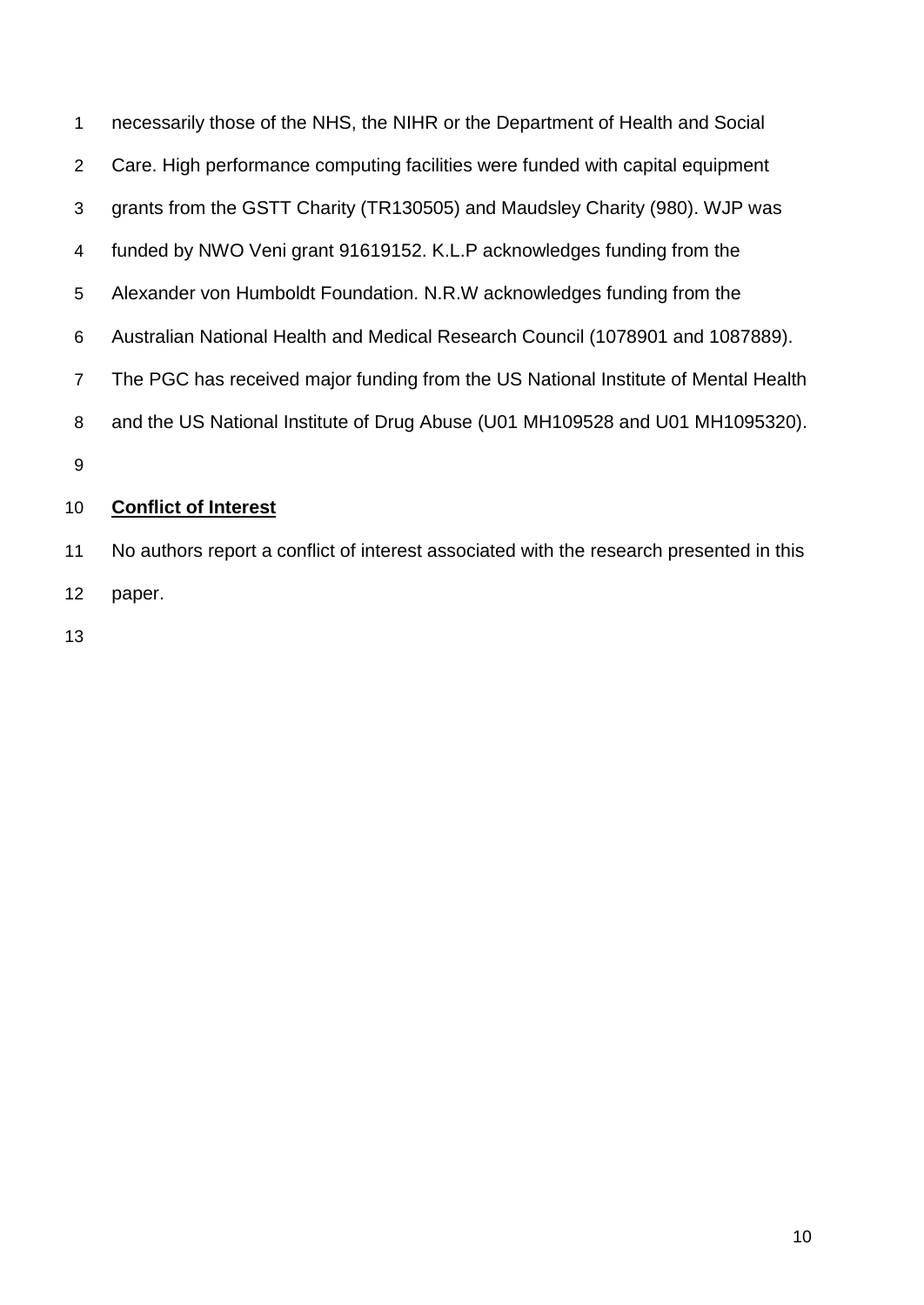# **References**

- 1 [GBD 2016 Disease and Injury Incidence and Prevalence Collaborators. Global,](http://paperpile.com/b/pZ6sjJ/NcGg)  [regional, and national incidence, prevalence, and years lived with disability for](http://paperpile.com/b/pZ6sjJ/NcGg)  [328 diseases and injuries for 195 countries, 1990-2016: a systematic analysis](http://paperpile.com/b/pZ6sjJ/NcGg)  [for the Global Burden of Disease Study 2016.](http://paperpile.com/b/pZ6sjJ/NcGg) *[Lancet](http://paperpile.com/b/pZ6sjJ/NcGg)* [2017;](http://paperpile.com/b/pZ6sjJ/NcGg) **[390](http://paperpile.com/b/pZ6sjJ/NcGg)**[: 1211–1259.](http://paperpile.com/b/pZ6sjJ/NcGg)
- 2 [McManus S, Bebbington P, Jenkins R, Brugha T.](http://paperpile.com/b/pZ6sjJ/SmBx) *[Mental Health and Wellbeing](http://paperpile.com/b/pZ6sjJ/SmBx)  [in England: Adult Psychiatric Morbidity Survey 2014: a Survey Carried Out for](http://paperpile.com/b/pZ6sjJ/SmBx)  [NHS Digital by NatCen Social Research and the Department of Health](http://paperpile.com/b/pZ6sjJ/SmBx)  [Sciences, University of Leicester](http://paperpile.com/b/pZ6sjJ/SmBx)*[. NHS Digital,](http://paperpile.com/b/pZ6sjJ/SmBx) 2016.
- 3 [Green JG, McLaughlin KA, Berglund PA, Gruber MJ, Sampson NA, Zaslavsky](http://paperpile.com/b/pZ6sjJ/1kkO5)  [AM](http://paperpile.com/b/pZ6sjJ/1kkO5) *[et al.](http://paperpile.com/b/pZ6sjJ/1kkO5)* [Childhood adversities and adult psychiatric disorders in the national](http://paperpile.com/b/pZ6sjJ/1kkO5)  [comorbidity survey replication I: associations with first onset of DSM-IV](http://paperpile.com/b/pZ6sjJ/1kkO5)  [disorders.](http://paperpile.com/b/pZ6sjJ/1kkO5) *[Arch Gen Psychiatry](http://paperpile.com/b/pZ6sjJ/1kkO5)* [2010;](http://paperpile.com/b/pZ6sjJ/1kkO5) **[67](http://paperpile.com/b/pZ6sjJ/1kkO5)**[: 113–123.](http://paperpile.com/b/pZ6sjJ/1kkO5)
- 4 [Nanni V, Uher R, Danese A. Childhood maltreatment predicts unfavorable](http://paperpile.com/b/pZ6sjJ/4qZZ)  [course of illness and treatment outcome in depression: a meta-analysis.](http://paperpile.com/b/pZ6sjJ/4qZZ) *[Am J](http://paperpile.com/b/pZ6sjJ/4qZZ)  [Psychiatry](http://paperpile.com/b/pZ6sjJ/4qZZ)* [2012;](http://paperpile.com/b/pZ6sjJ/4qZZ) **[169](http://paperpile.com/b/pZ6sjJ/4qZZ)**[: 141–151.](http://paperpile.com/b/pZ6sjJ/4qZZ)
- 5 [Kessler RC. The effects of stressful life events on depression.](http://paperpile.com/b/pZ6sjJ/IQid) *[Annu Rev](http://paperpile.com/b/pZ6sjJ/IQid)  [Psychol](http://paperpile.com/b/pZ6sjJ/IQid)* [1997;](http://paperpile.com/b/pZ6sjJ/IQid) **[48](http://paperpile.com/b/pZ6sjJ/IQid)**[: 191–214.](http://paperpile.com/b/pZ6sjJ/IQid)
- 6 [McLaughlin KA, Conron KJ, Koenen KC, Gilman SE. Childhood adversity, adult](http://paperpile.com/b/pZ6sjJ/I3Od)  [stressful life events, and risk of past-year psychiatric disorder: a test of the](http://paperpile.com/b/pZ6sjJ/I3Od)  [stress sensitization hypothesis in a population-based sample of adults.](http://paperpile.com/b/pZ6sjJ/I3Od) *[Psychol](http://paperpile.com/b/pZ6sjJ/I3Od)  [Med](http://paperpile.com/b/pZ6sjJ/I3Od)* [2010;](http://paperpile.com/b/pZ6sjJ/I3Od) **[40](http://paperpile.com/b/pZ6sjJ/I3Od)**[: 1647–1658.](http://paperpile.com/b/pZ6sjJ/I3Od)
- 7 [Kessler RC, Davis CG, Kendler KS. Childhood adversity and adult psychiatric](http://paperpile.com/b/pZ6sjJ/OWF1)  [disorder in the US National Comorbidity Survey.](http://paperpile.com/b/pZ6sjJ/OWF1) *[Psychol Med](http://paperpile.com/b/pZ6sjJ/OWF1)* [1997;](http://paperpile.com/b/pZ6sjJ/OWF1) **[27](http://paperpile.com/b/pZ6sjJ/OWF1)**[: 1101–](http://paperpile.com/b/pZ6sjJ/OWF1) [1119.](http://paperpile.com/b/pZ6sjJ/OWF1)
- 8 [Collishaw S, Pickles A, Messer J, Rutter M, Shearer C, Maughan B. Resilience](http://paperpile.com/b/pZ6sjJ/cJje)  [to adult psychopathology following childhood maltreatment: evidence from a](http://paperpile.com/b/pZ6sjJ/cJje)  [community sample.](http://paperpile.com/b/pZ6sjJ/cJje) *[Child Abuse Negl](http://paperpile.com/b/pZ6sjJ/cJje)* [2007;](http://paperpile.com/b/pZ6sjJ/cJje) **[31](http://paperpile.com/b/pZ6sjJ/cJje)**[: 211–229.](http://paperpile.com/b/pZ6sjJ/cJje)
- 9 [Baldwin JR, Reuben A, Newbury JB, Danese A. Agreement Between](http://paperpile.com/b/pZ6sjJ/msKo)  [Prospective and Retrospective Measures of Childhood Maltreatment: A](http://paperpile.com/b/pZ6sjJ/msKo)  [Systematic Review and Meta-analysis.](http://paperpile.com/b/pZ6sjJ/msKo) *[JAMA Psychiatry](http://paperpile.com/b/pZ6sjJ/msKo)* [2019.](http://paperpile.com/b/pZ6sjJ/msKo)  [doi:](http://paperpile.com/b/pZ6sjJ/msKo)[10.1001/jamapsychiatry.2019.0097.](http://dx.doi.org/10.1001/jamapsychiatry.2019.0097)
- 10 [Kendler KS, Karkowski LM, Prescott CA. Causal relationship between stressful](http://paperpile.com/b/pZ6sjJ/Gmw1)  [life events and the onset of major depression.](http://paperpile.com/b/pZ6sjJ/Gmw1) *[Am J Psychiatry](http://paperpile.com/b/pZ6sjJ/Gmw1)* [1999;](http://paperpile.com/b/pZ6sjJ/Gmw1) **[156](http://paperpile.com/b/pZ6sjJ/Gmw1)**[: 837–](http://paperpile.com/b/pZ6sjJ/Gmw1) [841.](http://paperpile.com/b/pZ6sjJ/Gmw1)
- 11 [Kendler KS, Karkowski-Shuman L. Stressful life events and genetic liability to](http://paperpile.com/b/pZ6sjJ/z8G3)  [major depression: genetic control of exposure to the environment?](http://paperpile.com/b/pZ6sjJ/z8G3) *[Psychol Med](http://paperpile.com/b/pZ6sjJ/z8G3)* [1997;](http://paperpile.com/b/pZ6sjJ/z8G3) **[27](http://paperpile.com/b/pZ6sjJ/z8G3)**[: 539–547.](http://paperpile.com/b/pZ6sjJ/z8G3)
- 12 [Polderman TJC, Benyamin B, de Leeuw CA, Sullivan PF, van Bochoven A,](http://paperpile.com/b/pZ6sjJ/l22Ql)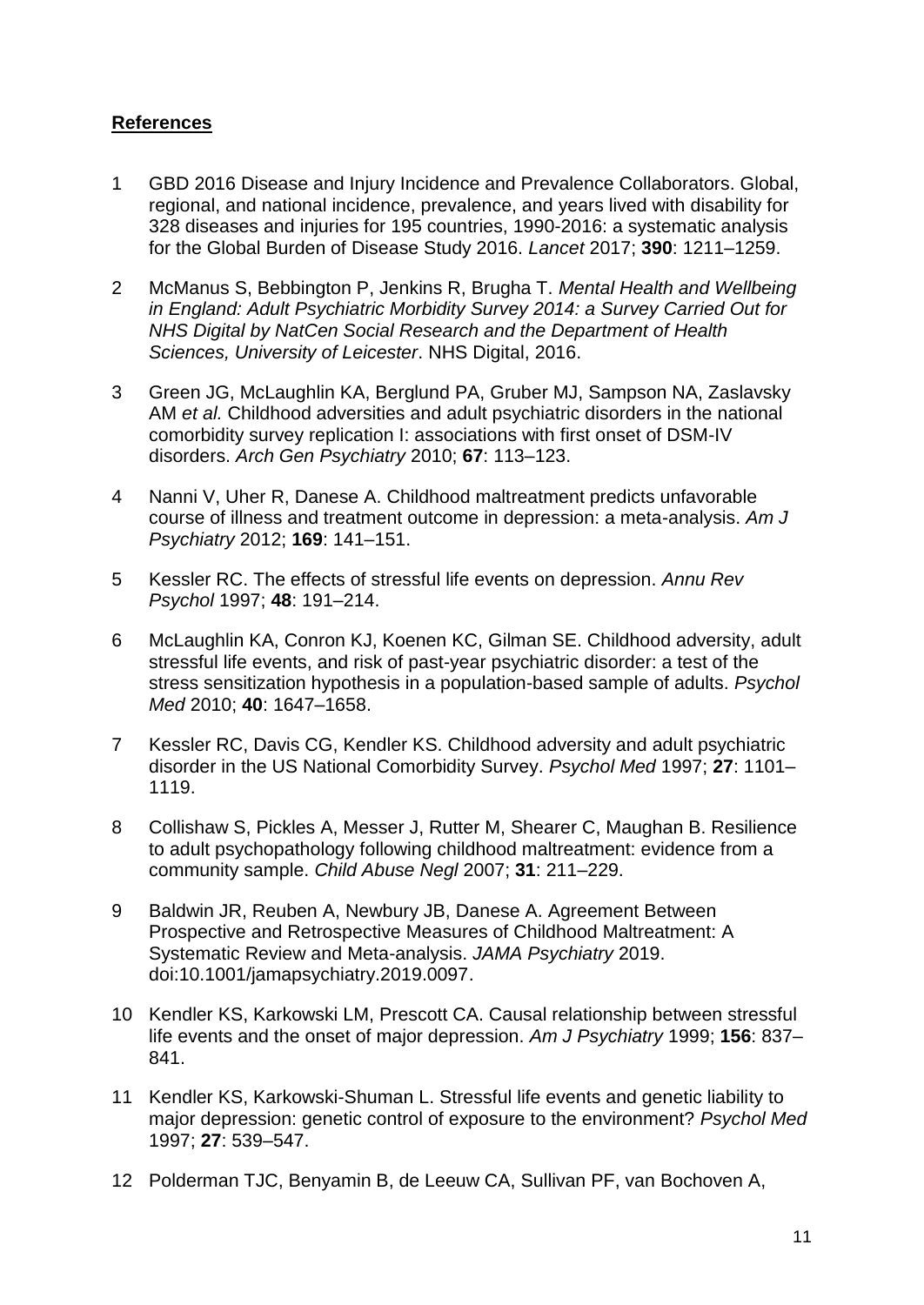[Visscher PM](http://paperpile.com/b/pZ6sjJ/l22Ql) *[et al.](http://paperpile.com/b/pZ6sjJ/l22Ql)* [Meta-analysis of the heritability of human traits based on fifty](http://paperpile.com/b/pZ6sjJ/l22Ql)  [years of twin studies.](http://paperpile.com/b/pZ6sjJ/l22Ql) *[Nat Genet](http://paperpile.com/b/pZ6sjJ/l22Ql)* [2015;](http://paperpile.com/b/pZ6sjJ/l22Ql) **[47](http://paperpile.com/b/pZ6sjJ/l22Ql)**[: 702–709.](http://paperpile.com/b/pZ6sjJ/l22Ql)

- 13 [Yang J, Zeng J, Goddard ME, Wray NR, Visscher PM. Concepts, estimation and](http://paperpile.com/b/pZ6sjJ/pZSL1)  [interpretation of SNP-based heritability.](http://paperpile.com/b/pZ6sjJ/pZSL1) *[Nat Genet](http://paperpile.com/b/pZ6sjJ/pZSL1)* [2017;](http://paperpile.com/b/pZ6sjJ/pZSL1) **[49](http://paperpile.com/b/pZ6sjJ/pZSL1)**[: 1304–1310.](http://paperpile.com/b/pZ6sjJ/pZSL1)
- 14 [Hyde CL, Nagle MW, Tian C, Chen X, Paciga SA, Wendland JR](http://paperpile.com/b/pZ6sjJ/DC5l) *[et al.](http://paperpile.com/b/pZ6sjJ/DC5l)* [Identification of 15 genetic loci associated with risk of major depression in](http://paperpile.com/b/pZ6sjJ/DC5l)  [individuals of European descent.](http://paperpile.com/b/pZ6sjJ/DC5l) *[Nat Genet](http://paperpile.com/b/pZ6sjJ/DC5l)* [2016;](http://paperpile.com/b/pZ6sjJ/DC5l) **[48](http://paperpile.com/b/pZ6sjJ/DC5l)**[: 1031–1036.](http://paperpile.com/b/pZ6sjJ/DC5l)
- 15 [Wray NR, Ripke S, Mattheisen M, Trzaskowski M, Byrne EM, Abdellaoui A](http://paperpile.com/b/pZ6sjJ/2uLN) *[et al.](http://paperpile.com/b/pZ6sjJ/2uLN)* [Genome-wide association analyses identify 44 risk variants and refine the](http://paperpile.com/b/pZ6sjJ/2uLN)  [genetic architecture of major depression.](http://paperpile.com/b/pZ6sjJ/2uLN) *[Nat Genet](http://paperpile.com/b/pZ6sjJ/2uLN)* [2018;](http://paperpile.com/b/pZ6sjJ/2uLN) **[50](http://paperpile.com/b/pZ6sjJ/2uLN)**[: 668–681.](http://paperpile.com/b/pZ6sjJ/2uLN)
- 16 [Jang KL, Vernon PA, Livesley WJ, Stein MB, Wolf H. Intra-](http://paperpile.com/b/pZ6sjJ/71s3) and extra-familial [influences on alcohol and drug misuse: a twin study of gene-environment](http://paperpile.com/b/pZ6sjJ/71s3)  [correlation.](http://paperpile.com/b/pZ6sjJ/71s3) *[Addiction](http://paperpile.com/b/pZ6sjJ/71s3)* [2001;](http://paperpile.com/b/pZ6sjJ/71s3) **[96](http://paperpile.com/b/pZ6sjJ/71s3)**[: 1307–1318.](http://paperpile.com/b/pZ6sjJ/71s3)
- 17 [Stein MB, Jang KL, Taylor S, Vernon PA, Livesley WJ. Genetic and](http://paperpile.com/b/pZ6sjJ/45PV)  [environmental influences on trauma exposure and posttraumatic stress disorder](http://paperpile.com/b/pZ6sjJ/45PV)  [symptoms: a twin study.](http://paperpile.com/b/pZ6sjJ/45PV) *[Am J Psychiatry](http://paperpile.com/b/pZ6sjJ/45PV)* [2002;](http://paperpile.com/b/pZ6sjJ/45PV) **[159](http://paperpile.com/b/pZ6sjJ/45PV)**[: 1675–1681.](http://paperpile.com/b/pZ6sjJ/45PV)
- 18 [Lyons MJ, Goldberg J, Eisen SA, True W, Tsuang MT, Meyer JM](http://paperpile.com/b/pZ6sjJ/W97M) *[et al.](http://paperpile.com/b/pZ6sjJ/W97M)* [Do](http://paperpile.com/b/pZ6sjJ/W97M)  [genes influence exposure to trauma? A twin study of combat.](http://paperpile.com/b/pZ6sjJ/W97M) *[Am J Med Genet](http://paperpile.com/b/pZ6sjJ/W97M)* [1993;](http://paperpile.com/b/pZ6sjJ/W97M) **[48](http://paperpile.com/b/pZ6sjJ/W97M)**[: 22–27.](http://paperpile.com/b/pZ6sjJ/W97M)
- 19 [Power RA, Wingenbach T, Cohen-Woods S, Uher R, Ng MY, Butler AW](http://paperpile.com/b/pZ6sjJ/zDpVw) *[et al.](http://paperpile.com/b/pZ6sjJ/zDpVw)* [Estimating the heritability of reporting stressful life events captured by common](http://paperpile.com/b/pZ6sjJ/zDpVw)  [genetic variants.](http://paperpile.com/b/pZ6sjJ/zDpVw) *[Psychol Med](http://paperpile.com/b/pZ6sjJ/zDpVw)* [2013;](http://paperpile.com/b/pZ6sjJ/zDpVw) **[43](http://paperpile.com/b/pZ6sjJ/zDpVw)**[: 1965–1971.](http://paperpile.com/b/pZ6sjJ/zDpVw)
- 20 [Dunn EC, Brown RC, Dai Y, Rosand J, Nugent NR, Amstadter AB](http://paperpile.com/b/pZ6sjJ/1Qor) *[et al.](http://paperpile.com/b/pZ6sjJ/1Qor)* [Genetic](http://paperpile.com/b/pZ6sjJ/1Qor)  [determinants of depression: recent findings and future directions.](http://paperpile.com/b/pZ6sjJ/1Qor) *[Harv Rev](http://paperpile.com/b/pZ6sjJ/1Qor)  [Psychiatry](http://paperpile.com/b/pZ6sjJ/1Qor)* [2015;](http://paperpile.com/b/pZ6sjJ/1Qor) **[23](http://paperpile.com/b/pZ6sjJ/1Qor)**[: 1–18.](http://paperpile.com/b/pZ6sjJ/1Qor)
- 21 Schraedley PK, Turner RJ, Gotlib IH. Stability of retrospective reports in [depression: traumatic events, past depressive episodes, and parental](http://paperpile.com/b/pZ6sjJ/XUV2)  [psychopathology.](http://paperpile.com/b/pZ6sjJ/XUV2) *[J Health Soc Behav](http://paperpile.com/b/pZ6sjJ/XUV2)* [2002;](http://paperpile.com/b/pZ6sjJ/XUV2) **[43](http://paperpile.com/b/pZ6sjJ/XUV2)**[: 307–316.](http://paperpile.com/b/pZ6sjJ/XUV2)
- 22 [Dunn EC, Wiste A, Radmanesh F, Almli LM, Gogarten SM,](http://paperpile.com/b/pZ6sjJ/iJrm) Sofer T *[et al.](http://paperpile.com/b/pZ6sjJ/iJrm)* [GENOME-WIDE ASSOCIATION STUDY \(GWAS\) AND GENOME-WIDE BY](http://paperpile.com/b/pZ6sjJ/iJrm)  [ENVIRONMENT INTERACTION STUDY \(GWEIS\) OF DEPRESSIVE](http://paperpile.com/b/pZ6sjJ/iJrm)  [SYMPTOMS IN AFRICAN AMERICAN AND HISPANIC/LATINA WOMEN.](http://paperpile.com/b/pZ6sjJ/iJrm)  *[Depress Anxiety](http://paperpile.com/b/pZ6sjJ/iJrm)* [2016;](http://paperpile.com/b/pZ6sjJ/iJrm) **[33](http://paperpile.com/b/pZ6sjJ/iJrm)**[: 265–280.](http://paperpile.com/b/pZ6sjJ/iJrm)
- 23 [Peterson RE, Cai N, Dahl AW, Bigdeli TB, Edwards AC, Webb BT](http://paperpile.com/b/pZ6sjJ/b4Ex) *[et al.](http://paperpile.com/b/pZ6sjJ/b4Ex)* [Molecular Genetic Analysis Subdivided by Adversity Exposure Suggests](http://paperpile.com/b/pZ6sjJ/b4Ex)  [Etiologic Heterogeneity in Major Depression.](http://paperpile.com/b/pZ6sjJ/b4Ex) *[Am J Psychiatry](http://paperpile.com/b/pZ6sjJ/b4Ex)* [2018;](http://paperpile.com/b/pZ6sjJ/b4Ex) **[175](http://paperpile.com/b/pZ6sjJ/b4Ex)**[: 545–](http://paperpile.com/b/pZ6sjJ/b4Ex) [554.](http://paperpile.com/b/pZ6sjJ/b4Ex)
- 24 [Peyrot WJ, Milaneschi Y, Abdellaoui A, Sullivan PF, Hottenga JJ, Boomsma DI](http://paperpile.com/b/pZ6sjJ/ghwM)  *[et al.](http://paperpile.com/b/pZ6sjJ/ghwM)* [Effect of polygenic risk scores on depression in childhood trauma.](http://paperpile.com/b/pZ6sjJ/ghwM) *[Br J](http://paperpile.com/b/pZ6sjJ/ghwM)  [Psychiatry](http://paperpile.com/b/pZ6sjJ/ghwM)* [2014;](http://paperpile.com/b/pZ6sjJ/ghwM) **[205](http://paperpile.com/b/pZ6sjJ/ghwM)**[: 113–119.](http://paperpile.com/b/pZ6sjJ/ghwM)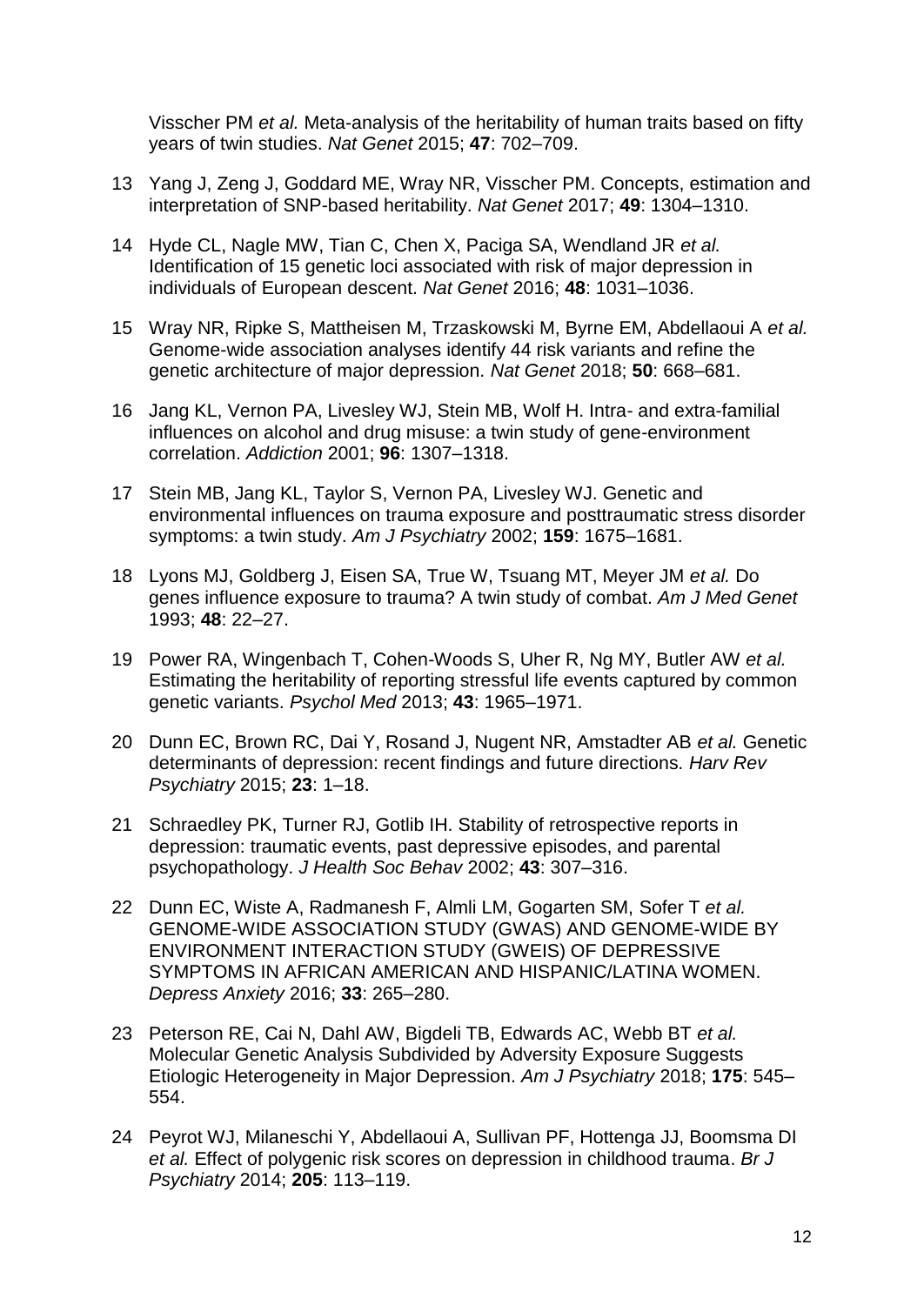- 25 [Mullins N, Power RA, Fisher HL, Hanscombe KB, Euesden J, Iniesta R](http://paperpile.com/b/pZ6sjJ/4mFS) *[et al.](http://paperpile.com/b/pZ6sjJ/4mFS)* [Polygenic interactions with environmental adversity in the aetiology of major](http://paperpile.com/b/pZ6sjJ/4mFS)  [depressive disorder.](http://paperpile.com/b/pZ6sjJ/4mFS) *[Psychol Med](http://paperpile.com/b/pZ6sjJ/4mFS)* [2016;](http://paperpile.com/b/pZ6sjJ/4mFS) **[46](http://paperpile.com/b/pZ6sjJ/4mFS)**[: 759–770.](http://paperpile.com/b/pZ6sjJ/4mFS)
- 26 [Peyrot WJ, Van der Auwera S, Milaneschi Y, Dolan CV, Madden PAF, Sullivan](http://paperpile.com/b/pZ6sjJ/53xf)  [PF](http://paperpile.com/b/pZ6sjJ/53xf) *[et al.](http://paperpile.com/b/pZ6sjJ/53xf)* [Does Childhood Trauma Moderate Polygenic Risk for Depression? A](http://paperpile.com/b/pZ6sjJ/53xf)  [Meta-analysis of 5765 Subjects From the Psychiatric Genomics Consortium.](http://paperpile.com/b/pZ6sjJ/53xf)  *[Biol Psychiatry](http://paperpile.com/b/pZ6sjJ/53xf)* [2017. doi:](http://paperpile.com/b/pZ6sjJ/53xf)[10.1016/j.biopsych.2017.09.009.](http://dx.doi.org/10.1016/j.biopsych.2017.09.009)
- 27 [Jaffee SR, Price TS. Gene-environment correlations: a review of the evidence](http://paperpile.com/b/pZ6sjJ/6xdQ)  [and implications for prevention of mental illness.](http://paperpile.com/b/pZ6sjJ/6xdQ) *[Mol Psychiatry](http://paperpile.com/b/pZ6sjJ/6xdQ)* [2007;](http://paperpile.com/b/pZ6sjJ/6xdQ) **[12](http://paperpile.com/b/pZ6sjJ/6xdQ)**[: 432–](http://paperpile.com/b/pZ6sjJ/6xdQ) [442.](http://paperpile.com/b/pZ6sjJ/6xdQ)
- 28 [Lau JYF, Eley TC. Disentangling gene-environment correlations and interactions](http://paperpile.com/b/pZ6sjJ/Jm7T)  [on adolescent depressive symptoms.](http://paperpile.com/b/pZ6sjJ/Jm7T) *[J Child Psychol Psychiatry](http://paperpile.com/b/pZ6sjJ/Jm7T)* [2008;](http://paperpile.com/b/pZ6sjJ/Jm7T) **[49](http://paperpile.com/b/pZ6sjJ/Jm7T)**[: 142–](http://paperpile.com/b/pZ6sjJ/Jm7T) [150.](http://paperpile.com/b/pZ6sjJ/Jm7T)
- 29 [Thapar A, Harold G, McGuffin P. Life events and depressive symptoms in](http://paperpile.com/b/pZ6sjJ/yIvS)  [childhood--shared genes or shared adversity? A research note.](http://paperpile.com/b/pZ6sjJ/yIvS) *[J Child Psychol](http://paperpile.com/b/pZ6sjJ/yIvS)  [Psychiatry](http://paperpile.com/b/pZ6sjJ/yIvS)* [1998;](http://paperpile.com/b/pZ6sjJ/yIvS) **[39](http://paperpile.com/b/pZ6sjJ/yIvS)**[: 1153–1158.](http://paperpile.com/b/pZ6sjJ/yIvS)
- 30 [Boardman JD, Alexander KB, Stallings MC. Stressful life events and depression](http://paperpile.com/b/pZ6sjJ/zRIJ)  [among adolescent twin pairs.](http://paperpile.com/b/pZ6sjJ/zRIJ) *[Biodemography Soc Biol](http://paperpile.com/b/pZ6sjJ/zRIJ)* [2011;](http://paperpile.com/b/pZ6sjJ/zRIJ) **[57](http://paperpile.com/b/pZ6sjJ/zRIJ)**[: 53–66.](http://paperpile.com/b/pZ6sjJ/zRIJ)
- 31 [Davis KAS, Coleman JRI, Adams M, Allen N, Breen G, Cullen B](http://paperpile.com/b/pZ6sjJ/yokW) *[et al.](http://paperpile.com/b/pZ6sjJ/yokW)* [Mental](http://paperpile.com/b/pZ6sjJ/yokW)  [health in UK Biobank: development, implementation and results from an online](http://paperpile.com/b/pZ6sjJ/yokW)  [questionnaire completed by 157 366 participants.](http://paperpile.com/b/pZ6sjJ/yokW) *[BJPsych Open](http://paperpile.com/b/pZ6sjJ/yokW)* [2018;](http://paperpile.com/b/pZ6sjJ/yokW) **[4](http://paperpile.com/b/pZ6sjJ/yokW)**[: 83–](http://paperpile.com/b/pZ6sjJ/yokW) [90.](http://paperpile.com/b/pZ6sjJ/yokW)
- 32 [Allen NE, Sudlow C, Peakman T, Collins R, UK Biobank. UK biobank data:](http://paperpile.com/b/pZ6sjJ/O8S2K)  [come and get it.](http://paperpile.com/b/pZ6sjJ/O8S2K) *[Sci Transl Med](http://paperpile.com/b/pZ6sjJ/O8S2K)* [2014;](http://paperpile.com/b/pZ6sjJ/O8S2K) **[6](http://paperpile.com/b/pZ6sjJ/O8S2K)**[: 224ed4.](http://paperpile.com/b/pZ6sjJ/O8S2K)
- 33 [Smith DJ, Nicholl BI, Cullen B, Martin D, Ul-Haq Z, Evans J](http://paperpile.com/b/pZ6sjJ/Z9E0) *[et al.](http://paperpile.com/b/pZ6sjJ/Z9E0)* [Prevalence](http://paperpile.com/b/pZ6sjJ/Z9E0)  [and characteristics of probable major depression and bipolar disorder within UK](http://paperpile.com/b/pZ6sjJ/Z9E0)  [biobank: cross-sectional study of 172,751 participants.](http://paperpile.com/b/pZ6sjJ/Z9E0) *[PLoS One](http://paperpile.com/b/pZ6sjJ/Z9E0)* [2013;](http://paperpile.com/b/pZ6sjJ/Z9E0) **[8](http://paperpile.com/b/pZ6sjJ/Z9E0)**[:](http://paperpile.com/b/pZ6sjJ/Z9E0)  [e75362.](http://paperpile.com/b/pZ6sjJ/Z9E0)
- 34 [Bellis MA, Hughes K, Leckenby N, Perkins C, Lowey H. National household](http://paperpile.com/b/pZ6sjJ/cAZj)  [survey of adverse childhood experiences and their relationship with resilience to](http://paperpile.com/b/pZ6sjJ/cAZj)  [health-harming behaviors in England.](http://paperpile.com/b/pZ6sjJ/cAZj) *[BMC Med](http://paperpile.com/b/pZ6sjJ/cAZj)* [2014;](http://paperpile.com/b/pZ6sjJ/cAZj) **[12](http://paperpile.com/b/pZ6sjJ/cAZj)**[: 72.](http://paperpile.com/b/pZ6sjJ/cAZj)
- 35 [Bernstein DP, Fink L, Handelsman L, Foote J, Lovejoy M, Wenzel K](http://paperpile.com/b/pZ6sjJ/CMLr) *[et al.](http://paperpile.com/b/pZ6sjJ/CMLr)* [Initial](http://paperpile.com/b/pZ6sjJ/CMLr)  [reliability and validity of a new retrospective measure of child abuse and neglect.](http://paperpile.com/b/pZ6sjJ/CMLr)  *[Am J Psychiatry](http://paperpile.com/b/pZ6sjJ/CMLr)* [1994;](http://paperpile.com/b/pZ6sjJ/CMLr) **[151](http://paperpile.com/b/pZ6sjJ/CMLr)**[: 1132–1136.](http://paperpile.com/b/pZ6sjJ/CMLr)
- 36 [Grabe HJ, Schulz A, Schmidt CO, Appel K, Driessen M, Wingenfeld K](http://paperpile.com/b/pZ6sjJ/gYCg) *[et al.](http://paperpile.com/b/pZ6sjJ/gYCg)* [\[A](http://paperpile.com/b/pZ6sjJ/gYCg)  [brief instrument for the assessment of childhood abuse and neglect: the](http://paperpile.com/b/pZ6sjJ/gYCg)  [childhood trauma screener \(CTS\)\].](http://paperpile.com/b/pZ6sjJ/gYCg) *[Psychiatr Prax](http://paperpile.com/b/pZ6sjJ/gYCg)* [2012;](http://paperpile.com/b/pZ6sjJ/gYCg) **[39](http://paperpile.com/b/pZ6sjJ/gYCg)**[: 109–115.](http://paperpile.com/b/pZ6sjJ/gYCg)
- 37 [Townsend P, Phillimore P, Beattie A.](http://paperpile.com/b/pZ6sjJ/lkpX) *[Health and Deprivation: Inequality and the](http://paperpile.com/b/pZ6sjJ/lkpX)  [North](http://paperpile.com/b/pZ6sjJ/lkpX)*[. Croom Helm, 1988.](http://paperpile.com/b/pZ6sjJ/lkpX)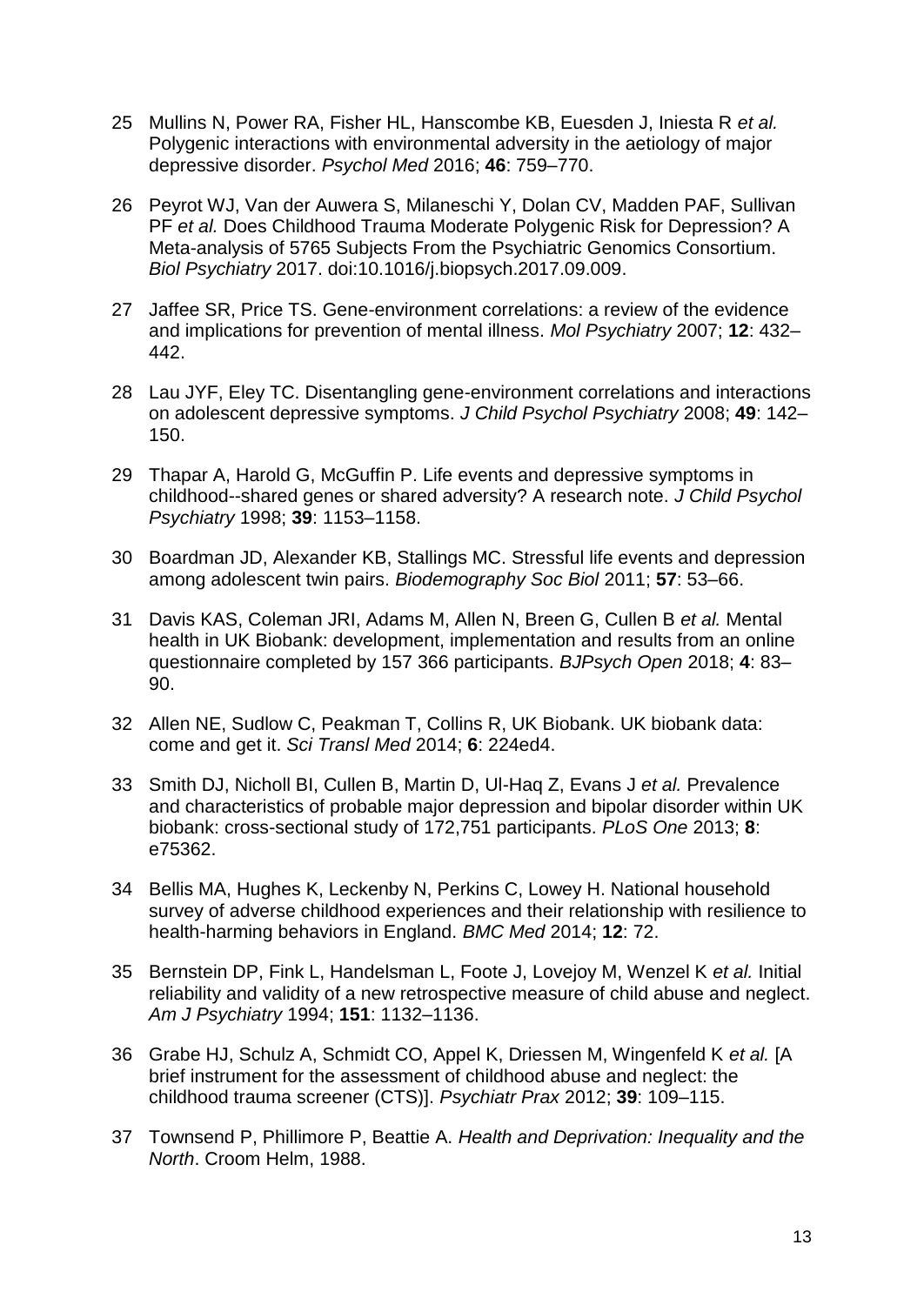- 38 [Bycroft C, Freeman C, Petkova D, Band G, Elliott LT, Sharp K](http://paperpile.com/b/pZ6sjJ/GmA6) *[et al.](http://paperpile.com/b/pZ6sjJ/GmA6)* [The UK](http://paperpile.com/b/pZ6sjJ/GmA6)  [Biobank resource with deep phenotyping and genomic data.](http://paperpile.com/b/pZ6sjJ/GmA6) *[Nature](http://paperpile.com/b/pZ6sjJ/GmA6)* [2018;](http://paperpile.com/b/pZ6sjJ/GmA6) **[562](http://paperpile.com/b/pZ6sjJ/GmA6)**[:](http://paperpile.com/b/pZ6sjJ/GmA6)  [203–209.](http://paperpile.com/b/pZ6sjJ/GmA6)
- 39 [McCarthy S, Das S, Kretzschmar W, Delaneau O, Wood AR, Teumer A](http://paperpile.com/b/pZ6sjJ/YTEDv) *[et al.](http://paperpile.com/b/pZ6sjJ/YTEDv)* [A](http://paperpile.com/b/pZ6sjJ/YTEDv)  [reference panel of 64,976 haplotypes for genotype imputation.](http://paperpile.com/b/pZ6sjJ/YTEDv) *[Nat Genet](http://paperpile.com/b/pZ6sjJ/YTEDv)* [2016;](http://paperpile.com/b/pZ6sjJ/YTEDv)  **[48](http://paperpile.com/b/pZ6sjJ/YTEDv)**[: 1279–1283.](http://paperpile.com/b/pZ6sjJ/YTEDv)
- 40 [UK10K Consortium, Walter K, Min JL, Huang J, Crooks L, Memari Y](http://paperpile.com/b/pZ6sjJ/DK6CX) *[et al.](http://paperpile.com/b/pZ6sjJ/DK6CX)* [The](http://paperpile.com/b/pZ6sjJ/DK6CX)  [UK10K project identifies rare variants in health and disease.](http://paperpile.com/b/pZ6sjJ/DK6CX) *[Nature](http://paperpile.com/b/pZ6sjJ/DK6CX)* [2015;](http://paperpile.com/b/pZ6sjJ/DK6CX) **[526](http://paperpile.com/b/pZ6sjJ/DK6CX)**[:](http://paperpile.com/b/pZ6sjJ/DK6CX)  [82–90.](http://paperpile.com/b/pZ6sjJ/DK6CX)
- 41 [Manichaikul A, Mychaleckyj JC, Rich SS, Daly K, Sale M, Chen W-M. Robust](http://paperpile.com/b/pZ6sjJ/G6SG)  [relationship inference in genome-wide association studies.](http://paperpile.com/b/pZ6sjJ/G6SG) *[Bioinformatics](http://paperpile.com/b/pZ6sjJ/G6SG)* [2010;](http://paperpile.com/b/pZ6sjJ/G6SG)  **[26](http://paperpile.com/b/pZ6sjJ/G6SG)**[: 2867–2873.](http://paperpile.com/b/pZ6sjJ/G6SG)
- 42 [Warren HR, Evangelou E, Cabrera CP, Gao H, Ren M, Mifsud B](http://paperpile.com/b/pZ6sjJ/KlmMV) *[et al.](http://paperpile.com/b/pZ6sjJ/KlmMV)* [Genome](http://paperpile.com/b/pZ6sjJ/KlmMV)[wide association analysis identifies novel blood pressure loci and offers](http://paperpile.com/b/pZ6sjJ/KlmMV)  [biological insights into cardiovascular risk.](http://paperpile.com/b/pZ6sjJ/KlmMV) *[Nat Genet](http://paperpile.com/b/pZ6sjJ/KlmMV)* [2017;](http://paperpile.com/b/pZ6sjJ/KlmMV) **[49](http://paperpile.com/b/pZ6sjJ/KlmMV)**[: 403–415.](http://paperpile.com/b/pZ6sjJ/KlmMV)
- 43 [Abraham G, Qiu Y, Inouye M. FlashPCA2: principal component analysis of](http://paperpile.com/b/pZ6sjJ/EXplV)  [Biobank-scale genotype datasets.](http://paperpile.com/b/pZ6sjJ/EXplV) *[Bioinformatics](http://paperpile.com/b/pZ6sjJ/EXplV)* [2017;](http://paperpile.com/b/pZ6sjJ/EXplV) **[33](http://paperpile.com/b/pZ6sjJ/EXplV)**[: 2776–2778.](http://paperpile.com/b/pZ6sjJ/EXplV)
- 44 [Dudbridge F, Gusnanto A. Estimation of significance thresholds for genomewide](http://paperpile.com/b/pZ6sjJ/Jr7zz)  [association scans.](http://paperpile.com/b/pZ6sjJ/Jr7zz) *[Genet Epidemiol](http://paperpile.com/b/pZ6sjJ/Jr7zz)* [2008;](http://paperpile.com/b/pZ6sjJ/Jr7zz) **[32](http://paperpile.com/b/pZ6sjJ/Jr7zz)**[: 227–234.](http://paperpile.com/b/pZ6sjJ/Jr7zz)
- 45 Chang CC, Chow [CC, Tellier LC, Vattikuti S, Purcell SM, Lee JJ. Second](http://paperpile.com/b/pZ6sjJ/if5BG)[generation PLINK: rising to the challenge of larger and richer datasets.](http://paperpile.com/b/pZ6sjJ/if5BG)  *[Gigascience](http://paperpile.com/b/pZ6sjJ/if5BG)* [2015;](http://paperpile.com/b/pZ6sjJ/if5BG) **[4](http://paperpile.com/b/pZ6sjJ/if5BG)**[: 7.](http://paperpile.com/b/pZ6sjJ/if5BG)
- 46 [Lloyd-Jones LR, Robinson MR, Yang J, Visscher PM. Transformation of](http://paperpile.com/b/pZ6sjJ/YCiw)  [Summary Statistics from Linear Mixed Model Association on All-or-None Traits](http://paperpile.com/b/pZ6sjJ/YCiw)  [to Odds Ratio.](http://paperpile.com/b/pZ6sjJ/YCiw) *[Genetics](http://paperpile.com/b/pZ6sjJ/YCiw)* [2018. doi:10.1534/genetics.117.300360.](http://paperpile.com/b/pZ6sjJ/YCiw)
- 47 [Marioni RE, Harris SE, Zhang Q, McRae AF, Hagenaars SP, Hill WD](http://paperpile.com/b/pZ6sjJ/MsLG) *[et al.](http://paperpile.com/b/pZ6sjJ/MsLG)* [GWAS on family history of Alzheimer's disease.](http://paperpile.com/b/pZ6sjJ/MsLG) *[Transl Psychiatry](http://paperpile.com/b/pZ6sjJ/MsLG)* [2018;](http://paperpile.com/b/pZ6sjJ/MsLG) **[8](http://paperpile.com/b/pZ6sjJ/MsLG)**[: 99.](http://paperpile.com/b/pZ6sjJ/MsLG)
- 48 [Team RC. R: A language and environment for statistical computing. Vienna,](http://paperpile.com/b/pZ6sjJ/NQGky)  [Austria: R Foundation for Statistical Computing; 2014. 2014.](http://paperpile.com/b/pZ6sjJ/NQGky)
- 49 [Loh P-R, Kichaev G, Gazal S, Schoech AP, Price AL. Mixed-model association](http://paperpile.com/b/pZ6sjJ/0PwV)  [for biobank-scale datasets.](http://paperpile.com/b/pZ6sjJ/0PwV) *[Nat Genet](http://paperpile.com/b/pZ6sjJ/0PwV)* [2018;](http://paperpile.com/b/pZ6sjJ/0PwV) **[50](http://paperpile.com/b/pZ6sjJ/0PwV)**[: 906–908.](http://paperpile.com/b/pZ6sjJ/0PwV)
- 50 [Lee SH, Goddard ME, Wray NR, Visscher PM. A better coefficient of](http://paperpile.com/b/pZ6sjJ/yksb)  [determination for genetic profile analysis.](http://paperpile.com/b/pZ6sjJ/yksb) *[Genet Epidemiol](http://paperpile.com/b/pZ6sjJ/yksb)* [2012;](http://paperpile.com/b/pZ6sjJ/yksb) **[36](http://paperpile.com/b/pZ6sjJ/yksb)**[: 214–224.](http://paperpile.com/b/pZ6sjJ/yksb)
- 51 [Bulik-Sullivan BK, Loh P-R, Finucane HK, Ripke S, Yang J, Schizophrenia](http://paperpile.com/b/pZ6sjJ/yQy5M)  [Working Group of the Psychiatric Genomics Consortium](http://paperpile.com/b/pZ6sjJ/yQy5M) *[et al.](http://paperpile.com/b/pZ6sjJ/yQy5M)* [LD Score](http://paperpile.com/b/pZ6sjJ/yQy5M)  [regression distinguishes confounding from polygenicity in genome-wide](http://paperpile.com/b/pZ6sjJ/yQy5M)  [association studies.](http://paperpile.com/b/pZ6sjJ/yQy5M) *[Nat Genet](http://paperpile.com/b/pZ6sjJ/yQy5M)* [2015;](http://paperpile.com/b/pZ6sjJ/yQy5M) **[47](http://paperpile.com/b/pZ6sjJ/yQy5M)**[: 291–295.](http://paperpile.com/b/pZ6sjJ/yQy5M)
- 52 [Bulik-Sullivan B, Finucane HK, Anttila V, Gusev A, Day FR, Loh P-R](http://paperpile.com/b/pZ6sjJ/tcKPm) *[et al.](http://paperpile.com/b/pZ6sjJ/tcKPm)* [An](http://paperpile.com/b/pZ6sjJ/tcKPm)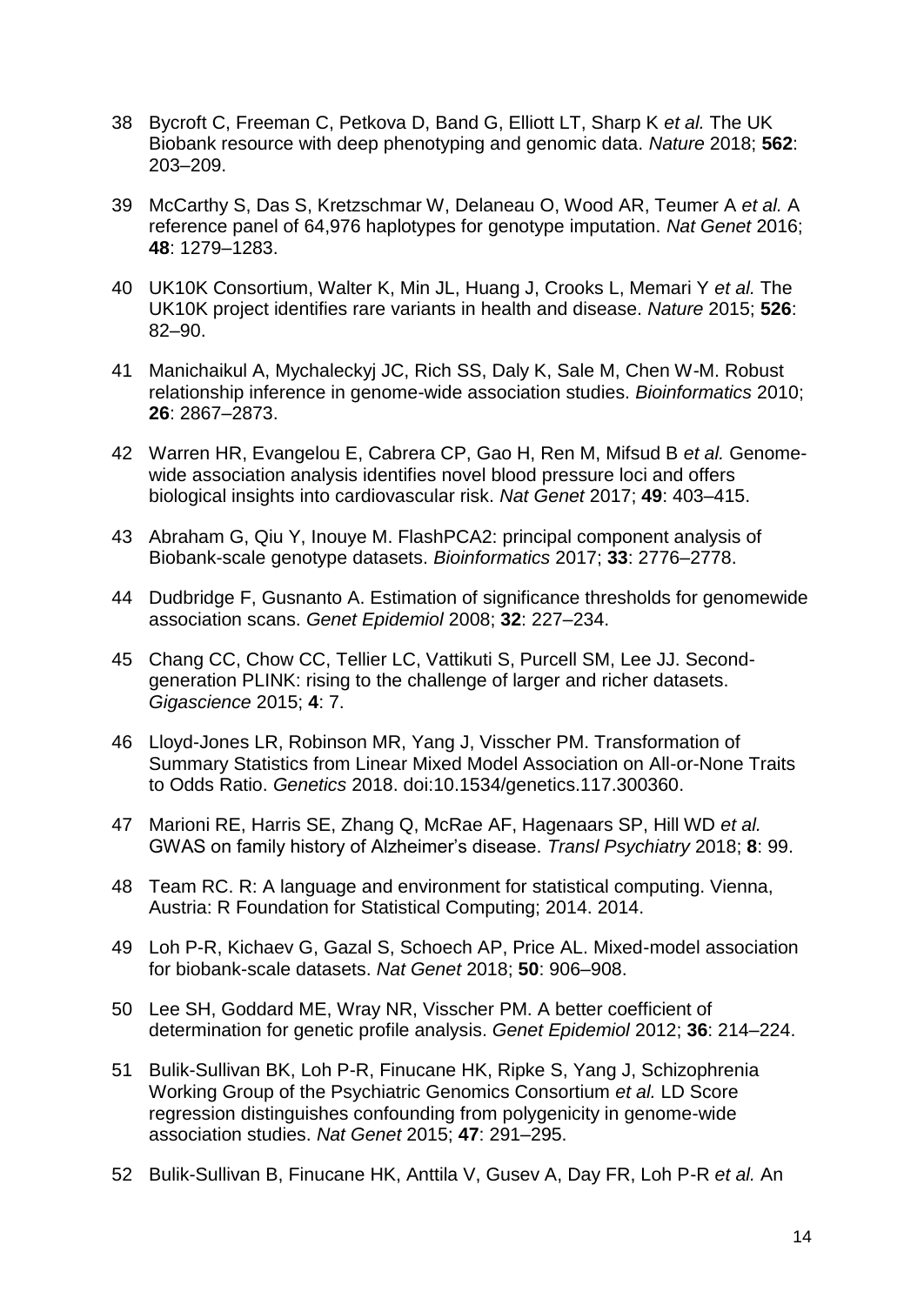[atlas of genetic correlations across human diseases and traits.](http://paperpile.com/b/pZ6sjJ/tcKPm) *[Nat Genet](http://paperpile.com/b/pZ6sjJ/tcKPm)* [2015;](http://paperpile.com/b/pZ6sjJ/tcKPm)  **[47](http://paperpile.com/b/pZ6sjJ/tcKPm)**[: 1236–1241.](http://paperpile.com/b/pZ6sjJ/tcKPm)

- 53 [Daniel.](http://paperpile.com/b/pZ6sjJ/wEJ1) *[Biostatistics: A Foundation For Analysis In Health Sciences, 7Th Ed](http://paperpile.com/b/pZ6sjJ/wEJ1)*[.](http://paperpile.com/b/pZ6sjJ/wEJ1)  [Wiley India Pvt. Limited, 2006.](http://paperpile.com/b/pZ6sjJ/wEJ1)
- 54 [Tukey WJ. Bias and confidence in not-quite large samples.](http://paperpile.com/b/pZ6sjJ/L8X6) *[Ann Math Stat](http://paperpile.com/b/pZ6sjJ/L8X6)* [1958;](http://paperpile.com/b/pZ6sjJ/L8X6)  **[29](http://paperpile.com/b/pZ6sjJ/L8X6)**[: 614.](http://paperpile.com/b/pZ6sjJ/L8X6)
- 55 [Quenouille MH. Notes on Bias in Estimation.](http://paperpile.com/b/pZ6sjJ/whwn) *[Biometrika](http://paperpile.com/b/pZ6sjJ/whwn)* [1956;](http://paperpile.com/b/pZ6sjJ/whwn) **[43](http://paperpile.com/b/pZ6sjJ/whwn)**[: 353–360.](http://paperpile.com/b/pZ6sjJ/whwn)
- 56 [Schizophrenia Working Group of the Psychiatric Genomics Consortium.](http://paperpile.com/b/pZ6sjJ/pO7N3)  [Biological insights from 108 schizophrenia-associated genetic loci.](http://paperpile.com/b/pZ6sjJ/pO7N3) *[Nature](http://paperpile.com/b/pZ6sjJ/pO7N3)* [2014;](http://paperpile.com/b/pZ6sjJ/pO7N3)  **[511](http://paperpile.com/b/pZ6sjJ/pO7N3)**[: 421–427.](http://paperpile.com/b/pZ6sjJ/pO7N3)
- 57 [Psychiatric GWAS Consortium Bipolar Disorder Working Group. Large-scale](http://paperpile.com/b/pZ6sjJ/7SvPj)  [genome-wide association analysis of bipolar disorder identifies a new](http://paperpile.com/b/pZ6sjJ/7SvPj)  [susceptibility locus near ODZ4.](http://paperpile.com/b/pZ6sjJ/7SvPj) *[Nat Genet](http://paperpile.com/b/pZ6sjJ/7SvPj)* [2011;](http://paperpile.com/b/pZ6sjJ/7SvPj) **[43](http://paperpile.com/b/pZ6sjJ/7SvPj)**[: 977–983.](http://paperpile.com/b/pZ6sjJ/7SvPj)
- 58 [Locke AE, Kahali B, Berndt SI, Justice AE, Pers](http://paperpile.com/b/pZ6sjJ/vEhUT) TH, Day FR *[et al.](http://paperpile.com/b/pZ6sjJ/vEhUT)* [Genetic](http://paperpile.com/b/pZ6sjJ/vEhUT)  [studies of body mass index yield new insights for obesity biology.](http://paperpile.com/b/pZ6sjJ/vEhUT) *[Nature](http://paperpile.com/b/pZ6sjJ/vEhUT)* [2015;](http://paperpile.com/b/pZ6sjJ/vEhUT)  **[518](http://paperpile.com/b/pZ6sjJ/vEhUT)**[: 197–206.](http://paperpile.com/b/pZ6sjJ/vEhUT)
- 59 [Soranzo N, Sanna S, Wheeler E, Gieger C, Radke D, Dupuis J](http://paperpile.com/b/pZ6sjJ/G1bXx) *[et al.](http://paperpile.com/b/pZ6sjJ/G1bXx)* [Common](http://paperpile.com/b/pZ6sjJ/G1bXx)  [variants at 10 genomic loci influence hemoglobin A](http://paperpile.com/b/pZ6sjJ/G1bXx)<sub>1</sub> (C) levels via glycemic and [nonglycemic pathways.](http://paperpile.com/b/pZ6sjJ/G1bXx) *[Diabetes](http://paperpile.com/b/pZ6sjJ/G1bXx)* [2010;](http://paperpile.com/b/pZ6sjJ/G1bXx) **[59](http://paperpile.com/b/pZ6sjJ/G1bXx)**[: 3229–3239.](http://paperpile.com/b/pZ6sjJ/G1bXx)
- 60 [Euesden J, Lewis CM, O'Reilly PF. PRSice: Polygenic Risk Score software.](http://paperpile.com/b/pZ6sjJ/eO9zr)  *[Bioinformatics](http://paperpile.com/b/pZ6sjJ/eO9zr)* [2015;](http://paperpile.com/b/pZ6sjJ/eO9zr) **[31](http://paperpile.com/b/pZ6sjJ/eO9zr)**[: 1466–1468.](http://paperpile.com/b/pZ6sjJ/eO9zr)
- 61 [Choi SW, O'Reilly PF. PRSice-2: Polygenic Risk Score software for biobank](http://paperpile.com/b/pZ6sjJ/PK4c)[scale data.](http://paperpile.com/b/pZ6sjJ/PK4c) *[Gigascience](http://paperpile.com/b/pZ6sjJ/PK4c)* [2019;](http://paperpile.com/b/pZ6sjJ/PK4c) **[8](http://paperpile.com/b/pZ6sjJ/PK4c)**[. doi:](http://paperpile.com/b/pZ6sjJ/PK4c)[10.1093/gigascience/giz082.](http://dx.doi.org/10.1093/gigascience/giz082)
- 62 [Keller MC. Gene × environment interaction studies have not properly controlled](http://paperpile.com/b/pZ6sjJ/TA4B)  [for potential confounders: the problem and the \(simple\) solution.](http://paperpile.com/b/pZ6sjJ/TA4B) *[Biol Psychiatry](http://paperpile.com/b/pZ6sjJ/TA4B)* [2014;](http://paperpile.com/b/pZ6sjJ/TA4B) **[75](http://paperpile.com/b/pZ6sjJ/TA4B)**[: 18–24.](http://paperpile.com/b/pZ6sjJ/TA4B)
- 63 [Yzerbyt VY, Muller D, Judd CM. Adjusting researchers' approach to adjustment:](http://paperpile.com/b/pZ6sjJ/MbkQ)  [On the use of covariates when testing interactions.](http://paperpile.com/b/pZ6sjJ/MbkQ) *[J Exp Soc Psychol](http://paperpile.com/b/pZ6sjJ/MbkQ)* [2004;](http://paperpile.com/b/pZ6sjJ/MbkQ) **[40](http://paperpile.com/b/pZ6sjJ/MbkQ)**[:](http://paperpile.com/b/pZ6sjJ/MbkQ)  [424–431.](http://paperpile.com/b/pZ6sjJ/MbkQ)
- 64 [Turley P, Walters RK, Maghzian O, Okbay A, Lee JJ, Fontana MA](http://paperpile.com/b/pZ6sjJ/5Zo2) *[et al.](http://paperpile.com/b/pZ6sjJ/5Zo2)* [Multi](http://paperpile.com/b/pZ6sjJ/5Zo2)[trait analysis of genome-wide association summary statistics using MTAG.](http://paperpile.com/b/pZ6sjJ/5Zo2) *[Nat](http://paperpile.com/b/pZ6sjJ/5Zo2)  [Genet](http://paperpile.com/b/pZ6sjJ/5Zo2)* [2018; : 118810.](http://paperpile.com/b/pZ6sjJ/5Zo2)
- 65 [Howard DM, Adams MJ, Shirali M, Clarke T-K, Marioni RE, Davies G](http://paperpile.com/b/pZ6sjJ/PUr1) *[et al.](http://paperpile.com/b/pZ6sjJ/PUr1)* [Genome-wide association study of depression phenotypes in UK Biobank](http://paperpile.com/b/pZ6sjJ/PUr1)  [identifies variants in excitatory synaptic pathways.](http://paperpile.com/b/pZ6sjJ/PUr1) *[Nat Commun](http://paperpile.com/b/pZ6sjJ/PUr1)* [2018;](http://paperpile.com/b/pZ6sjJ/PUr1) **[9](http://paperpile.com/b/pZ6sjJ/PUr1)**[: 1470.](http://paperpile.com/b/pZ6sjJ/PUr1)
- 66 [Smith DJ, Escott-Price V, Davies G, Bailey MES, Colodro-Conde L, Ward J](http://paperpile.com/b/pZ6sjJ/A5nL) *[et](http://paperpile.com/b/pZ6sjJ/A5nL)  [al.](http://paperpile.com/b/pZ6sjJ/A5nL)* [Genome-wide analysis of over 106 000 individuals identifies 9 neuroticism](http://paperpile.com/b/pZ6sjJ/A5nL)[associated loci.](http://paperpile.com/b/pZ6sjJ/A5nL) *[Mol Psychiatry](http://paperpile.com/b/pZ6sjJ/A5nL)* [2016;](http://paperpile.com/b/pZ6sjJ/A5nL) **[21](http://paperpile.com/b/pZ6sjJ/A5nL)**[: 749–757.](http://paperpile.com/b/pZ6sjJ/A5nL)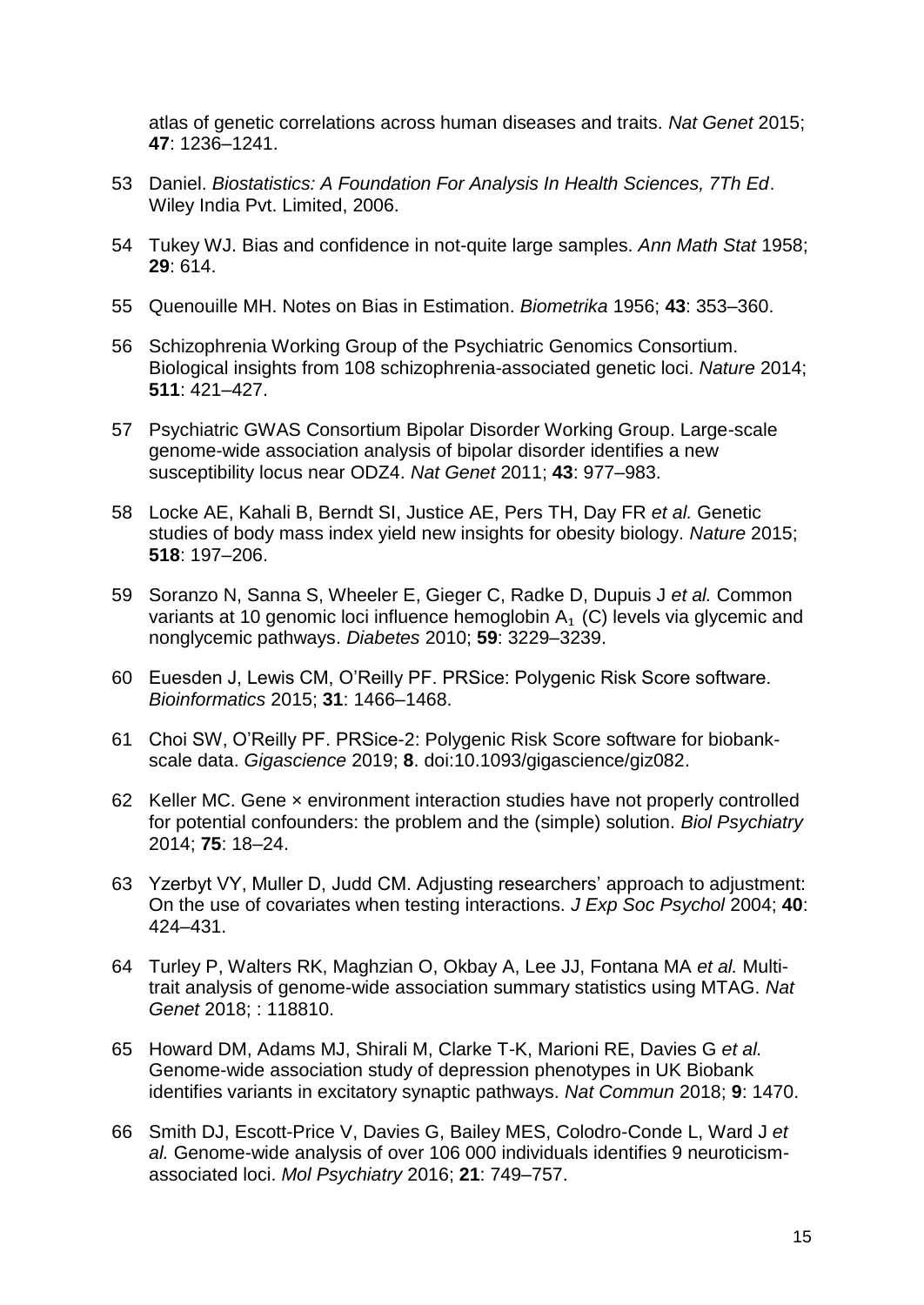- 67 [Luciano M, Hagenaars SP, Davies G, Hill WD, Clarke T-K, Shirali M](http://paperpile.com/b/pZ6sjJ/ZAJH) *[et al.](http://paperpile.com/b/pZ6sjJ/ZAJH)* [Association analysis in over 329,000 individuals identifies 116 independent](http://paperpile.com/b/pZ6sjJ/ZAJH) [variants influencing neuroticism.](http://paperpile.com/b/pZ6sjJ/ZAJH) *[Nat Genet](http://paperpile.com/b/pZ6sjJ/ZAJH)* [2018;](http://paperpile.com/b/pZ6sjJ/ZAJH) **[50](http://paperpile.com/b/pZ6sjJ/ZAJH)**[: 6–11.](http://paperpile.com/b/pZ6sjJ/ZAJH)
- 68 [Okbay A, Baselmans BML, De Neve J-E, Turley P, Nivard MG, Fontana MA](http://paperpile.com/b/pZ6sjJ/vVAc) *[et](http://paperpile.com/b/pZ6sjJ/vVAc)  [al.](http://paperpile.com/b/pZ6sjJ/vVAc)* [Genetic variants associated with subjective well-being, depressive](http://paperpile.com/b/pZ6sjJ/vVAc)  [symptoms, and neuroticism identified through genome-wide analyses.](http://paperpile.com/b/pZ6sjJ/vVAc) *[Nat](http://paperpile.com/b/pZ6sjJ/vVAc)  [Genet](http://paperpile.com/b/pZ6sjJ/vVAc)* [2016;](http://paperpile.com/b/pZ6sjJ/vVAc) **[48](http://paperpile.com/b/pZ6sjJ/vVAc)**[: 624–633.](http://paperpile.com/b/pZ6sjJ/vVAc)
- 69 [Nagel M, Jansen PR, Stringer S, Watanabe K, de Leeuw CA, Bryois J](http://paperpile.com/b/pZ6sjJ/xiCl) *[et al.](http://paperpile.com/b/pZ6sjJ/xiCl)* [Meta-analysis of genome-wide association studies for neuroticism in 449,484](http://paperpile.com/b/pZ6sjJ/xiCl)  [individuals identifies novel genetic loci and pathways.](http://paperpile.com/b/pZ6sjJ/xiCl) *[Nat Genet](http://paperpile.com/b/pZ6sjJ/xiCl)* [2018;](http://paperpile.com/b/pZ6sjJ/xiCl) **[50](http://paperpile.com/b/pZ6sjJ/xiCl)**[: 920–](http://paperpile.com/b/pZ6sjJ/xiCl) [927.](http://paperpile.com/b/pZ6sjJ/xiCl)
- 70 [Weissbrod O, Flint J, Rosset S. Estimating SNP-Based Heritability and Genetic](http://paperpile.com/b/pZ6sjJ/zU7w)  [Correlation in Case-Control Studies Directly and with Summary Statistics.](http://paperpile.com/b/pZ6sjJ/zU7w) *[Am J](http://paperpile.com/b/pZ6sjJ/zU7w)  [Hum Genet](http://paperpile.com/b/pZ6sjJ/zU7w)* [2018;](http://paperpile.com/b/pZ6sjJ/zU7w) **[103](http://paperpile.com/b/pZ6sjJ/zU7w)**[: 89–99.](http://paperpile.com/b/pZ6sjJ/zU7w)
- 71 [Golan D, Lander ES, Rosset S. Measuring missing heritability: inferring the](http://paperpile.com/b/pZ6sjJ/SqvW)  [contribution of common variants.](http://paperpile.com/b/pZ6sjJ/SqvW) *[Proc Natl Acad Sci U S A](http://paperpile.com/b/pZ6sjJ/SqvW)* [2014;](http://paperpile.com/b/pZ6sjJ/SqvW) **[111](http://paperpile.com/b/pZ6sjJ/SqvW)**[: E5272–](http://paperpile.com/b/pZ6sjJ/SqvW) [81.](http://paperpile.com/b/pZ6sjJ/SqvW)
- 72 [Munafò MR, Tilling K, Taylor AE, Evans DM, Davey Smith G. Collider scope:](http://paperpile.com/b/pZ6sjJ/yiN8)  [when selection bias can substantially influence observed associations.](http://paperpile.com/b/pZ6sjJ/yiN8) *[Int J](http://paperpile.com/b/pZ6sjJ/yiN8)  [Epidemiol](http://paperpile.com/b/pZ6sjJ/yiN8)* [2018;](http://paperpile.com/b/pZ6sjJ/yiN8) **[47](http://paperpile.com/b/pZ6sjJ/yiN8)**[: 226–235.](http://paperpile.com/b/pZ6sjJ/yiN8)
- 73 [Fry A, Littlejohns TJ, Sudlow C, Doherty N, Allen NE. OP41 The](http://paperpile.com/b/pZ6sjJ/gH3Mt)  [representativeness of the UK Biobank cohort on a range of sociodemographic,](http://paperpile.com/b/pZ6sjJ/gH3Mt)  [physical, lifestyle and health-related characteristics.](http://paperpile.com/b/pZ6sjJ/gH3Mt) *[J Epidemiol Community](http://paperpile.com/b/pZ6sjJ/gH3Mt)  [Health](http://paperpile.com/b/pZ6sjJ/gH3Mt)* [2016;](http://paperpile.com/b/pZ6sjJ/gH3Mt) **[70](http://paperpile.com/b/pZ6sjJ/gH3Mt)**[: A26–A26.](http://paperpile.com/b/pZ6sjJ/gH3Mt)
- 74 [Martin AR, Gignoux CR, Walters RK, Wojcik GL, Neale BM, Gravel S](http://paperpile.com/b/pZ6sjJ/GFJJT) *[et al.](http://paperpile.com/b/pZ6sjJ/GFJJT)* [Human Demographic History Impacts Genetic Risk Prediction across](http://paperpile.com/b/pZ6sjJ/GFJJT) Diverse [Populations.](http://paperpile.com/b/pZ6sjJ/GFJJT) *[Am J Hum Genet](http://paperpile.com/b/pZ6sjJ/GFJJT)* [2017;](http://paperpile.com/b/pZ6sjJ/GFJJT) **[100](http://paperpile.com/b/pZ6sjJ/GFJJT)**[: 635–649.](http://paperpile.com/b/pZ6sjJ/GFJJT)
- 75 [Haro JM, Arbabzadeh-Bouchez S, Brugha TS, de Girolamo G, Guyer ME, Jin R](http://paperpile.com/b/pZ6sjJ/OEIE)  *[et al.](http://paperpile.com/b/pZ6sjJ/OEIE)* [Concordance of the Composite International Diagnostic Interview Version](http://paperpile.com/b/pZ6sjJ/OEIE)  [3.0 \(CIDI 3.0\) with standardized clinical assessments in the WHO World Mental](http://paperpile.com/b/pZ6sjJ/OEIE)  [Health surveys.](http://paperpile.com/b/pZ6sjJ/OEIE) *[Int J Methods Psychiatr Res](http://paperpile.com/b/pZ6sjJ/OEIE)* [2006;](http://paperpile.com/b/pZ6sjJ/OEIE) **[15](http://paperpile.com/b/pZ6sjJ/OEIE)**[: 167–180.](http://paperpile.com/b/pZ6sjJ/OEIE)
- 76 [Kessler RC, Wittchen H-U, Abelson JM, Mcgonagle K, Schwarz N, Kendler KS](http://paperpile.com/b/pZ6sjJ/4K4U)  *[et al.](http://paperpile.com/b/pZ6sjJ/4K4U)* [Methodological studies of the Composite International Diagnostic Interview](http://paperpile.com/b/pZ6sjJ/4K4U)  (CIDI) [in the US national comorbidity survey \(NCS\).](http://paperpile.com/b/pZ6sjJ/4K4U) *[Int J Methods Psychiatr Res](http://paperpile.com/b/pZ6sjJ/4K4U)* [1998;](http://paperpile.com/b/pZ6sjJ/4K4U) **[7](http://paperpile.com/b/pZ6sjJ/4K4U)**[: 33–55.](http://paperpile.com/b/pZ6sjJ/4K4U)
- 77 [Nusslock R, Alloy LB. Reward processing and mood-related symptoms: An](http://paperpile.com/b/pZ6sjJ/Ia05)  [RDoC and translational neuroscience perspective.](http://paperpile.com/b/pZ6sjJ/Ia05) *[J Affect Disord](http://paperpile.com/b/pZ6sjJ/Ia05)* [2017;](http://paperpile.com/b/pZ6sjJ/Ia05) **[216](http://paperpile.com/b/pZ6sjJ/Ia05)**[: 3–](http://paperpile.com/b/pZ6sjJ/Ia05) [16.](http://paperpile.com/b/pZ6sjJ/Ia05)
- 78 [Meehl PE. Schizotaxia, schizotypy, schizophrenia.](http://paperpile.com/b/pZ6sjJ/UvI0) *[Am Psychol](http://paperpile.com/b/pZ6sjJ/UvI0)* [1962;](http://paperpile.com/b/pZ6sjJ/UvI0) **[17](http://paperpile.com/b/pZ6sjJ/UvI0)**[: 827–](http://paperpile.com/b/pZ6sjJ/UvI0) [838.](http://paperpile.com/b/pZ6sjJ/UvI0)